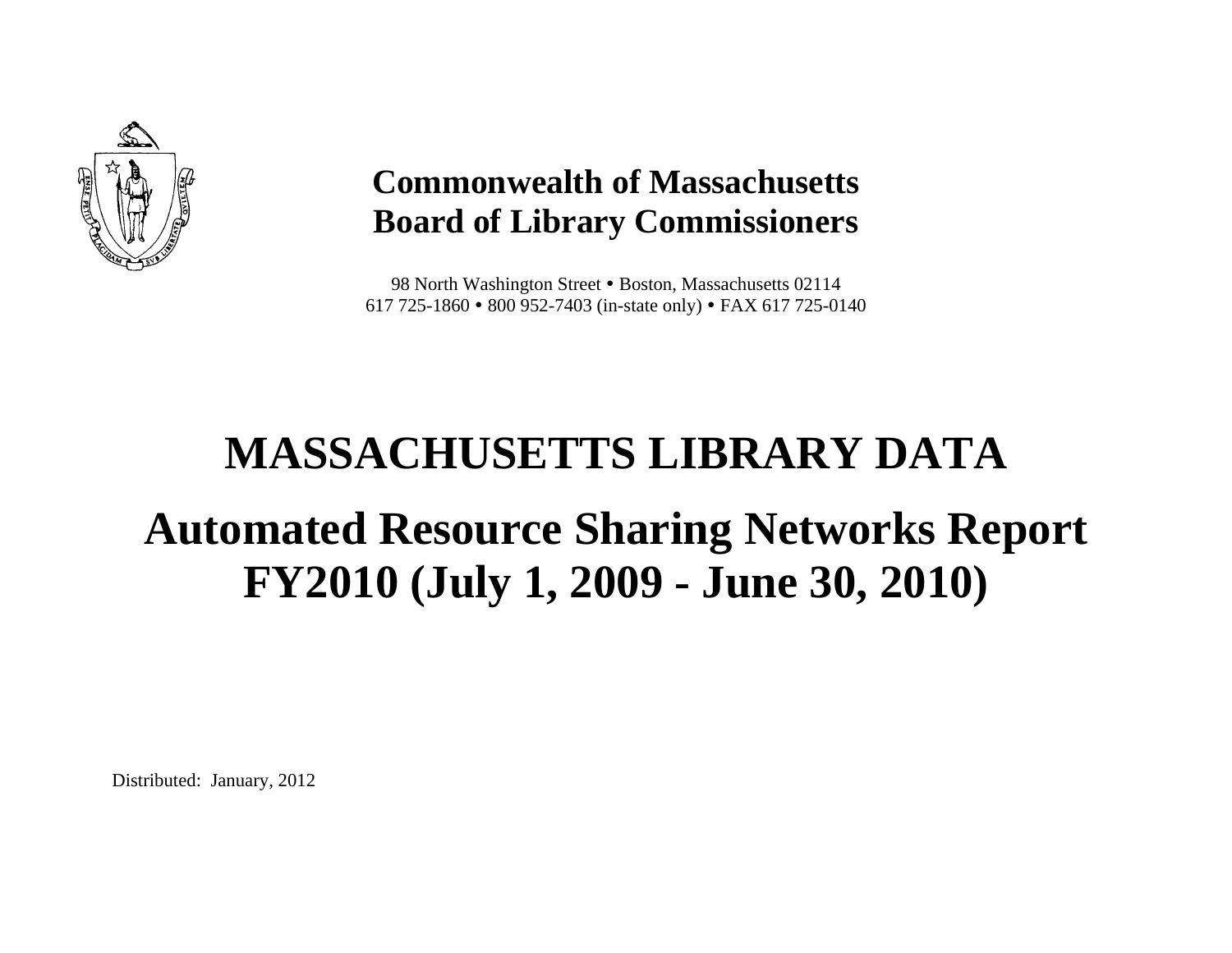George T. Comeau, Esq., Chairman Katherine K. Dibble, Vice Chairman Francis R. Murphy, Secretary

Carol Caro Vicki L. Kaufman Dr. Em Claire Knowles Mary Rose Quinn Gregory J. Shesko Alice M. Welch Irving H. Zangwill

Massachusetts Board of Library Commissioners

Prepared with LSTA funds

Preparation of this report was supported in part by the U.S. Institute of Museum and Library Services. However, the opinions expressed herein do not necessarily reflect the position or policy of that agency, and no official endorsement by that agency should be inferred.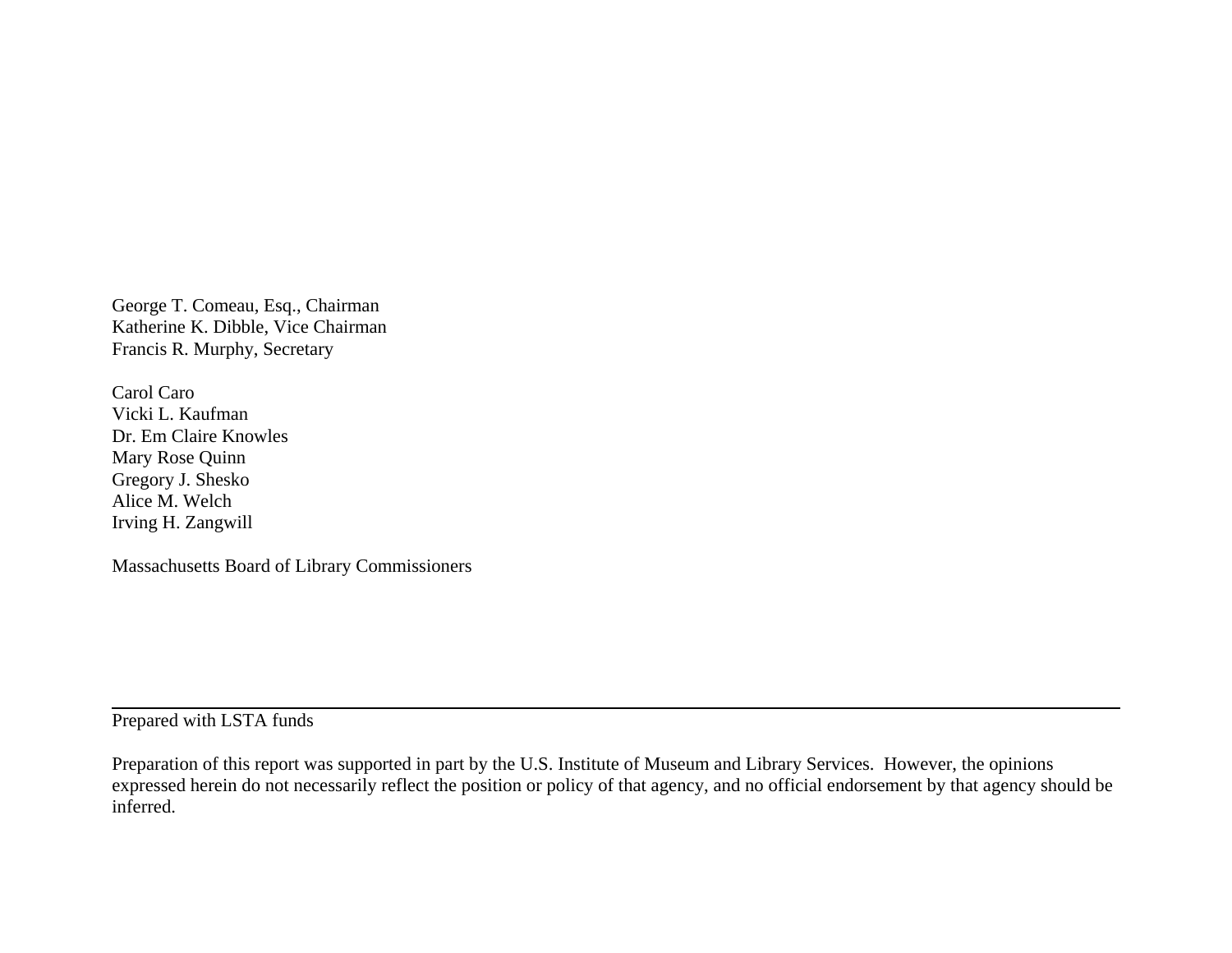#### **Massachusetts Board of Library Commissioners Public Library Participation in Automated Resource Sharing Networks**

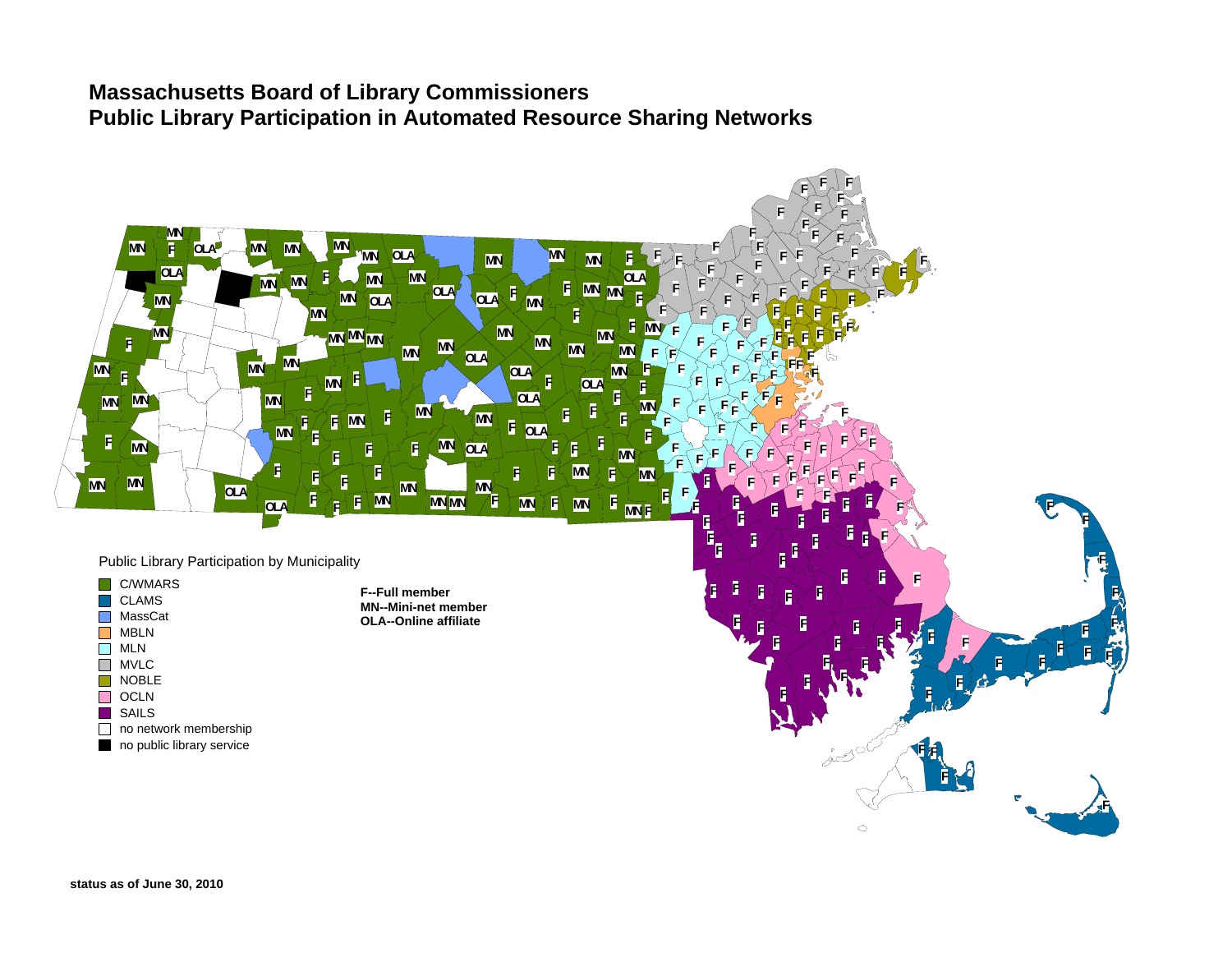#### **Introduction**

The **Automated Resource Sharing Networks Report, FY2010** displays data submitted by nine automated resource sharing networks serving libraries in Massachusetts.

With this report we present data about the automated resource sharing networks in one consistent format. Please note that some of the data reflects activity during fiscal year 2010 (July 1, 2009-June 30, 2010) while other data is reported as a snapshot as of June 30, 2010. Snapshot data may well have changed by the time you read this report.

Going forward we will assess the usefulness of the data presented here and consider adding or deleting data elements based on feedback from the networks, the Board, and the library community.

We welcome your comments.

Paul Kissman, Library Information Systems Specialist Robert C. Maier, Director Rachel Masse, Administrative Coordinator Massachusetts Board of Library Commissioners

 98 North Washington Street, Suite 401, Boston, MA 02114 1-800-952-7403 or 617-725-1860; FAX 617-725-0410 www.mass.gov/mblc

*Massachusetts Library Data: Automated Resource Sharing Networks Report FY2010 (July 1, 2009 - June 30, 2010)* 

Distributed: January, 2012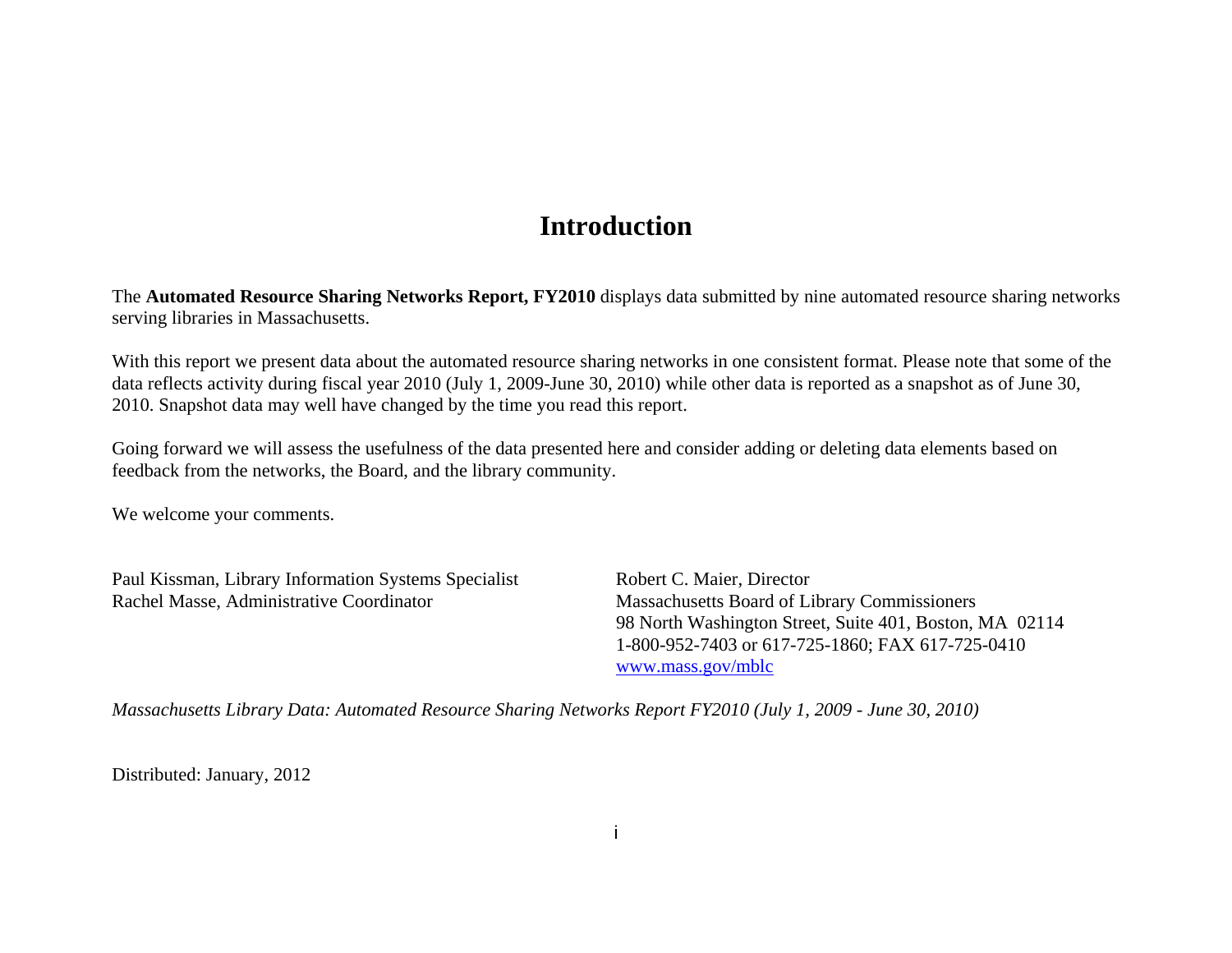# **Automated Resource Sharing Networks Report** FY2010 (July 1, 2009 - June 30, 2010)

### **Table of Contents**

| Appendix A - Charts and Tables |     |
|--------------------------------|-----|
|                                |     |
|                                |     |
|                                |     |
|                                |     |
|                                |     |
|                                |     |
|                                |     |
|                                | .20 |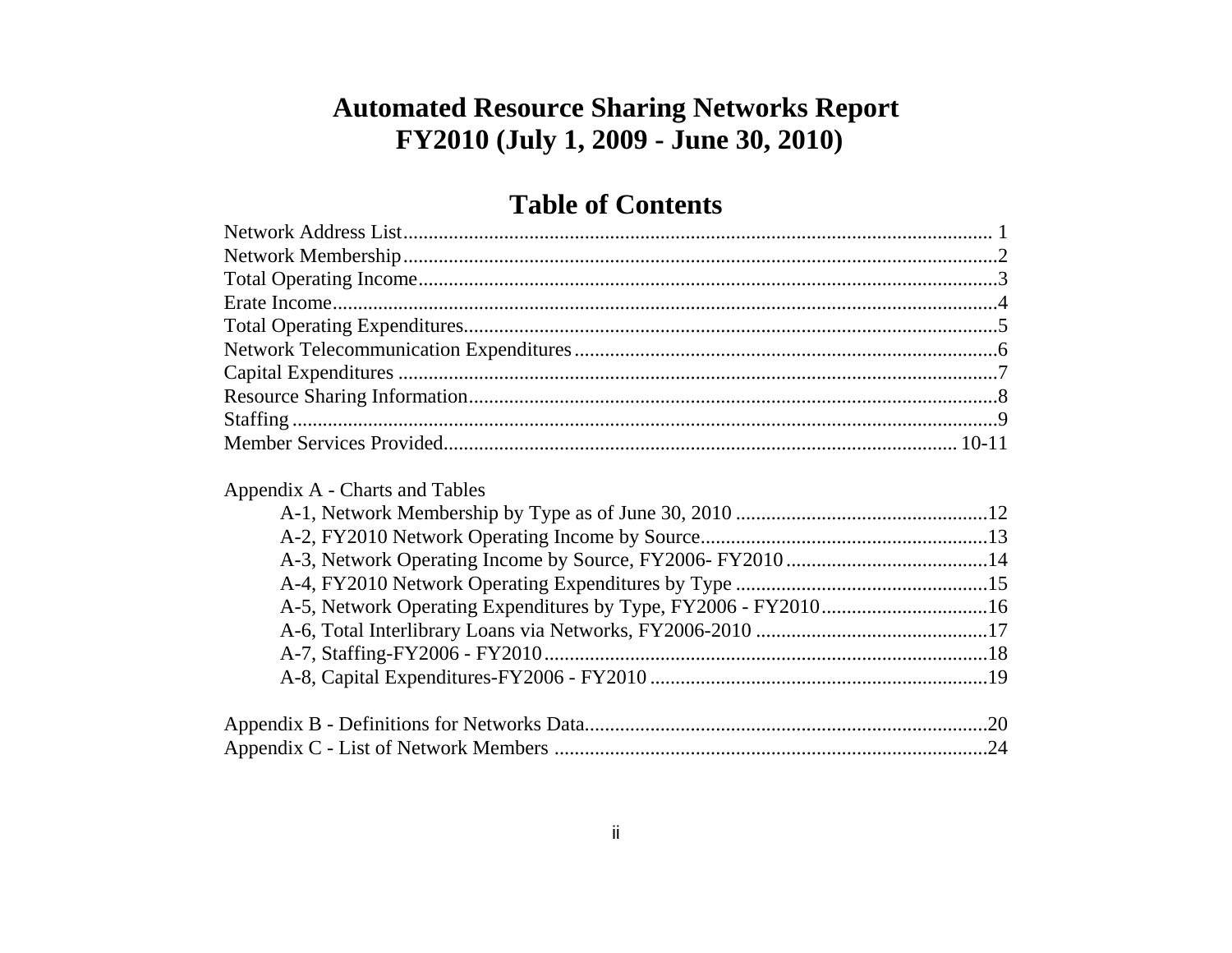#### **Network Address List FY2010**

| Cape Libraries Automated Materials Sharing, Inc.           | <b>Minuten</b>        |
|------------------------------------------------------------|-----------------------|
| Gayle Simundza, Administrator                              | Susan Mo              |
| 270 Communication Way                                      | 10 Strath             |
| Unit 4E/4F                                                 | Natick, M             |
| Hyannis, MA 02601                                          | President             |
| President: Elaine McIlroy, Wellfleet Public Library        | Vendor I              |
| Vendor Info: Innovative Interfaces, Millennium 2007 1.2    | Phone: (5             |
| Phone: (508) 790-4399<br>Fax: (508) 771-4533               |                       |
| C/W Mars, Inc.                                             | North of              |
| Joan Kuklinski                                             | Ron Gag               |
| 67 Millbrook Street, Suite 201                             | 26 Cherr              |
| Worcester, MA 01606                                        | Danvers,              |
| President: Nancy Contois, Chicopee Public Library          | President             |
| Vendor Info: Innovative Interfaces, Millennium R.2007      | Vendor I <sub>1</sub> |
| Phone: (508) 755-3323  Fax: (508) 755-3721                 | Phone: (9             |
| <b>Fenway Libraries Online</b>                             | <b>Old Cold</b>       |
| Walter Stine, Executive Director                           | David Sla             |
| c/o Wentworth Institute of Technology                      | 220 Forb              |
| 550 Huntington Avenue                                      | Suite 401             |
| Boston, MA 02115                                           | <b>Braintree</b>      |
| President: Jean Morrow, New England Conservatory           | President             |
| Vendor Info: Ex Libris, Voyager 7.0.1                      | Vendor I              |
| Phone: (617) 442-2384  Fax: (617) 442-1519                 | Phone: (7             |
| Merrimack Valley Library Consortium, Inc.                  | <b>SAILS L</b>        |
| Larry Rungren, Executive Director                          | Deborah               |
| 1600 Osgood Street, Suite 20-2-94                          | 547 West              |
| North Andover, MA 01845                                    | Middlebo              |
| President: Angela Mollet, Gleason Public Library, Carlisle | President             |
| Vendor Info: SirsiDynix, Horizon 7.4.2                     | Vendor In             |
| Phone: (978) 557-1050 Fax: (978) 5578101                   | Phone: (5             |
| <b>Metro-Boston Library Network</b>                        |                       |
| Clayton Cheever                                            |                       |
| <b>Boston Public Library</b>                               |                       |
| 700 Boylston Street                                        |                       |
| Boston, MA 02217                                           |                       |
| President: Not Applicable                                  |                       |
| Vendor Info: SirsiDynix, Horizon 7.3.4                     |                       |
| Phone: (617) 859-2385<br>Fax: (617) 536-2853               |                       |

#### **Minuteman Library Network** Susan McAlister 10 Strathmore Road Natick, MA 01760 President: Nancy Milnor, Somerville Public Library Vendor Info: Innovative Interfaces, Millennium 2009A 1.1 Phone: (508) 655-8008 Fax: (508) 655-1507 **North of Boston Library Exchange** Ron Gagnon, Executive Director 26 Cherry Hill Drive Danvers, MA 01923-2575 President: Martha Holden, Peabody Institute Library, Peabody Vendor Info: Innovative Interfaces, Millennium 2007 1.3 Phone: (978) 777-8844 Fax: (978) 750-8472 **Old Colony Library Network** David Slater 220 Forbes Road Braintree, MA 02184 President: Susan Watkins, Eastern Nazarene College Vendor Info: SirsiDynix, Unicorn Symphony 3.3.1 Phone: (781) 794-2513 Fax: (781) 794-2517 **Merrimack Valley Library Consortium, Inc. SAILS Library Network** Deborah Conrad 547 West Grove Street, #4 Middleboro, MA 02346 President: Robin Glasser, Norfolk Public Library Vendor Info: SirsiDynix, Symphony 3.3.1

Phone: (508) 946-8600 Fax: (508) 946-8605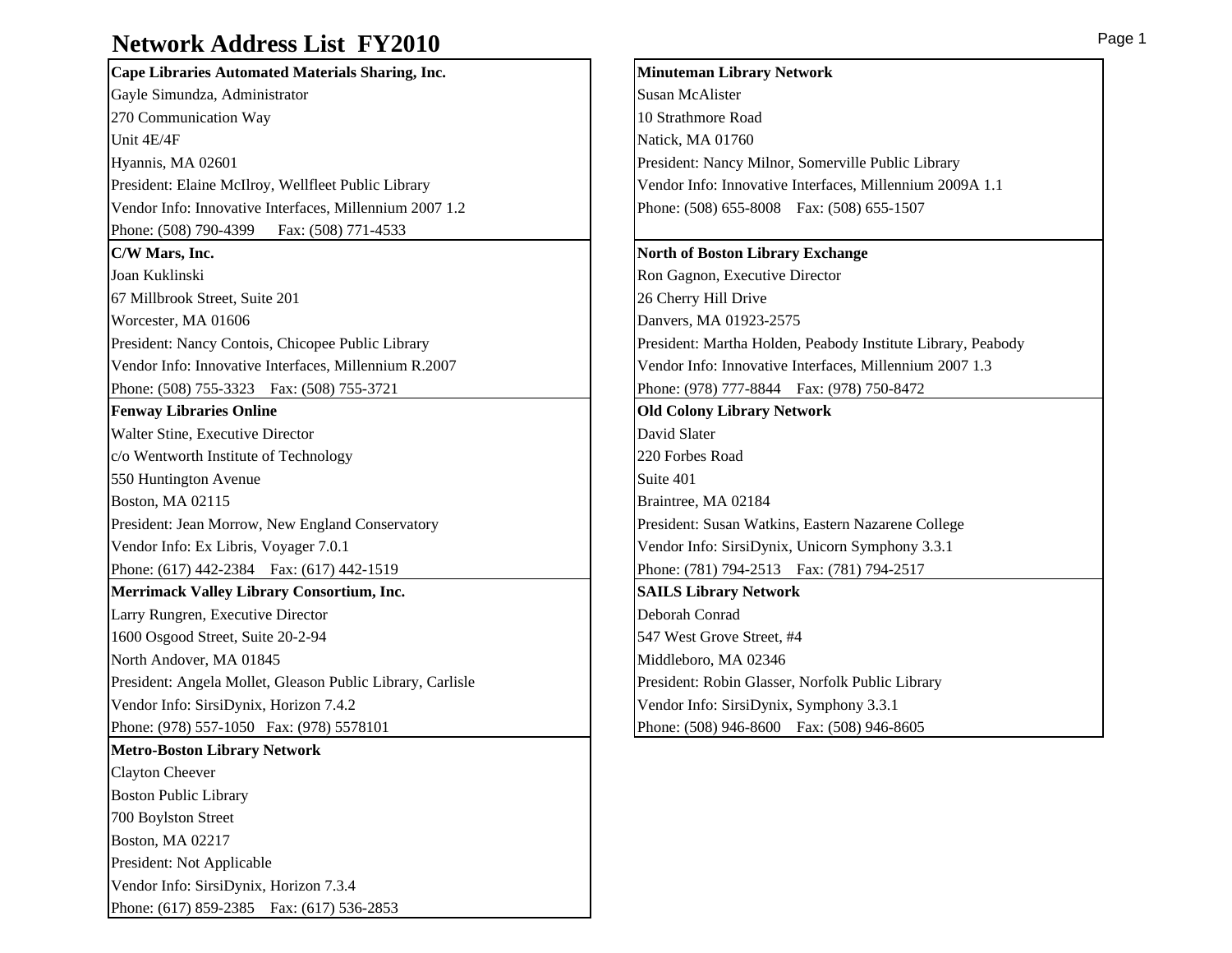#### **Network Membership as of FY2010**

**Members / Sites**

|                 |                  |               |          |                |               |                |                         |                |                 |                |                |                |     |              |                  |                |                |                |                                | <b>SLIN</b>     |
|-----------------|------------------|---------------|----------|----------------|---------------|----------------|-------------------------|----------------|-----------------|----------------|----------------|----------------|-----|--------------|------------------|----------------|----------------|----------------|--------------------------------|-----------------|
|                 |                  |               |          |                |               |                |                         |                |                 |                |                |                |     |              |                  | <b>Full</b>    |                | OLA/           |                                | <b>Internet</b> |
| <b>Network</b>  |                  | <b>Public</b> |          |                | <b>School</b> |                | <b>Academic Special</b> |                |                 |                |                |                |     | <b>Total</b> |                  | <b>Members</b> |                |                | Mininets   Associate* MLIN-I** | Only**          |
| <b>C/W MARS</b> | 132 / 153        |               |          | $\overline{2}$ |               | $\overline{2}$ | 11                      |                | 11              |                | 3 <sup>1</sup> | 3              | 148 |              | 169              | 64             | 60             | 24             |                                |                 |
| <b>CLAMS</b>    | 31               |               | 34       | $\overline{0}$ |               | $\theta$       |                         |                |                 | $\overline{0}$ |                | $\overline{0}$ | 32  |              | 35               | 32             | $\overline{0}$ | $\Omega$       | $\vert 0 \vert$                | 0               |
| <b>FLO</b>      | $\overline{0}$   |               | $\Omega$ | $\theta$       |               | $\overline{0}$ | 9                       |                | 12              |                |                | $\overline{2}$ | 10  |              | 14               | 10             | $\theta$       | $\Omega$       | $\Omega$                       | $\Omega$        |
| <b>MBLN</b>     | $\mathfrak{Z}$   |               | 32       | $\overline{2}$ |               | 29             |                         | 2 <sub>1</sub> | $\overline{2}$  |                |                |                | 8   |              | 64               | $\infty$       | $\theta$       | $\Omega$       | $\Omega$                       | 0               |
| <b>MLN</b>      | 35               |               | 53       | $\theta$       |               | $\overline{0}$ | 6/                      |                | $\overline{7}$  | $\overline{0}$ |                | $\theta$       | 41  |              | 60               | 41             | $\overline{0}$ | $\Omega$       | $\vert 0 \vert$                | $\Omega$        |
| <b>MVLC</b>     | 35               |               | 38       | $\overline{0}$ |               | $\overline{0}$ | $\overline{0}$          |                | $\Omega$        | $\overline{0}$ |                | $\theta$       | 35  |              | 38               | 35             | $\overline{0}$ | $\Omega$       | $\overline{0}$                 | $\Omega$        |
| <b>NOBLE</b>    | 17               |               | 22       |                |               |                | 8                       |                | 11              | $\theta$       |                | $\theta$       | 26  |              | 34               | 28             | $\theta$       | $\overline{2}$ | $\Omega$                       | $\Omega$        |
| <b>OCLN</b>     | 26               |               | 34       | $\overline{0}$ |               | $\overline{0}$ | $\overline{2}$          |                | 3 <sup>l</sup>  | $\overline{0}$ |                | $\theta$       | 28  |              | 37               | 28             | $\theta$       | $\Omega$       | $\Omega$                       | 0               |
| <b>SAILS</b>    | 38               |               | 47       | 10             |               | 24             |                         | 2 <sub>1</sub> | $\vert$         | $\overline{0}$ |                | $\theta$       | 50  |              | 75               | 50             | $\overline{0}$ | $\Omega$       | $\vert 0 \vert$                | $\Omega$        |
| <b>TOTALS</b>   | $\overline{317}$ |               | 413      | 15             |               | 56             | 41                      |                | $\overline{51}$ | 5 <sup>5</sup> |                | 6              | 378 |              | $\overline{526}$ | 296            | 60             | 26             | 4                              | $\Omega$        |

\*C/WMARS "Online Affialiate Only" (OLA) membership and NOBLE "Associate" membership are similar.

\*\*MLIN-I Dial-Up and Small Libraries in Networks Internet Only libraries are not included in network membership total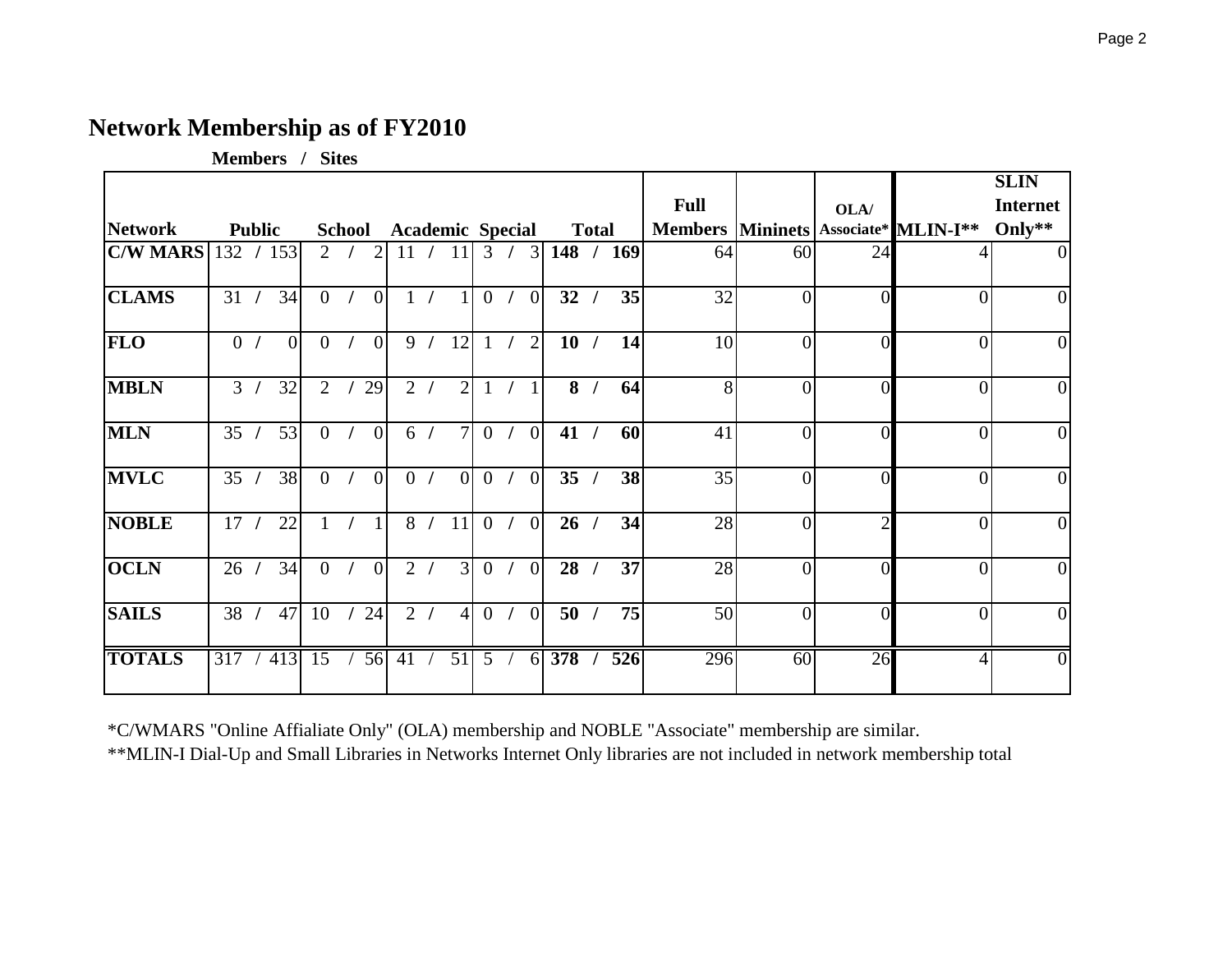#### **Network Basic Fees Elective Svcs. Telecomm\*Net Resource Sharing Small Libs/Nets§ Total MBLC FundsOther Sources Total Operating Income C/W MARS\$**2,180,453 \$40,601 \$188,786 \$134,856 \$160,944 \$484,586 \$115,000 \$2,820,640 **CLAMS\$** \$663,742 \$48,527 \$40,588 \$42,978 \$0 \$83,566 \$16,212 \$812,047 **FLO0** \$498,215 \$21,675 \$7,116 \$36,247 \$0 \$43,363 \$60,987 \$624,240 **MBLNN** \$575,091 \$0 \$06,185 \$109,331 \$0 \$195,516 \$23,267 \$793,874 **MLN81,746,797 | \$1,7950 | \$107,776 | \$121,529 | \$0 | \$229,305 | \$4,169 | \$1,988,221 MVLCc**  $\begin{array}{|l} \hline \text{S1,115,553} \\ \hline \text{S1,115,553} \end{array}$  \$1,150 \$78,874 \$68,297 \$12,500 \$159,671 \$4,407 \$1,280,781 **NOBLEE** \$1,088,998 \$278,620 \$98,426 \$68,645 \$0 \$167,071 \$91,058 \$1,625,747 **OCLNN** \$905,921 \$0 \$06,617 \$67,907 \$0 \$164,524 \$22,176 \$1,092,621 **SAILS\$840,078 \$51,927 \$57,848 \$75,210 \$0 \$133,058 \$53,692 \$1,078,755 TOTALS\$**9,614,848 \$450,450 \$762,216 \$725,000 \$173,444 \$1,660,660 \$390,968 \$12,116,926 **Member FeesMBLC Funds**

#### **Total Operating Income for FY2010**

\*Western Massachusetts Regional Library System received \$12,784 to support telecomm for non-network libaries, for a program total of \$775,000

<sup>§</sup> C/W MARS includes both LSTA and State Small Libraries in Networks funds from Account 7000-9506. Western Massachusetts Regional Library System received \$14,844 from Account 7000-9506 for a total Small Libraries in Networks amount of \$188,288.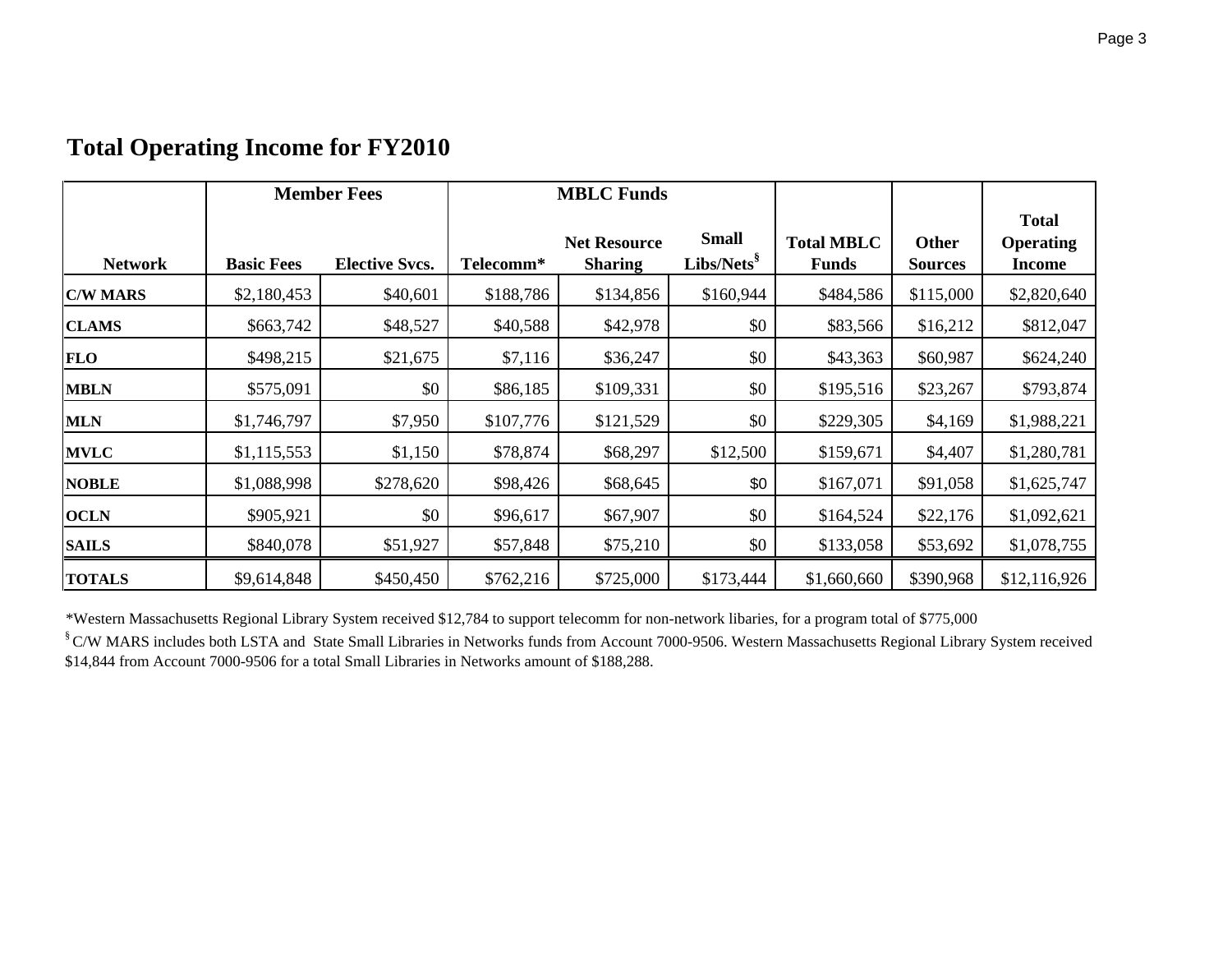#### **Erate Income for FY2010**

| <b>Network</b>  | <b>Erate Received*</b> | <b>Erate Discount %</b> |
|-----------------|------------------------|-------------------------|
| <b>C/W MARS</b> | \$245,330              | 40-53%                  |
| <b>CLAMS</b>    | \$49,797               | 50%                     |
| <b>FLO</b>      | $\sharp N/A$           | $\sharp N/A$            |
| <b>MBLN</b>     | \$770,949              | 89-90%                  |
| <b>MLN</b>      | \$101,838              | 40%                     |
| <b>MVLC</b>     | \$71,444               | 42%                     |
| <b>NOBLE</b>    | \$75,678               | 40-53%                  |
| <b>OCLN</b>     | \$111,667              | 48%                     |
| <b>SAILS</b>    | \$67,631               | 43%                     |
| <b>TOTALS</b>   | $\sharp N/A$           |                         |

\*As reported on FY2010 Telecommunications Expenditure Report. Total E-Rate funds actually received during the fiscal year may not agree with the E-Rate Funding Commitment for that year.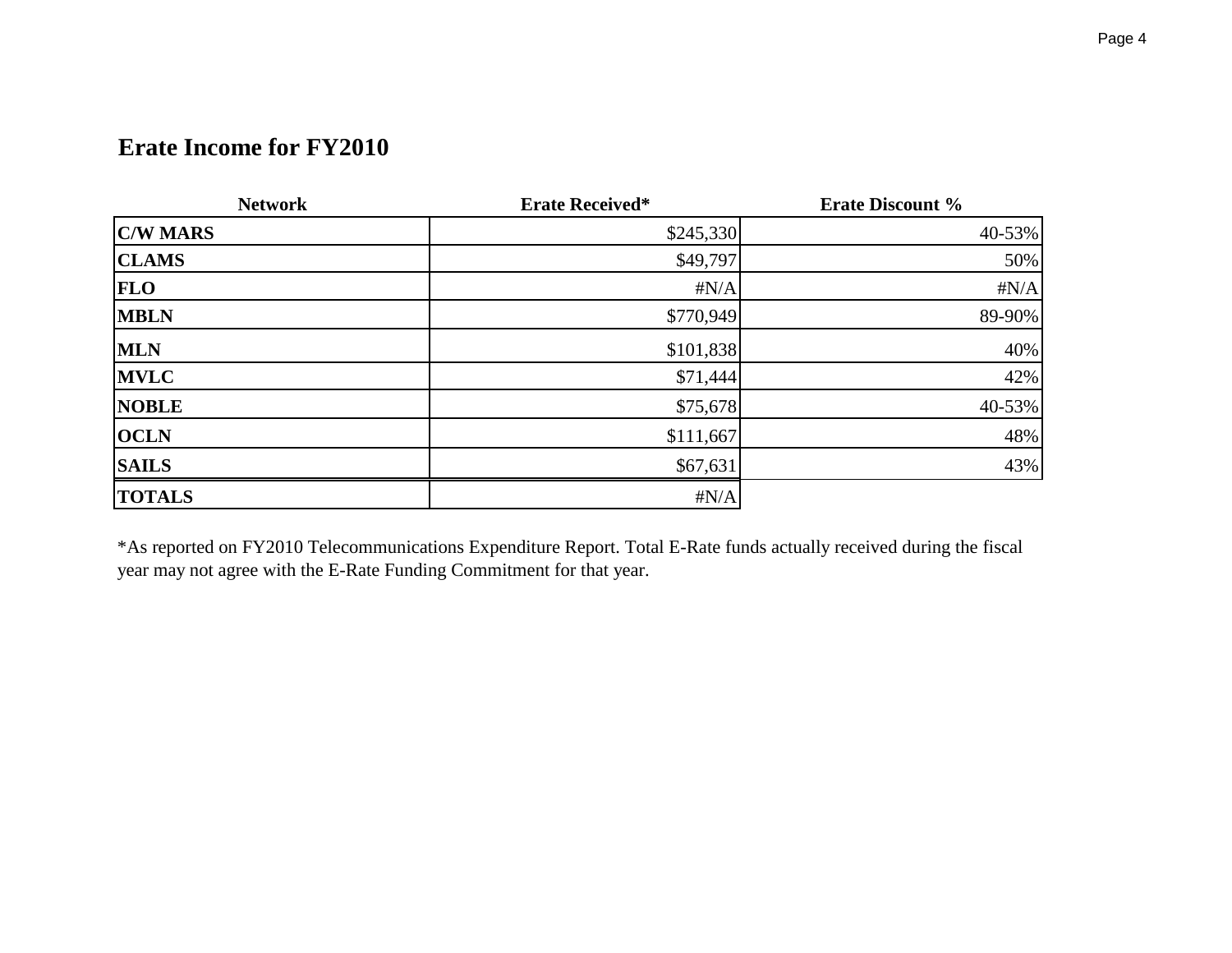|                 |              |                       |             |                        |                        |                  | <b>Shared</b>    |                      |                  |                  |
|-----------------|--------------|-----------------------|-------------|------------------------|------------------------|------------------|------------------|----------------------|------------------|------------------|
|                 |              |                       |             |                        | Telecomm.              |                  | eBook/           |                      |                  |                  |
|                 |              | <b>Administrative</b> |             | <b>ILS Hardware</b>    | Hardware/              | <b>Database</b>  | <b>Audiobook</b> | <b>Bibliographic</b> | <b>Other</b>     | <b>Total</b>     |
| <b>Network</b>  | <b>Staff</b> | <b>Support</b>        | Telecomm.*  | <b>Software Maint.</b> | <b>Software Maint.</b> | <b>Licensing</b> | **               | <b>Services</b>      | <b>Operating</b> | <b>Operating</b> |
| <b>C/W MARS</b> | \$1,162,936  | \$198,886             | \$425,944   | \$390,718              | \$43,091               | \$213,670        | \$24,422         | \$203,859            | \$29,876         | \$2,693,402      |
| <b>CLAMS</b>    | \$372,355    | \$111,356             | \$64,134    | \$56,668               | \$32,590               | \$4,500          | \$54,704         | \$37,930             | \$57,918         | \$792,155        |
| <b>FLO</b>      | \$291,314    | \$95,880              | \$12,388    | \$71,525               | \$6,484                | \$0              | \$13,837         | \$1,971              | \$40,880         | \$534,279        |
| <b>MBLN</b>     | \$247,169    | \$67,500              | \$165,132   | \$85,868               | \$526,128              | \$0              | \$0              | \$20,000             | \$8,500          | \$1,120,297      |
| <b>MLN</b>      | \$992,411    | \$158,759             | \$182,905   | \$161,302              | \$48,627               | \$103,468        | \$49,000         | \$141,951            | \$42,210         | \$1,880,633      |
| <b>MVLC</b>     | \$668,926    | \$122,253             | \$138,261   | \$80,963               | \$65,652               | \$57,650         | \$10,500         | \$73,362             | \$4,021          | \$1,221,588      |
| <b>NOBLE</b>    | \$755,613    | \$131,327             | \$181,222   | \$198,985              | \$58,820               | \$93,241         | \$5,242          | \$53,437             | \$38,927         | \$1,516,814      |
| <b>OCLN</b>     | \$446,289    | \$109,698             | \$171,666   | \$74,269               | \$21,318               | \$45,735         | \$19,531         | \$52,963             | \$9,108          | \$950,577        |
| <b>SAILS</b>    | \$475,901    | \$115,670             | \$111,199   | \$127,489              | \$14,660               | \$31,570         | \$51,480         | \$58,531             | \$35,177         | \$1,021,677      |
| <b>TOTAL</b>    | \$5,412,914  | \$1,111,329           | \$1,452,851 | \$1,247,787            | \$817,370              | \$549,834        | \$228,716        | \$644,004            | \$266,617        | \$11,731,422     |

### **Total Operating Expenditures for FY2010**

\*Expenditures after E-Rate discounts applied.

\*\*Unable to separate eBook & Audiobook expenditures for FY2010. FLO is eBook only.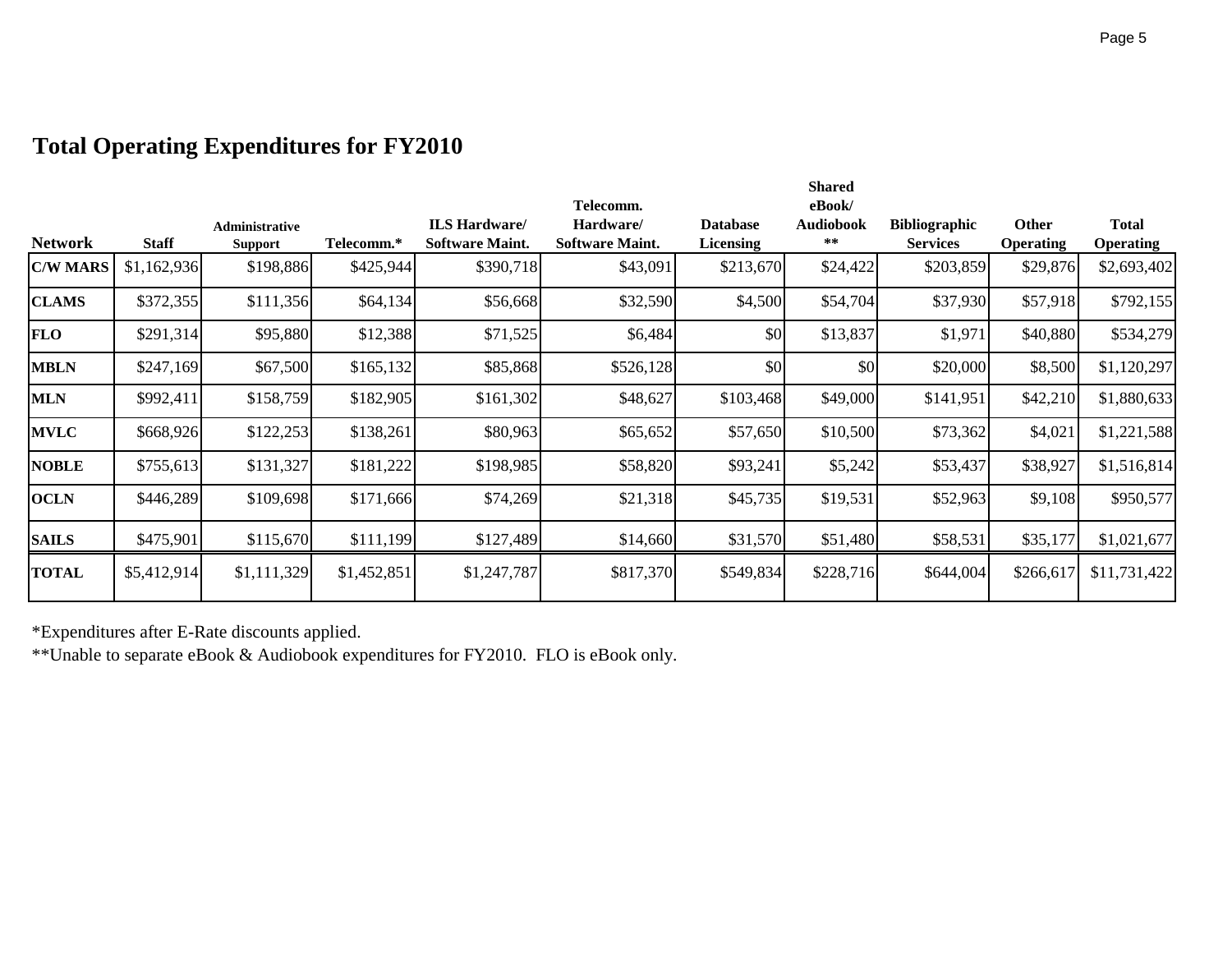| <b>Network</b>  | <b>MLINI</b> | <b>Small Libraries</b><br>"Internet Only" | <b>Shared Internet</b><br><b>Access</b> | <b>Remote-to-Host</b> | <b>Total</b><br><b>Telecommunication</b><br><b>Expenditures</b> |
|-----------------|--------------|-------------------------------------------|-----------------------------------------|-----------------------|-----------------------------------------------------------------|
| <b>C/W MARS</b> | \$1,360      | \$603                                     | \$10,800                                | \$413,181             | \$425,944                                                       |
| <b>CLAMS</b>    | \$0          | $ 10\rangle$                              | \$7,660                                 | \$56,474              | \$64,134                                                        |
| <b>FLO</b>      | \$0          | $ 10\rangle$                              | \$12,388                                | \$0                   | \$12,388                                                        |
| <b>MBLN</b>     | \$0          | \$0                                       | \$42,800                                | \$122,332             | \$165,132                                                       |
| <b>MLN</b>      | \$0          | \$0                                       | \$30,846                                | \$152,059             | \$182,905                                                       |
| <b>MVLC</b>     | \$0          | \$0                                       | \$39,600                                | \$98,661              | \$138,261                                                       |
| <b>NOBLE</b>    | \$0          | \$0                                       | \$43,451                                | \$137,771             | \$181,222                                                       |
| <b>OCLN</b>     | \$0          | \$0                                       | \$29,239                                | \$142,427             | \$171,666                                                       |
| <b>SAILS</b>    | \$0          | \$0                                       | \$13,645                                | \$97,554              | \$111,199                                                       |
| <b>TOTALS</b>   | \$1,360      | \$603                                     | \$230,429                               | \$1,220,459           | \$1,452,851                                                     |

### **Network Telecommunication Expenditures for FY2010\***

\*Expenditures after E-Rate discounts applied.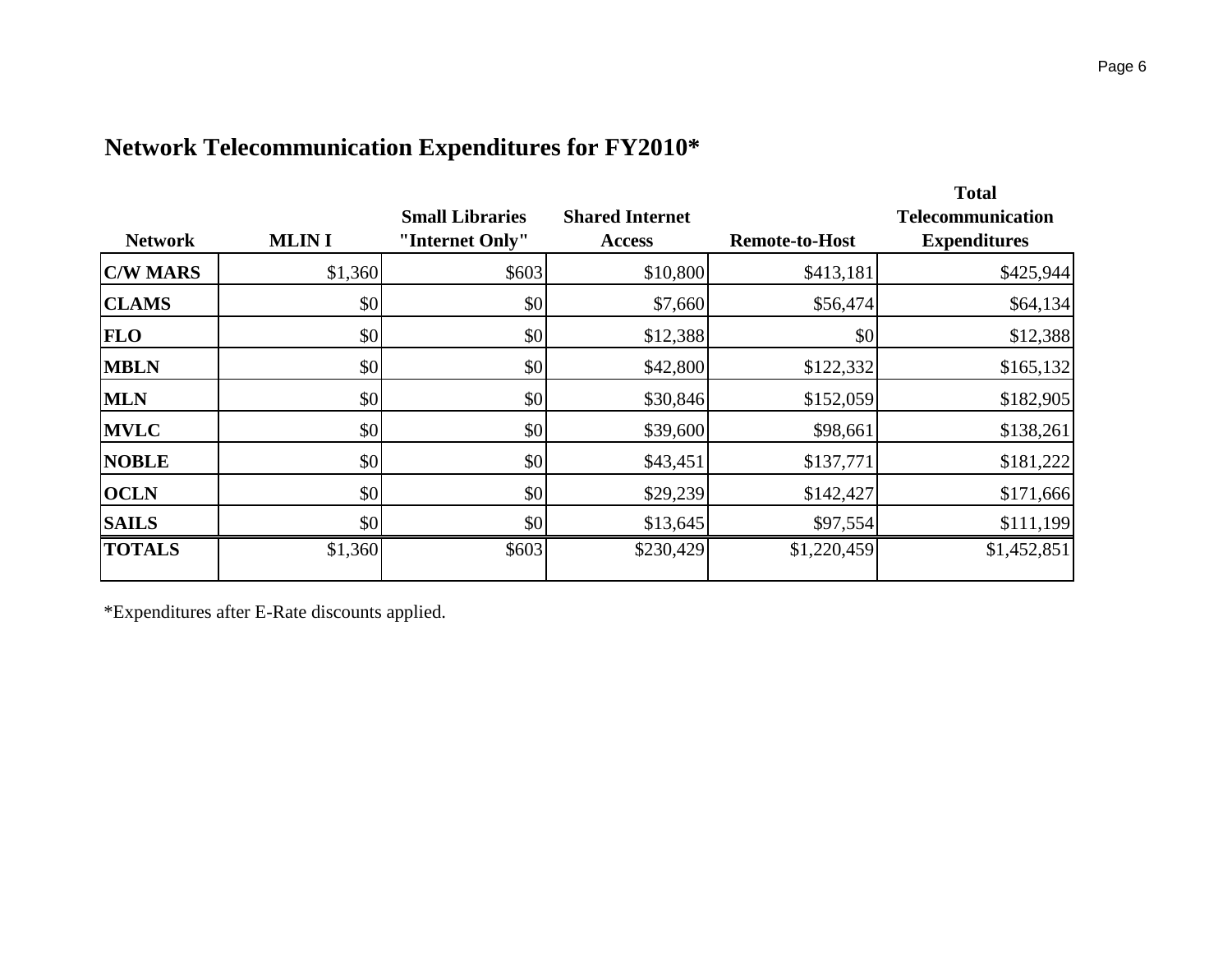# **Capital Expenditures for FY2010**

| <b>Network</b>  | <b>Capital Expenditures</b> |
|-----------------|-----------------------------|
| <b>C/W MARS</b> | \$97,472                    |
| <b>CLAMS</b>    | \$19,496                    |
| <b>FLO</b>      | \$28,483                    |
| <b>MBLN</b>     | \$0                         |
| <b>MLN</b>      | \$10,241                    |
| <b>MVLC</b>     | \$16,733                    |
| <b>NOBLE</b>    | \$0                         |
| <b>OCLN</b>     | \$0                         |
| <b>SAILS</b>    | \$35,973                    |
| <b>TOTAL</b>    | \$208,398                   |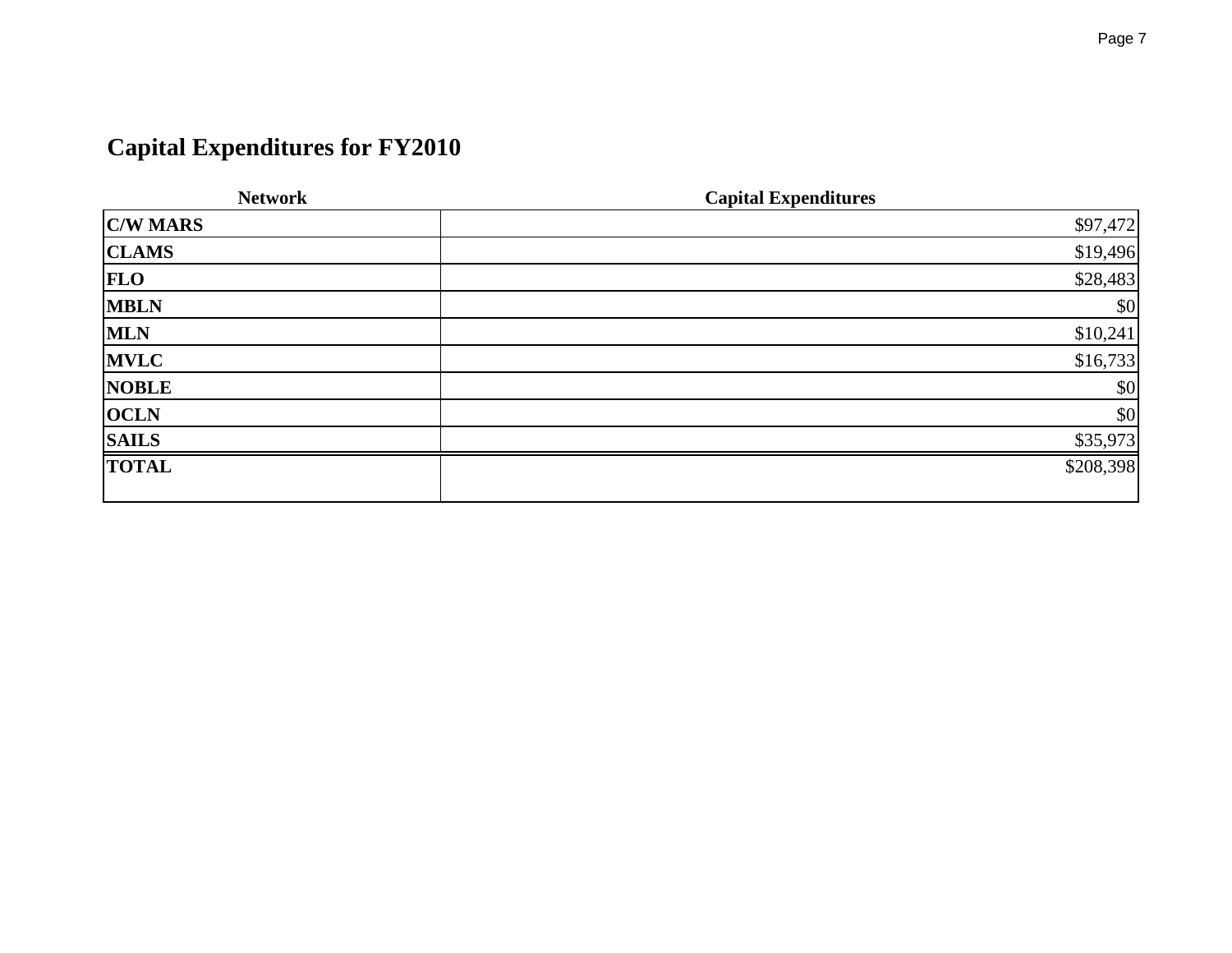|                 | <b>Bibliographic Database</b> |                           |                                    | <b>Electronically Facilitated ILLs</b> |                    |                   |                                    |
|-----------------|-------------------------------|---------------------------|------------------------------------|----------------------------------------|--------------------|-------------------|------------------------------------|
| <b>Network</b>  | Number of<br><b>Titles</b>    | Number of<br><b>Items</b> | <b>Network</b><br><b>Transfers</b> | <b>From Virtual</b><br>Catalog         | Point-to-<br>Point | <b>Total ILLs</b> | <b>Total</b><br><b>Circulation</b> |
| <b>C/W MARS</b> | 1,943,134                     | 8,668,532                 | 1,358,294                          | 12,968                                 |                    | 1,371,262         | 12,923,063                         |
| <b>CLAMS</b>    | 498,272                       | 1,522,751                 | 505,878                            | 5,981                                  | 595                | 512,454           | 3,530,597                          |
| <b>FLO</b>      | 850,659                       | 1,061,433                 | 4,438                              | 2,730                                  |                    | 7,168             | 292,371                            |
| <b>MBLN</b>     | 3,024,837                     | 5,658,411                 | 86,281                             | 8,492                                  |                    | 94,773            | 3,647,001                          |
| <b>MLN</b>      | 1,476,211                     | 6,660,376                 | 1,869,343                          | 22,078                                 | 2,242              | 1,893,663         | 16,695,584                         |
| <b>MVLC</b>     | 919,644                       | 3,304,492                 | 785,896                            | 6,299                                  | 5,101              | 797,296           | 6,549,714                          |
| <b>NOBLE</b>    | 1,490,896                     | 3,721,730                 | 378,841                            | 11,299                                 | 1,517              | 391,657           | 3,959,341                          |
| <b>OCLN</b>     | 853,619                       | 3,027,293                 | 824,005                            | 8,931                                  | 63                 | 832,999           | 5,800,000                          |
| <b>SAILS</b>    | 1,095,203                     | 3,683,445                 | 707,353                            | 6,302                                  | 252                | 713,907           | 4,715,631                          |
| <b>TOTALS</b>   | 12,152,475                    | 37,308,463                | 6,520,329                          | 85,080                                 | 9,770              | 6,615,179         | 58,113,302                         |

# **Resource Sharing Information as of June 30, 2010**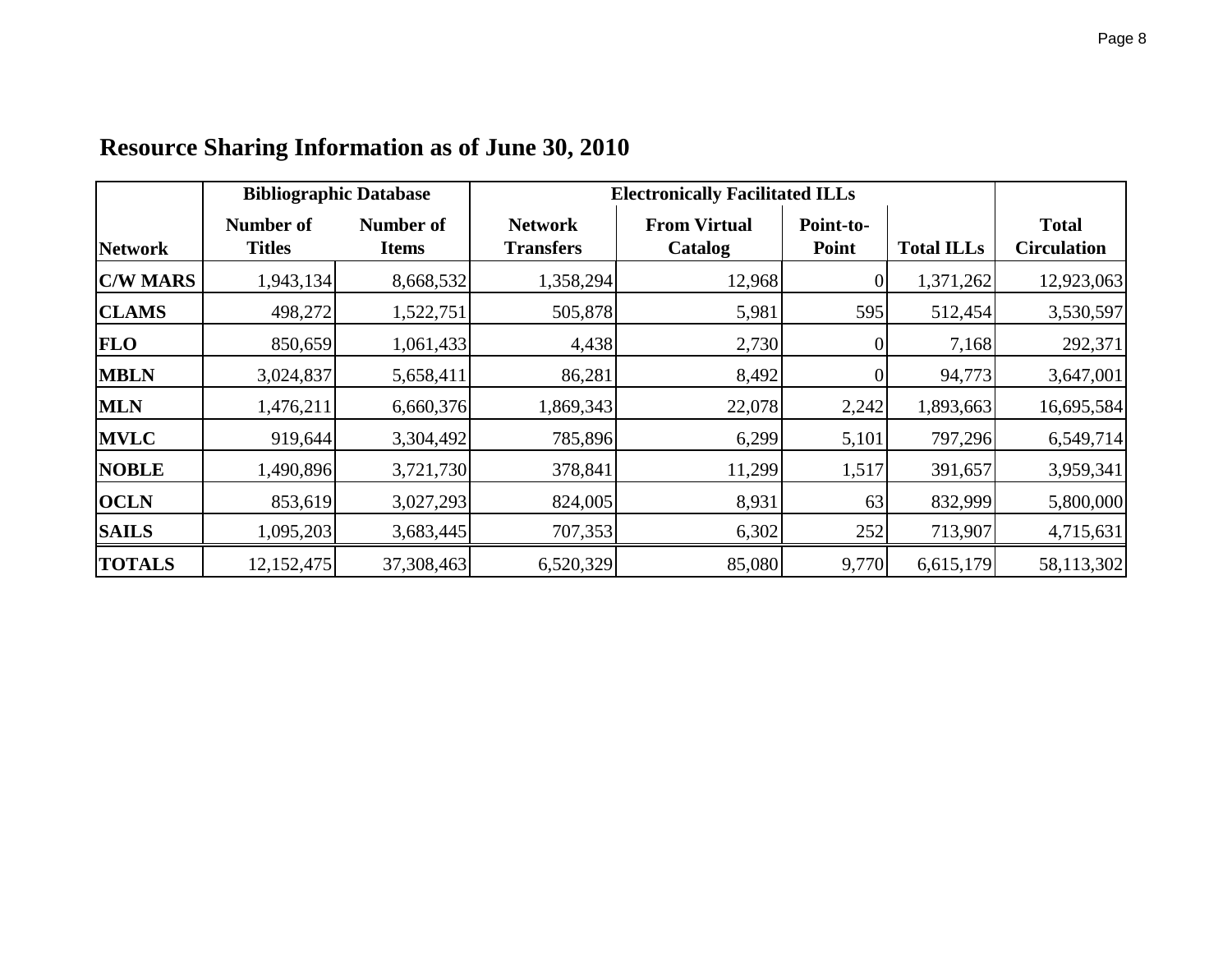| <b>Network</b>  | <b>Number of Staff</b> | Hours Worked Per Week by all Staff | FTE(35 hrs/wk) |
|-----------------|------------------------|------------------------------------|----------------|
| <b>C/W MARS</b> | 20                     | 694.5                              | 19.8           |
| <b>CLAMS</b>    | 8                      | 244                                | 6.9            |
| <b>FLO</b>      |                        | 145                                | 4.1            |
| <b>MBLN</b>     |                        | 87.5                               | 2.5            |
| <b>MLN</b>      | 15                     | 517.5                              | 14.78          |
| <b>MVLC</b>     | 9                      | 330                                | 9.4            |
| <b>NOBLE</b>    | 11                     | 320.1                              | 9.1            |
| <b>OCLN</b>     | 61                     | 225                                | 6.4            |
| <b>SAILS</b>    |                        | 245                                |                |
| <b>TOTALS</b>   | 86                     | 2,809                              | 79.98          |

# **Staffing as of June 30, 2010**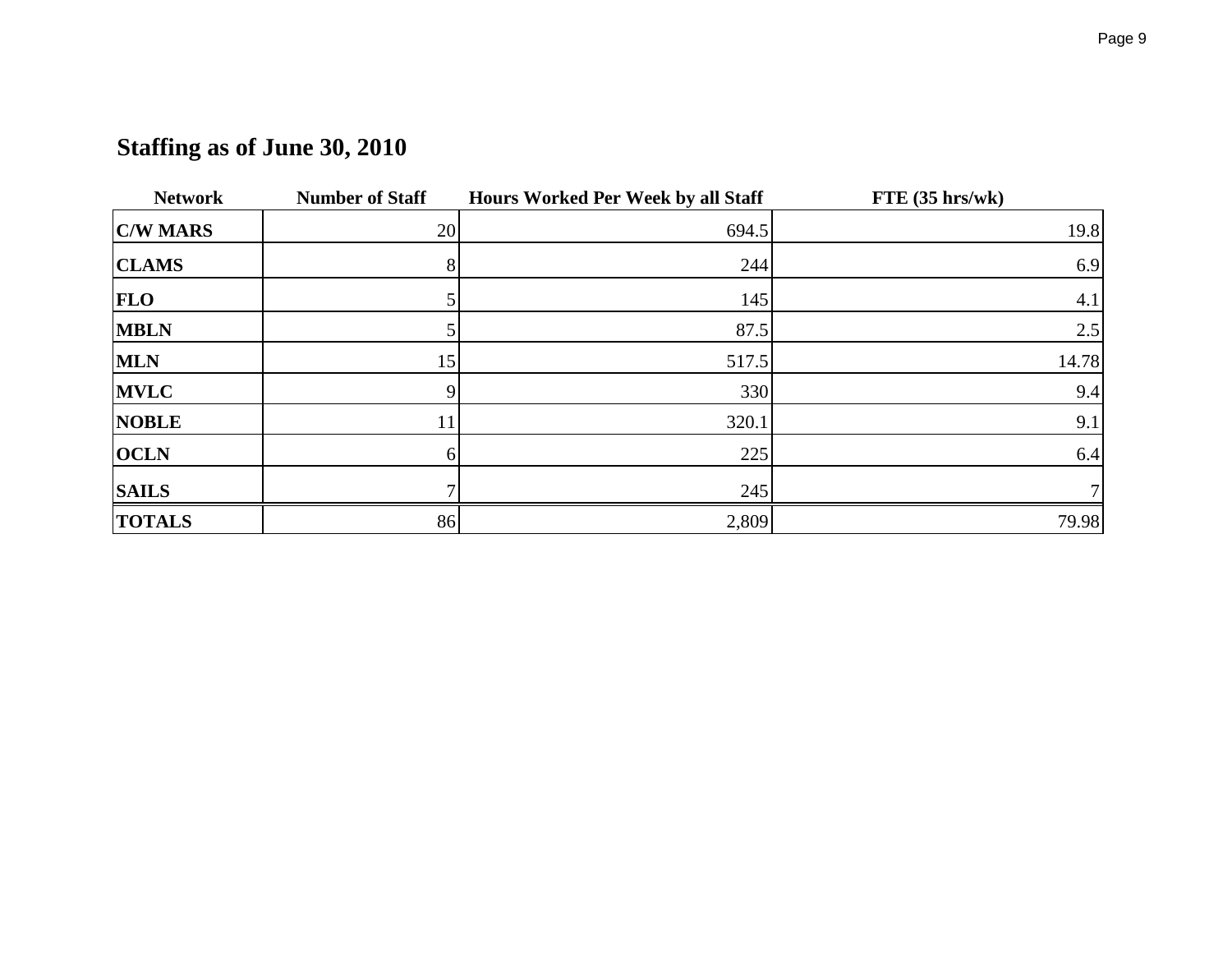### **Member Services Provided as of June 30, 2010 Number of Participating Libraries**

|                                                         | <b>Continuing Education</b>    |                |                                                                 |                                                       |                                                     |            |                              |                                                  |                         |                          |                          |  |  |  |
|---------------------------------------------------------|--------------------------------|----------------|-----------------------------------------------------------------|-------------------------------------------------------|-----------------------------------------------------|------------|------------------------------|--------------------------------------------------|-------------------------|--------------------------|--------------------------|--|--|--|
| <b>Network</b>                                          | <b>Wireless Access Support</b> |                | <b>Information &amp;</b><br><b>Referral</b><br><b>Databases</b> | <b>Digital</b><br><b>Archiving</b><br><b>Services</b> | Library Home   Centralized  <br><b>Page Hosting</b> | PC Mgmt.   | <b>On-site PC</b><br>support | <b>On-site</b><br>Advising/<br><b>Consulting</b> | # of<br><b>Sessions</b> | # of<br><b>Attendees</b> | Time &<br>Print<br>Mgmt. |  |  |  |
|                                                         | <b>Library PC's</b>            | PC's           |                                                                 |                                                       |                                                     |            |                              |                                                  |                         |                          |                          |  |  |  |
| <b>C/W MARS</b>                                         | 50                             | <b>YES</b>     | NO                                                              | 30                                                    | NO                                                  | <b>ALL</b> | <b>ALL</b>                   | <b>YES</b><br><b>ALL</b>                         | 61                      | 703                      | <b>YES</b>               |  |  |  |
| <b>CLAMS</b>                                            | $\rm NO$                       | NO             | $\rm NO$                                                        | NO                                                    | NO                                                  | NO         | NO                           | <b>YES</b>                                       | 19                      | 129                      | $\rm NO$                 |  |  |  |
| <b>FLO</b>                                              | NO                             | <b>NO</b>      | $\rm NO$                                                        | 3                                                     | $\rm NO$                                            | NO         | NO                           | N <sub>O</sub>                                   | $\overline{0}$          | $\theta$                 | $\rm NO$                 |  |  |  |
| <b>MBLN</b>                                             | 3                              | $\overline{3}$ | NO                                                              | <b>YES</b>                                            | $\rm NO$                                            | NO         | NO                           | <b>YES</b>                                       | $\overline{0}$          | $\overline{0}$           | NO                       |  |  |  |
| <b>MLN</b>                                              | NO                             | NO             | 36                                                              | NO                                                    | NO                                                  | NO         | <b>ALI</b>                   | <b>YES</b>                                       | 16                      | 181                      | NO                       |  |  |  |
| <b>MVLC</b>                                             | 3                              | 3              | 20                                                              | NO                                                    | 12                                                  | NO         | 14                           | <b>YES</b>                                       | 37                      | 229                      | NO                       |  |  |  |
| <b>NOBLE</b>                                            | 12                             | 12             | N <sub>O</sub>                                                  | 20                                                    | 18                                                  | NO         | 15                           | <b>YES</b>                                       | 25                      | 489                      | <b>YES</b>               |  |  |  |
| <b>OCLN</b>                                             | $\rm NO$                       | NO             | <b>YES</b>                                                      | NO                                                    | NO                                                  | NO         | NO                           | <b>YES</b>                                       | 10                      | 60                       | <b>YES</b>               |  |  |  |
| <b>SAILS</b>                                            | NO                             | NO             | $\rm NO$                                                        | 8                                                     | 40                                                  | NO         | 32                           | <b>YES</b>                                       | 23                      | 103                      | <b>YES</b>               |  |  |  |
| <b>Total</b><br>Number of<br>Libraries<br>Participating | 68                             | 18             | 56                                                              | 61                                                    | 70                                                  |            | 61                           |                                                  | 191                     | 1,894                    |                          |  |  |  |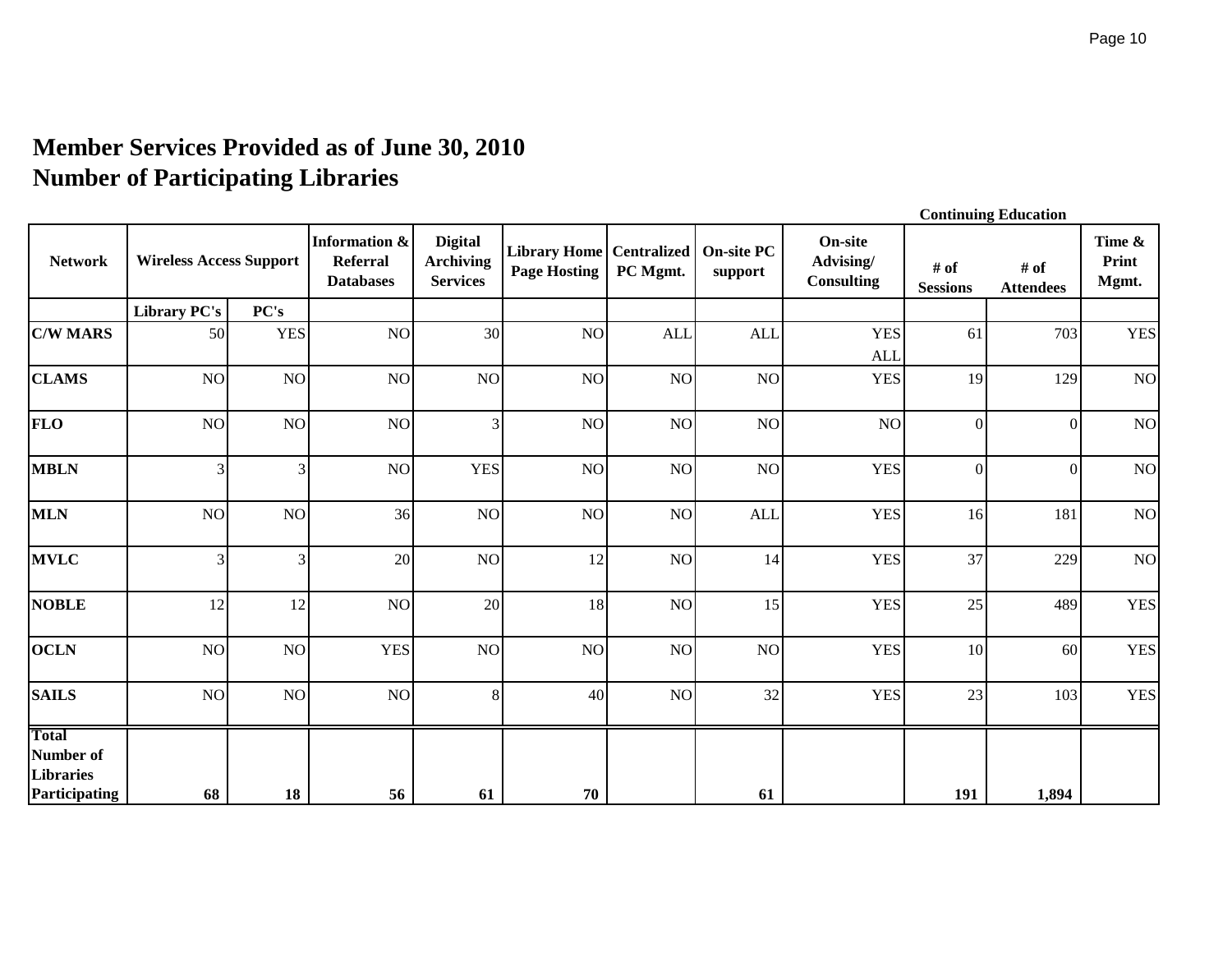# **Members Services Provided as of June 30, 2010**

|                 |                | <b>Database Licenses</b><br><b>Total</b><br><b>Number of</b><br><b>Databases</b> |                | "In-library<br>databases | Only"      |                 |                         | <b>Shared eBook collections</b> |                               | eBooks<br>Added in FY2010     |                               | <b>Linking</b>  |                               |                                             |                                 |            |                                     |
|-----------------|----------------|----------------------------------------------------------------------------------|----------------|--------------------------|------------|-----------------|-------------------------|---------------------------------|-------------------------------|-------------------------------|-------------------------------|-----------------|-------------------------------|---------------------------------------------|---------------------------------|------------|-------------------------------------|
| <b>Network</b>  | Networkwide    |                                                                                  | Individual     | Networkwide              |            | Individual      | $\mathbf{Y}/\mathbf{N}$ | <b>Total</b><br><b>Titles</b>   | <b>Total</b><br><b>Copies</b> | <b>Titles</b><br><b>Added</b> | <b>Copies</b><br><b>Added</b> | Y/N             | Number of<br><b>Libraries</b> | <b>OPAC</b> to<br>Online<br><b>Journals</b> | <b>Online to</b><br><b>OPAC</b> | Cataloging | <b>Customized</b><br><b>Reports</b> |
| <b>C/W MARS</b> | 6              |                                                                                  |                | 70                       |            | 0               | <b>YES</b>              | 2,783                           | 3,039                         | 505                           | 588                           | N <sub>O</sub>  |                               | <b>YES</b>                                  | <b>YES</b>                      | <b>YES</b> | <b>YES</b>                          |
| <b>CLAMS</b>    | $\mathbf{1}$   | $\sqrt{2}$                                                                       | $\overline{0}$ | $\overline{0}$           | $\sqrt{2}$ | $\Omega$        | <b>YES</b>              | 562                             | 562                           | 485                           | 485                           | NO              |                               | <b>YES</b>                                  | NO                              | <b>YES</b> | <b>YES</b>                          |
| <b>FLO</b>      | $\Omega$       | $\sqrt{2}$                                                                       | 69             | $\overline{0}$           | $\sqrt{ }$ | 0               | <b>YES</b>              | 47,013                          | N/A                           | 47,013                        | N/A                           | <b>YES</b>      | 8                             | <b>YES</b>                                  | <b>YES</b>                      | NO         | <b>YES</b>                          |
| <b>MBLN</b>     | 72             | $\sqrt{2}$                                                                       | $\overline{0}$ | 20                       | $\sqrt{2}$ | $\vert 0 \vert$ | NO                      |                                 |                               |                               |                               | NO              |                               | <b>YES</b>                                  | <b>YES</b>                      | <b>YES</b> | <b>YES</b>                          |
| <b>MLN</b>      | 5              | $\prime$                                                                         | $\tau$         | $\overline{0}$           | $\sqrt{ }$ | $\overline{2}$  | <b>YES</b>              | 228                             | 261                           | 228                           | 261                           | NO              | $\overline{0}$                | <b>YES</b>                                  | <b>YES</b>                      | <b>YES</b> | <b>YES</b>                          |
| <b>MVLC</b>     | 6              |                                                                                  | $\Omega$       | $\overline{0}$           | $\sqrt{ }$ | $\vert 0 \vert$ | <b>YES</b>              | 2,240                           | 2,563                         | 824                           | 905                           | NO <sub>1</sub> |                               | NO                                          | <b>YES</b>                      | <b>YES</b> | <b>YES</b>                          |
| <b>NOBLE</b>    | 12             |                                                                                  | 28             | $\overline{0}$           | $\sqrt{2}$ | $\overline{0}$  | <b>YES</b>              | 298                             | 305                           | 298                           | 305                           | NO              |                               | NO                                          | <b>YES</b>                      | <b>YES</b> | <b>YES</b>                          |
| <b>OCLN</b>     | $\overline{2}$ |                                                                                  | $\Omega$       | $\overline{0}$           | $\sqrt{2}$ | $\overline{0}$  | <b>YES</b>              | 1,544                           | 1,671                         | 457                           | 489                           | <b>YES</b>      | $\overline{2}$                | <b>YES</b>                                  | <b>YES</b>                      | <b>YES</b> | <b>YES</b>                          |
| <b>SAILS</b>    | $\mathbf{1}$   | $\sqrt{2}$                                                                       | $\overline{0}$ | $\overline{0}$           | $\sqrt{2}$ | $\overline{0}$  | <b>YES</b>              | 2,303                           | 2,622                         | 460                           | 538                           | NO <sub>1</sub> |                               | NO                                          | NO                              | <b>YES</b> | <b>YES</b>                          |
| <b>TOTALS:</b>  | $\Omega$       | $\prime$                                                                         | $\overline{2}$ | 90                       | $\prime$   | $\overline{2}$  |                         | 56,971                          | 11,023                        | 50,270                        | 3,571                         |                 | 10                            |                                             |                                 |            |                                     |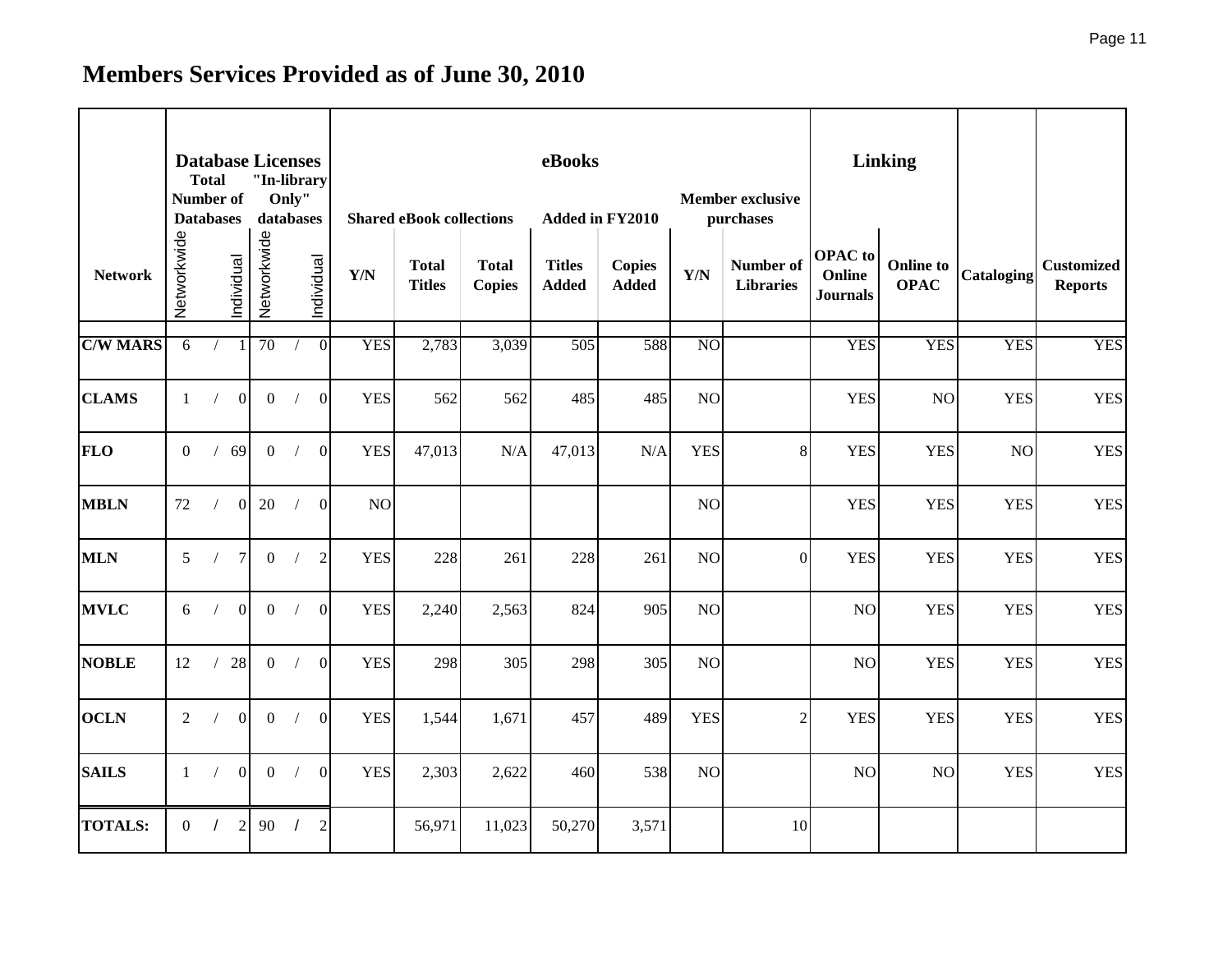#### **Appendix A-1 Network Membership by Type as of June 30, 2010**

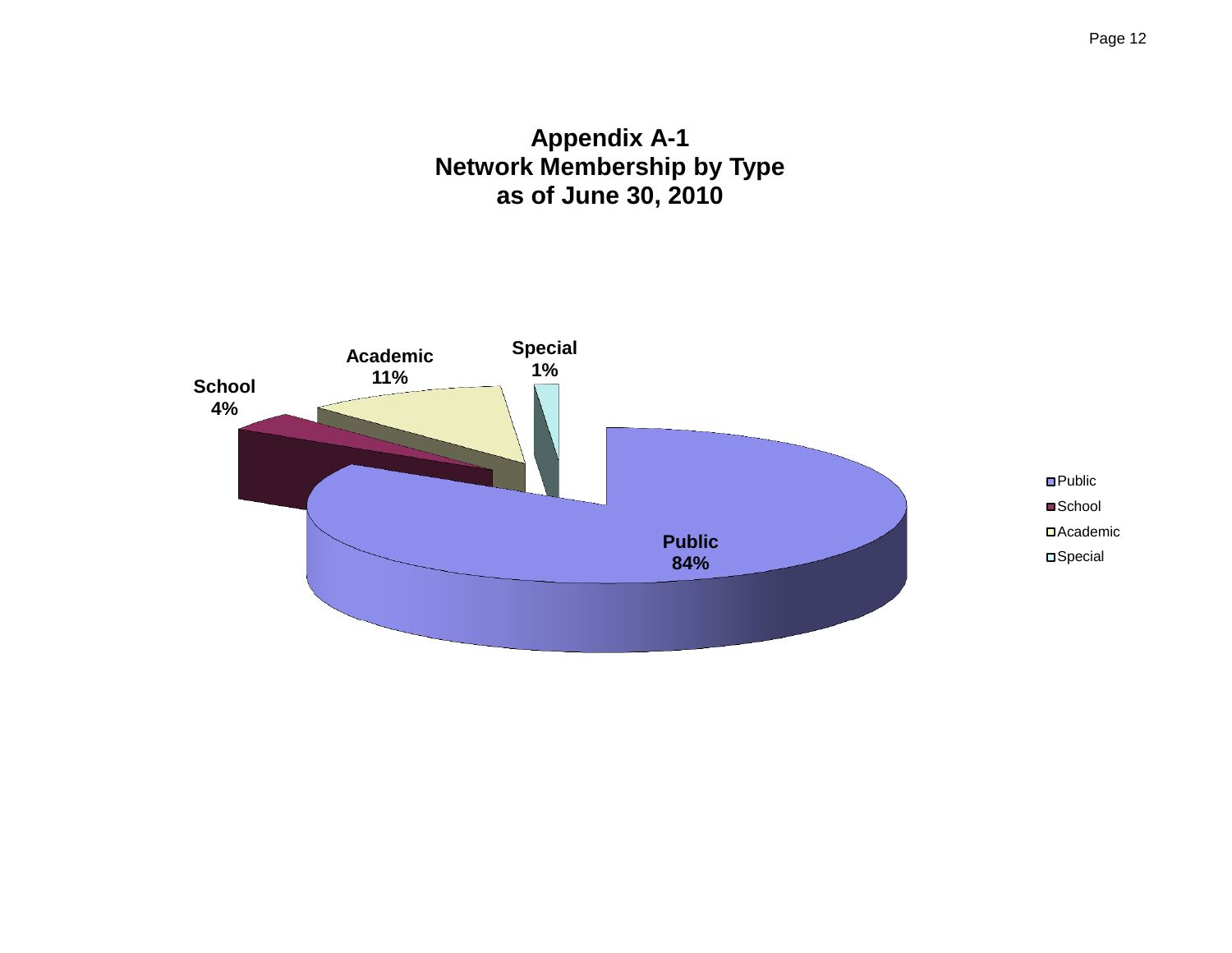## **Appendix A-2 FY2010 Network Operating Income by Source**

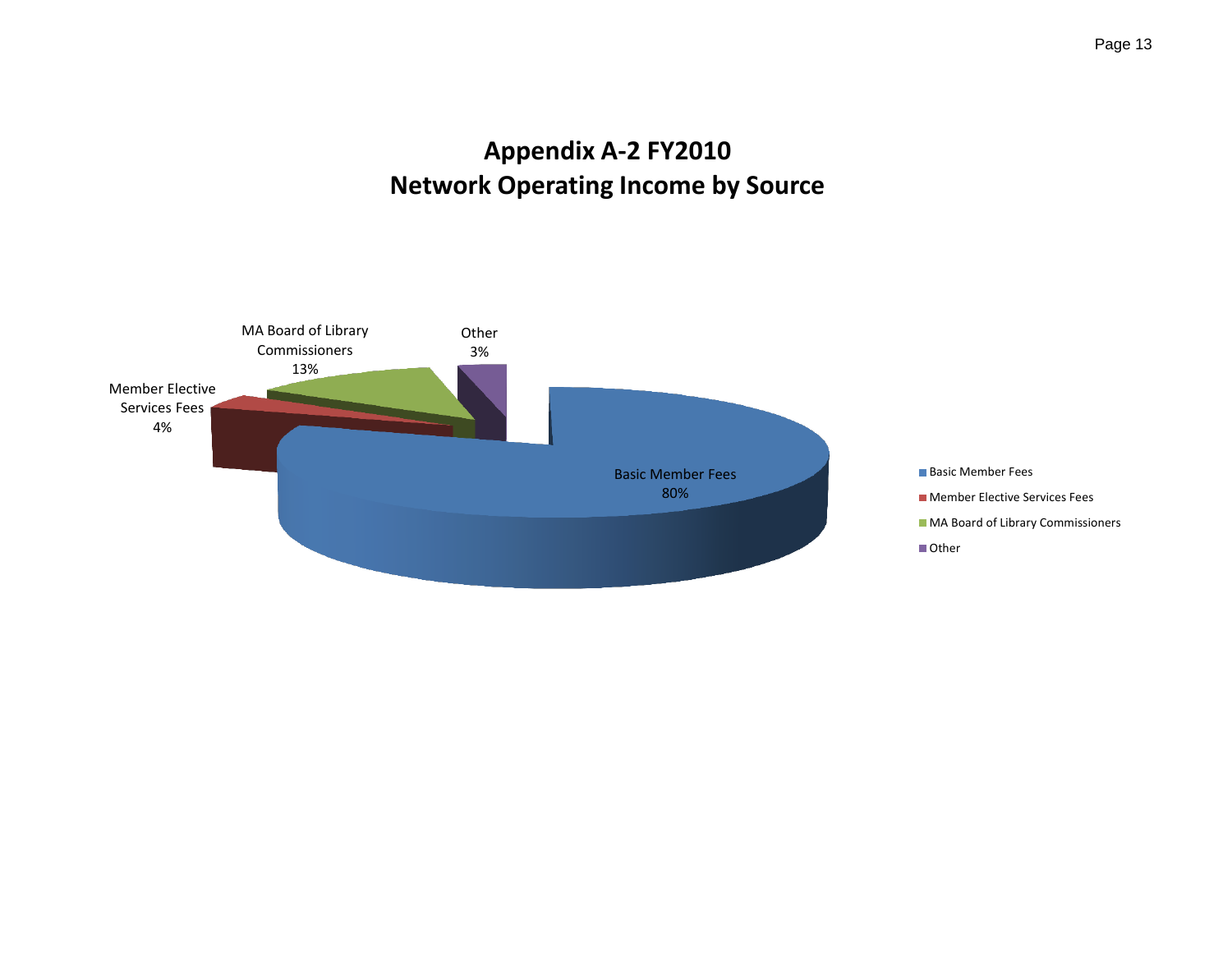**Appendix A-3 Network Operating Income by Source, FY2006 - FY2010**

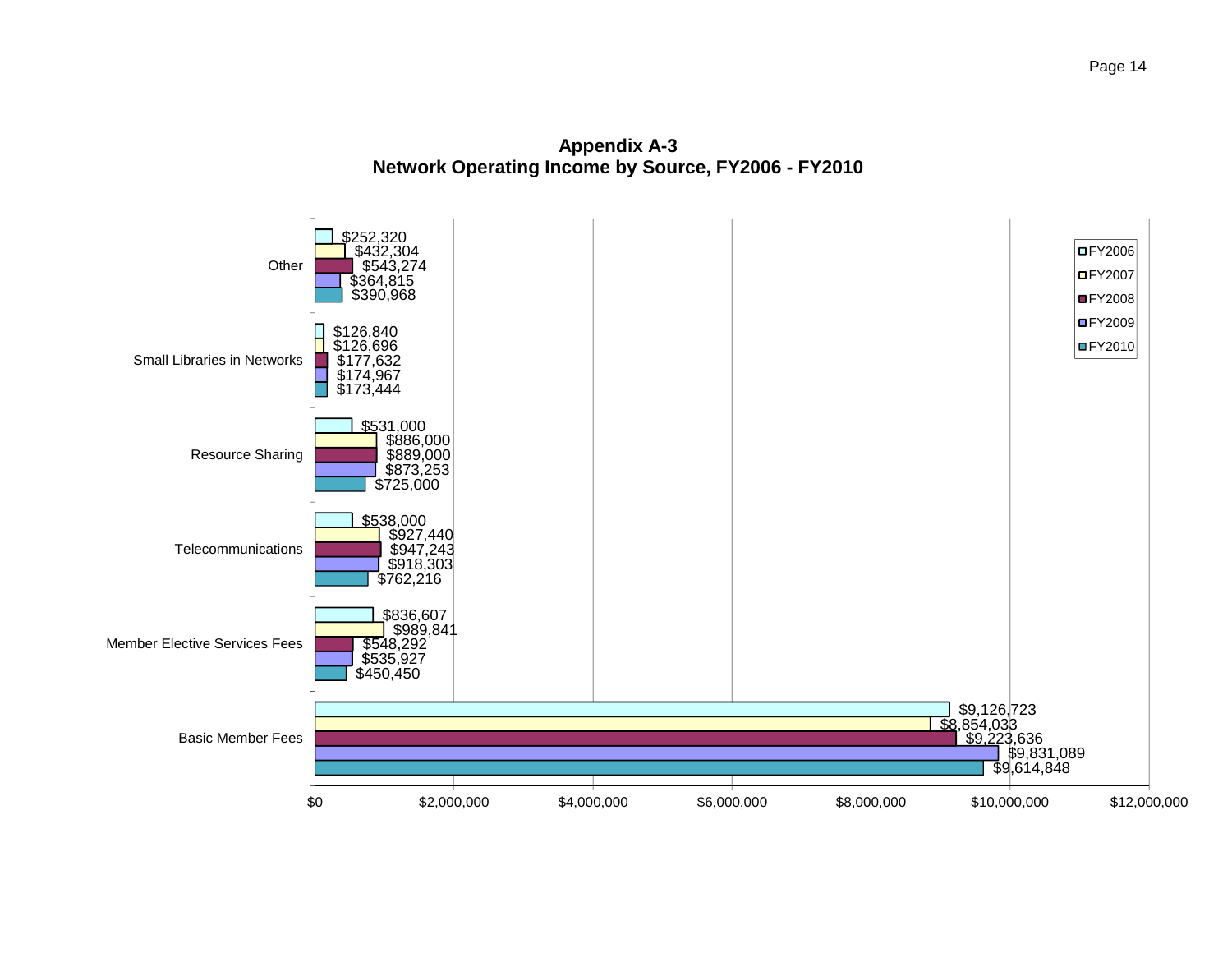#### **Appendix A-4 FY2010 Network Operating Expenditures by Type**

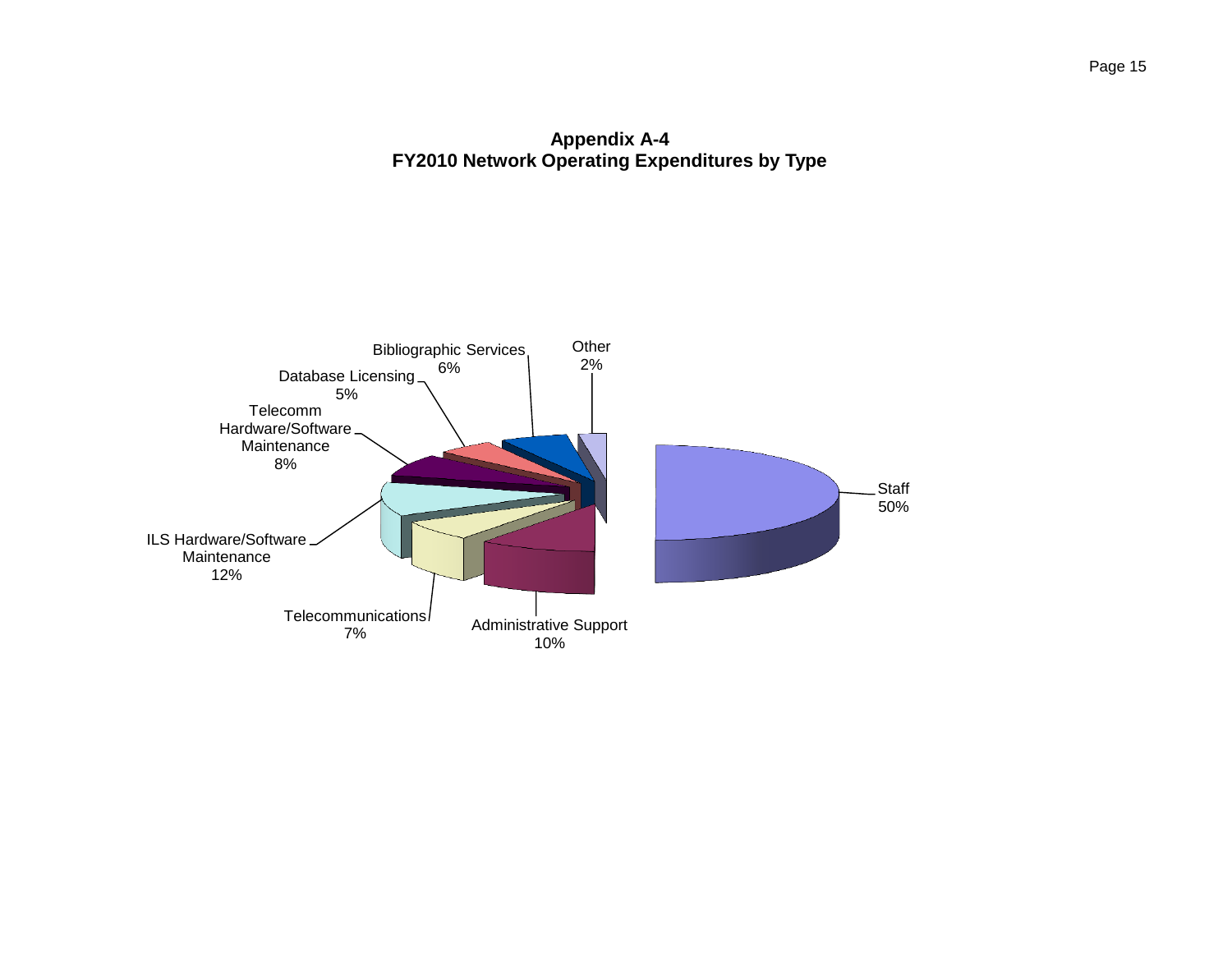



FY2004 and FY2005 telecomm was reported before E-rate discounts in previous annual reports. Changed to reflect post-erate expenditures for comparison with later years.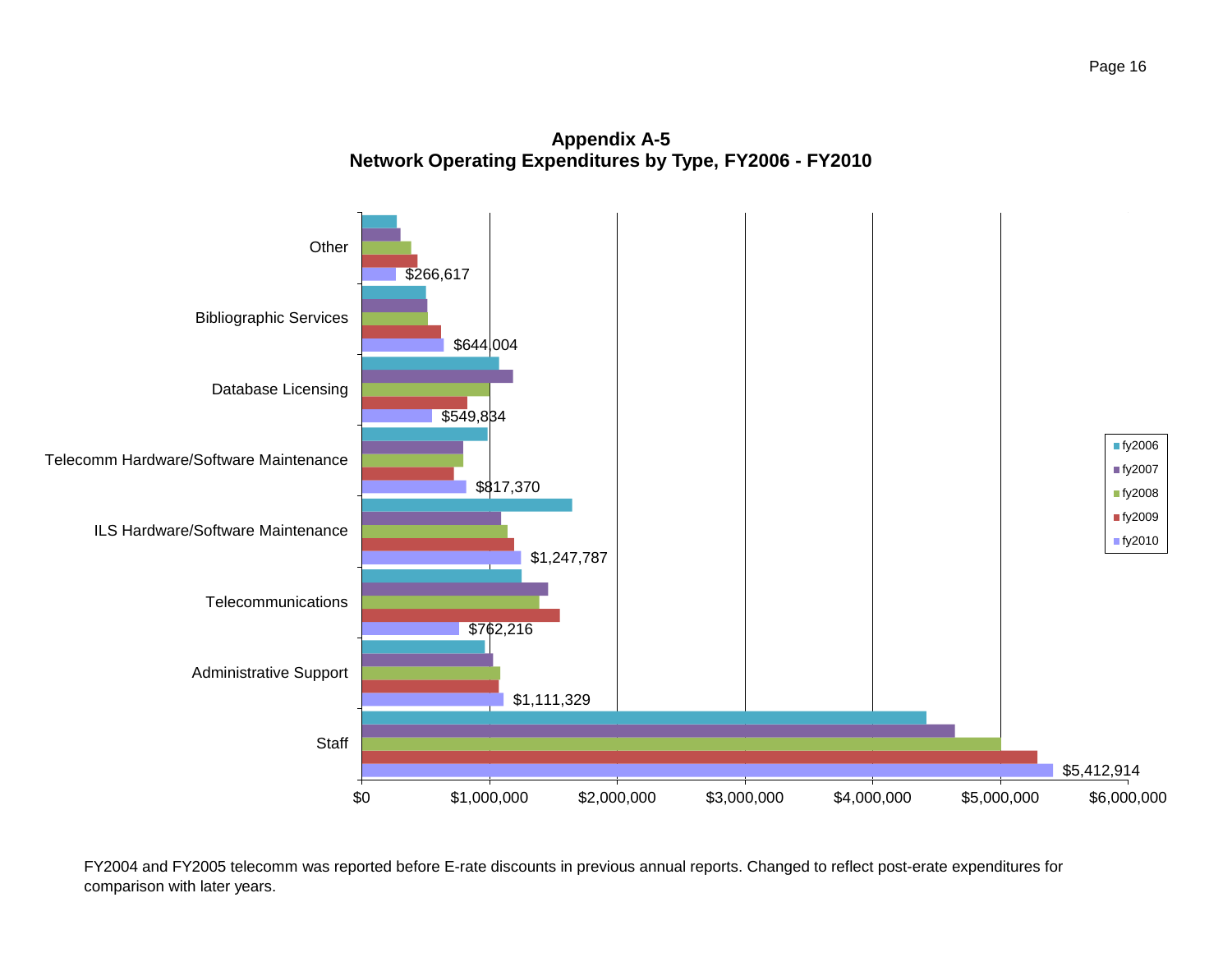

#### **Total Interlibrary Loans via Networks**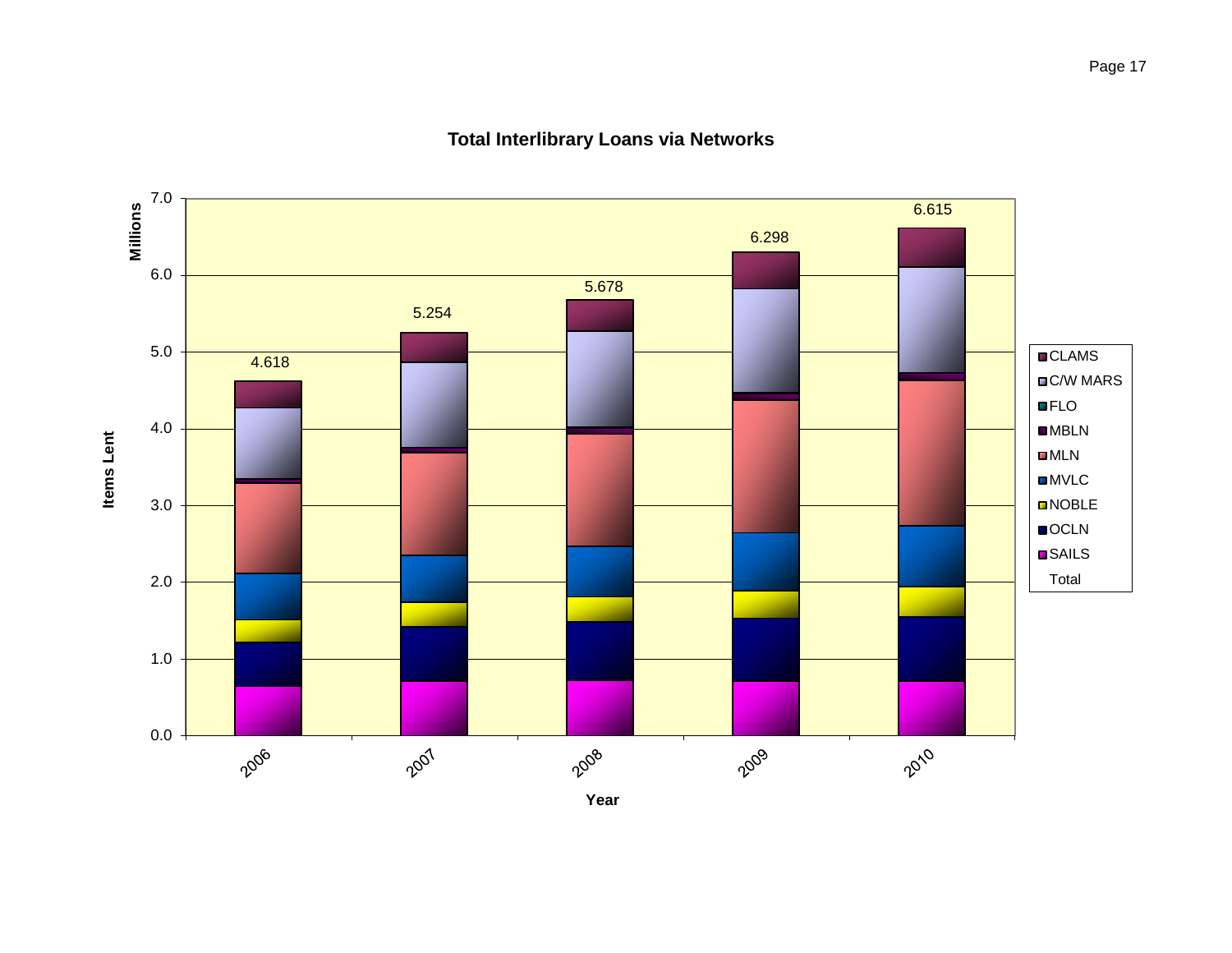### **Appendix A-7 Staffing FY2006-FY2010**

| <b>Network</b>  | <b>Number of Staff</b><br>(head count) |             |                |             | <b>Hours Worked Per Week by all Staff</b> |             |                   |             | FTE (35 hrs/week) |                 |                |             |             |                 |       |
|-----------------|----------------------------------------|-------------|----------------|-------------|-------------------------------------------|-------------|-------------------|-------------|-------------------|-----------------|----------------|-------------|-------------|-----------------|-------|
|                 | <b>FY06</b>                            | <b>FY07</b> | <b>FY08</b>    | <b>FY09</b> | <b>FY10</b>                               | <b>FY06</b> | <b>FY07</b>       | <b>FY08</b> | <b>FY09</b>       | <b>FY10</b>     | <b>FY06</b>    | <b>FY07</b> | <b>FY08</b> | <b>FY09</b>     | FY10  |
| <b>C/W MARS</b> | 18                                     | 21          | 21             | 20          | 20                                        | 600         | 729               | 716         | 689.5             | 694.5           | 17.1           | 20.8        | 20.8        | 19.7            | 19.8  |
| <b>CLAMS</b>    | 8                                      |             | 8              | 8           | 8 <sub>l</sub>                            | 244         | 205               | 230         | 244               | 244             |                | 5.85        | 6.5         | 6.9             | 6.9   |
| <b>FLO</b>      |                                        |             | $\overline{4}$ |             | 51                                        | 105         | 122               | 125         | 117               | 145             | $\overline{3}$ | 3.48        | 3.5         | 3.3             | 4.1   |
| <b>MBLN</b>     |                                        |             | 5              |             | $\mathsf{S}$                              | 140         | 87.5              | 140         | 87.5              | 87.5            |                | 2.5         |             | 2.5             | 2.5   |
| <b>MLN</b>      | 15                                     | 15          | 15             | 15          | 15 <sup>l</sup>                           | 530         | 517.5             | 517.5       | 517.5             | 517.5           | 15.1           | 14.78       | 14.78       | 14.78           | 14.78 |
| <b>MVLC</b>     | 8                                      | 9           | 9              | 9           | 9                                         | 287.5       | 312.5             | 320         | 329               | 330             | 8.2            | 8.9         | 9.2         | 9.4             | 9.4   |
| <b>NOBLE</b>    | 14                                     | 12          | 13             | 12          | 11                                        | 340.8       | 348.5             | 388         | 365               | 320.1           | 9.7            | 9.95        | 11          | 10 <sup>1</sup> | 9.1   |
| <b>OCLN</b>     | 6                                      |             | 6              | 6           | 6ll                                       | 199.5       | 187.5             | 225         | 225               | 225             | 5.7            | 5.35        | 6.4         | 6.4             | 6.4   |
| <b>SAILS</b>    | 6                                      |             | 7              |             | 71                                        | 210         | 245               | 245         | 245               | 245             | 6              |             |             |                 | 71    |
| <b>TOTALS</b>   | 82                                     | 85          | 88             | 86          | 86                                        |             | $2,656.8$ 2,754.5 | 2,906.5     |                   | 2,819.5 2,808.6 |                | 75.8 78.61  | 83.18       | 79.98           | 79.98 |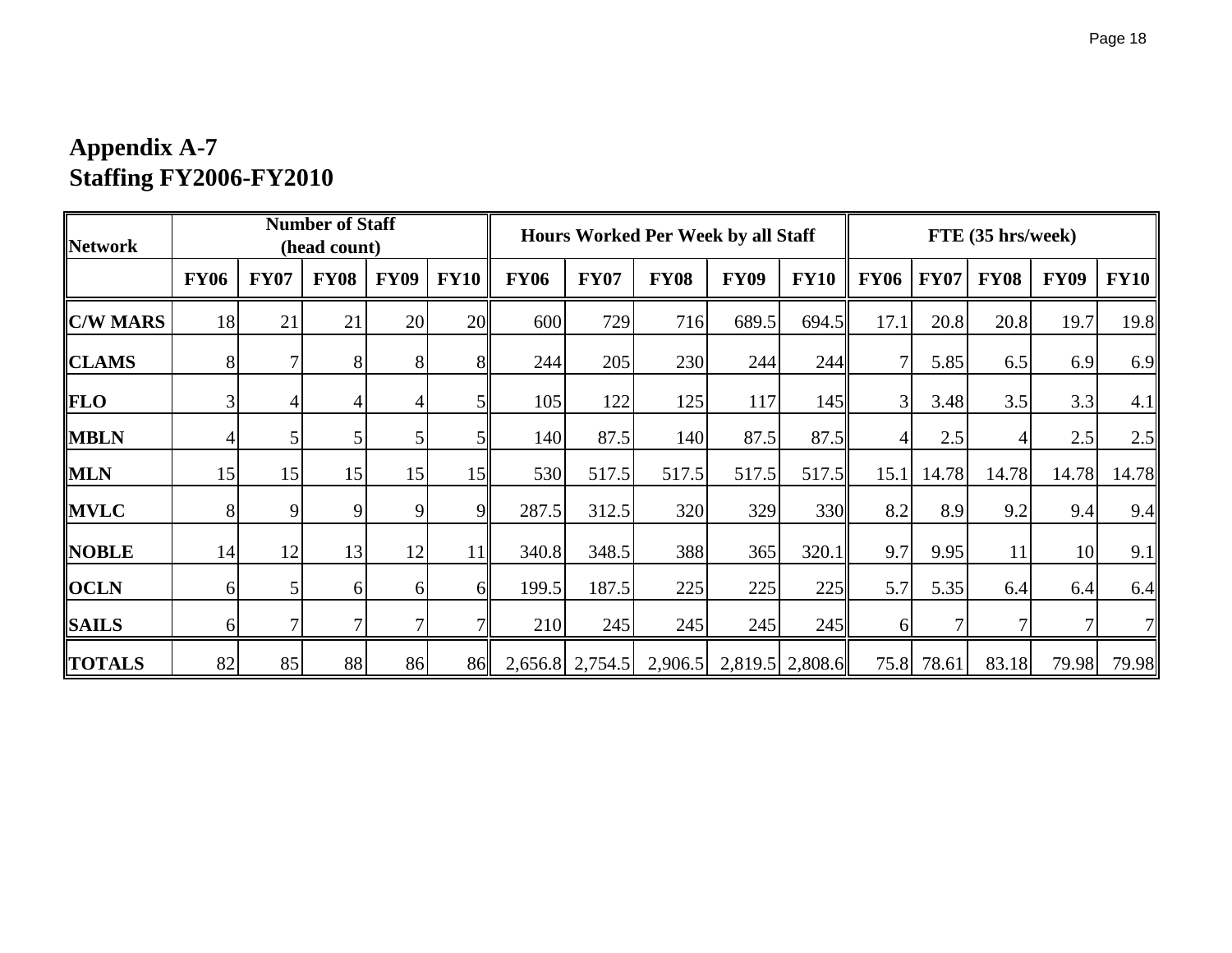### **Appendix A-8 Capital Expenditures FY2006-FY2010**

| <b>Network</b>  |               | <b>Capital Expenditures</b> |               |               |               |  |  |  |  |
|-----------------|---------------|-----------------------------|---------------|---------------|---------------|--|--|--|--|
|                 | <b>FY2006</b> | <b>FY2007</b>               | <b>FY2008</b> | <b>FY2009</b> | <b>FY2010</b> |  |  |  |  |
| <b>C/W MARS</b> | \$243,332     | \$14,911                    | \$5,000       | \$29,559      | \$97,472      |  |  |  |  |
| <b>CLAMS</b>    | \$793         | \$174,441                   | \$54,050      | \$0           | \$19,496      |  |  |  |  |
| <b>FLO</b>      | \$5,389       | \$7,806                     | \$25,025      | \$7,845       | \$28,483      |  |  |  |  |
| <b>MBLN</b>     | \$0           | $ $ \$0                     | \$0           | \$0           | \$0           |  |  |  |  |
| <b>MLN</b>      | \$25,803      | \$21,131                    | \$207,887     | \$72,861      | \$10,241      |  |  |  |  |
| <b>MVLC</b>     | \$35,965      | \$64,803                    | \$7,876       | \$4,856       | \$16,733      |  |  |  |  |
| <b>NOBLE</b>    | \$97,863      | \$53,364                    | \$0           | \$0           | \$0           |  |  |  |  |
| <b>OCLN</b>     | \$131,163     | \$160,422                   | \$0           | \$12,855      | \$0           |  |  |  |  |
| <b>SAILS</b>    | \$14,705      | \$191,073                   | \$14,134      | \$5,499       | \$35,973      |  |  |  |  |
| <b>TOTALS</b>   | \$555,013     | \$687,951                   | \$313,972     | \$133,475     | \$208,398     |  |  |  |  |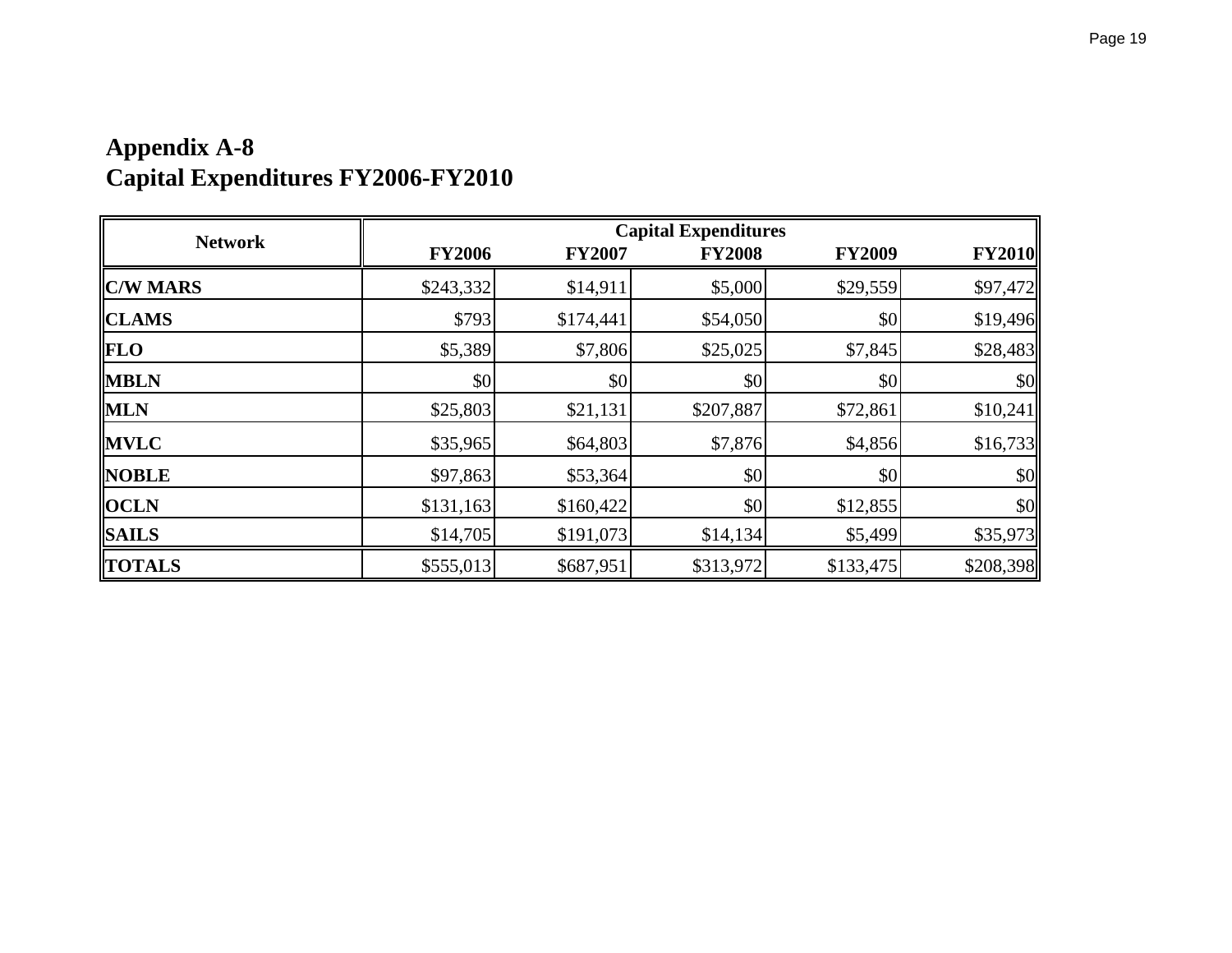### **Appendix B—Definitions for Data in the Networks Statistics Report, FY2010**

| <b>Membership</b>             |                                                                                                                         |
|-------------------------------|-------------------------------------------------------------------------------------------------------------------------|
| <b>Members</b>                | Total number of network members.                                                                                        |
| <b>Sites</b>                  | Number of discrete physical buildings served by the network. Includes branch libraries, multiple campuses, and          |
|                               | bookmobiles.                                                                                                            |
| Public                        | One of the 371 Massachusetts public libraries.                                                                          |
| Schools                       | Public or private, K-12 school library or school library media center.                                                  |
| Academic                      | Library in a public or private college or university, technical school, and medical or law schools.                     |
| Special                       | Library in a business firm (law, sci-tech, consulting group, etc.), professional association, government agency,        |
|                               | museum or other organized group; includes profit, not-for-profit, and non-profits.                                      |
| <b>Full Members</b>           | Full participant in the network according to existing rules and procedures of the network.                              |
| <b>Mininets</b>               | In the C/W MARS network only, a public library serving a population under 10,000 or a school or academic                |
|                               | library with a student FTE of under 1,000 that receives basic network services at a discounted cost with limited        |
|                               | participation in network decision-making.                                                                               |
| OLA/Associate                 | A library with a dedicated online connection to the network central site, that offers Internet access to the public and |
|                               | enters current acquisitions into the network database, but which does not circulate on the network and does not         |
|                               | have its own vote.                                                                                                      |
| MLIN-I                        | A library with dial-up access to the Internet supported with state funds.                                               |
| <b>Small Libraries</b>        | A library that obtains a full-time on-line connection to the Internet through a network or WMRLS, but is not a          |
| Internet Only                 | network member.                                                                                                         |
| <b>Operating Income</b>       |                                                                                                                         |
| <b>Basic Fees</b>             | Fees paid by all members to belong to a network and for services common to all.                                         |
| Elective Services (Fees)      | Fees paid by members over and above basic membership fees to cover services only individual libraries choose to         |
|                               | receive, such as databases or PC support.                                                                               |
| <b>MBLC</b> Funds             | State funds provided by the Massachusetts Board of Library Commissioners (MBLC) to offset telecommunications            |
| Telecommunications            | costs.                                                                                                                  |
| <b>MBLC</b> Funds             | State funds provided by the MBLC to offset network resource sharing costs.                                              |
| Net Resource Sharing          |                                                                                                                         |
| <b>MBLC</b> Funds             | State (or Federal) funds provided by the MBLC to offset the cost of network membership for certain public               |
| Small Libs/Nets               | libraries serving populations of under 10,000.                                                                          |
| <b>Other Sources</b>          | Any additional sources of income including, but not limited to non-MBLC grants, endowments, gifts, investments,         |
|                               | etc.                                                                                                                    |
| <b>Total Operating Income</b> | Sum of the network's operating revenues from all its sources.                                                           |
|                               |                                                                                                                         |
|                               |                                                                                                                         |
| <b>E-Rate</b>                 |                                                                                                                         |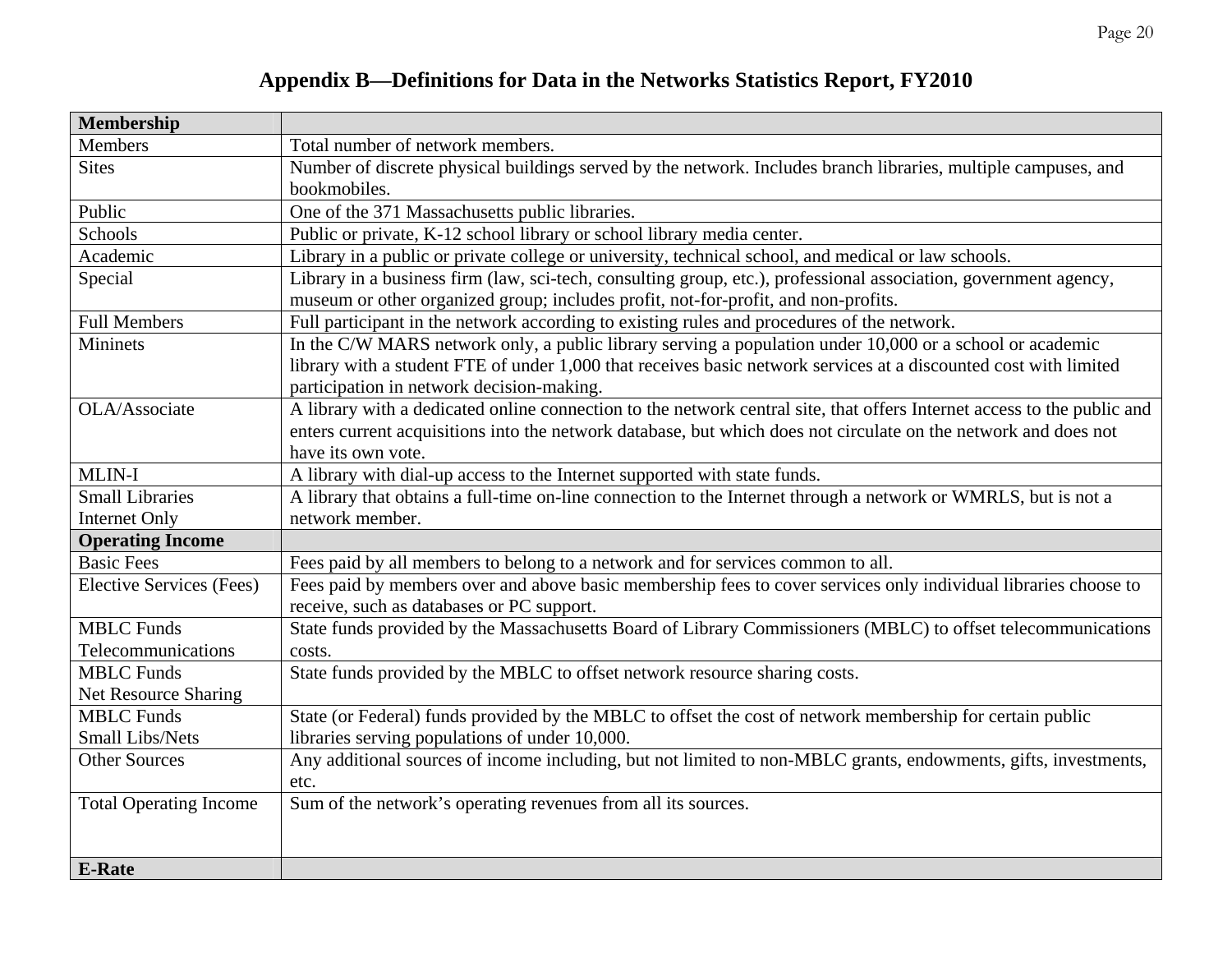| <b>E-Rate Received</b>            | Actual dollar figure of E-Rate discounts received during the fiscal year. This figure might not correspond to the    |
|-----------------------------------|----------------------------------------------------------------------------------------------------------------------|
|                                   | total funding commitments that will have been awarded by the Schools and Libraries Division of the USAC for the      |
|                                   | corresponding program year.                                                                                          |
| E-Rate Discount %                 | The average discount for telecommunications services for member libraries. Includes only libraries for which         |
|                                   | discounts are received. The central site is not included in the calculation, unless the central site is located in a |
|                                   | member library. The most recent telecommunications funding commitment is used.                                       |
| <b>Operating Expenditures</b>     |                                                                                                                      |
| <b>Staff</b>                      | Includes salaries and wages before deductions, and benefits for all employees including social security, retirement, |
|                                   | medical insurance, life insurance, unemployment insurance and compensation, guaranteed disability income             |
|                                   | protection, workmen's compensation, tuition, and housing benefits.                                                   |
| <b>Administrative Support</b>     | Rent and phone, etc.                                                                                                 |
| Telecommunication                 | Amount expended for each of the following telecommunications service types: MLIN-I, Small Libraries in               |
|                                   | Networks Internet Only, Internet Access for Central Site, Remote-to-Host.                                            |
| <b>ILS Hardware/Software</b>      | Integrated Library Systems hardware/software maintenance.                                                            |
| Maintenance                       | The cost of ongoing annual maintenance contracts for system server(s) $(e.g., data base, applications, mail, OPAC)$  |
|                                   | and integrated library system vendor support contracts). Does not include original purchase/lease price.             |
| Telecommunication                 | Includes the cost of maintenance contracts (e.g., routers, switches, DSU's, network monitoring services) but not the |
| Hardware/Software                 | original purchase/lease price.                                                                                       |
| Maintenance                       |                                                                                                                      |
| Database License                  | Money paid to vendors for purchase/lease/access for online database licenses for members. For example,               |
|                                   | Syndetics, OPAC content enhancement services.                                                                        |
| Shared eBook                      | Money paid to vendors to lease/purchase electronic books for all network members (e.g., Overdrive/Recorded           |
|                                   | Books).                                                                                                              |
| <b>Bibliographic Services</b>     | Annual fees paid to LYRASIS/OCLC/SkyRiver for bibliographic utility/cataloging and authority work.                   |
| <b>Total Operating</b>            | Sum of the operating expenditures from the network's budget for personnel, telecommunications, maintenance,          |
|                                   | licensing, annual fees and other operating expenditures.                                                             |
| <b>Network</b>                    | The total reported on the 'Telecommunications Report' for each of the telecommunications service types: MLIN-I,      |
| Telecommunication                 | Small Libraries in Networks Internet Only Libraries, Internet Access for the Central Site, Remote-to-Host (after E-  |
| Expenditures                      | Rate discounts).                                                                                                     |
| <b>Capital Expenditures &amp;</b> |                                                                                                                      |
| <b>Revenues</b>                   |                                                                                                                      |
| <b>Capital Revenues</b>           | Capital revenues include funding received for the purposes of capital projects. Includes LSTA equipment grants       |
|                                   | and other grant funds actually received (not necessarily the same as the amount awarded) during FY2010.              |
| Capital Expenditures              | Funds used for acquisition of or addition to fixed assets such as building sites, new buildings, additions, new      |
|                                   | equipment, initial book stock, furnishings for new or expanded buildings, and new vehicles. Does not include         |
|                                   | replacement or repair of existing furnishings, equipment, regular purchase of library materials, and investments for |
|                                   | capital appreciation. Does not include LSTA capital grants.                                                          |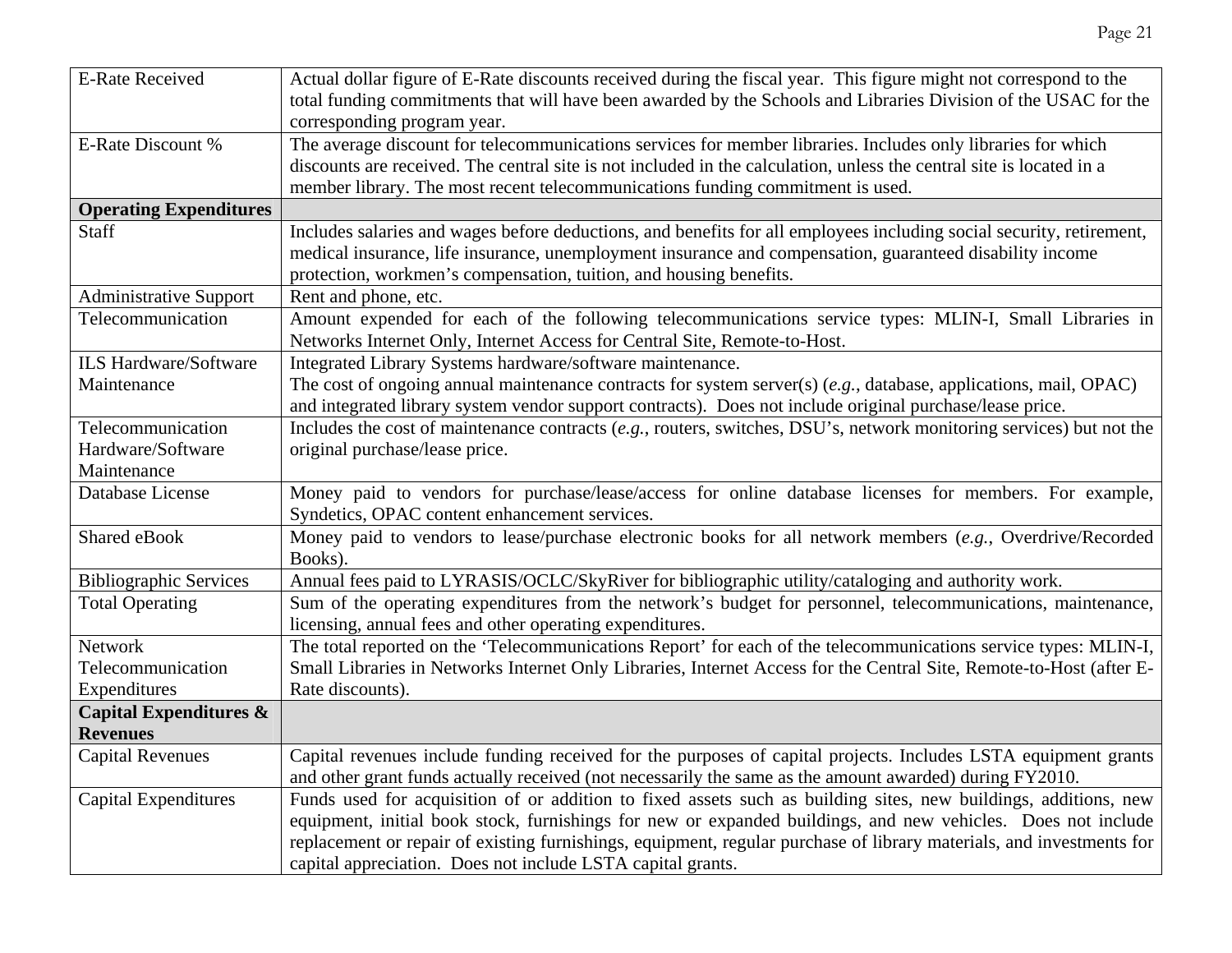| Capital Improvement<br>Fund       | From either a dedicated capital improvement line or funds from a "reserve" account that may be used for capital<br>improvements.                                  |
|-----------------------------------|-------------------------------------------------------------------------------------------------------------------------------------------------------------------|
| <b>Resource Sharing</b>           |                                                                                                                                                                   |
| Number of Titles                  | Individual bibliographic records in the network's database regardless of the format of the item. Excludes authority<br>control records and community I&R records. |
| Number of Items                   | The number of item or holdings records, regardless of format. Records that reflect periodical holdings are included.                                              |
| <b>Electronically Facilitated</b> | Loan of materials on request between member libraries in a single network. Includes materials loaned to dial                                                      |
| ILL's Network Transfers           | access or online affiliate libraries if the request is made through a hold, E-mail, or equivalent method on the                                                   |
|                                   | network's system, as well as material loaned by member libraries of the network to libraries in other Massachusetts                                               |
|                                   | networks if the request is made through a hold, E-mail or equivalent method on the network's system. Transfers                                                    |
|                                   | within a municipal public library system (i.e., from branch to branch, branch to main or main to branch) are not<br>included.                                     |
| <b>Electronically Facilitated</b> | Loan of materials on request from the statewide virtual catalog.                                                                                                  |
| ILL's From Virtual                |                                                                                                                                                                   |
| Catalog                           |                                                                                                                                                                   |
| <b>Electronically Facilitated</b> | Loan of materials on request with the transaction taking place directly between the borrowing and lending libraries                                               |
| ILL's Point-to-Point              | with no intermediary and not facilitated by the virtual catalog.                                                                                                  |
| <b>Total Circulation</b>          | Total annual circulation during FY2010.                                                                                                                           |
| <b>Staffing</b>                   |                                                                                                                                                                   |
| Number of Staff                   | Number of paid staff in all positions (headcount).                                                                                                                |
| Staff hours worked per            | Total number of hours worked in a typical week by all paid staff.                                                                                                 |
| week by all staff                 |                                                                                                                                                                   |
| FTE $(35 \text{ hrs/wk})$         | Full-Time equivalency This is computed by totaling the hours worked in a typical week by all paid staff and<br>dividing by 35.                                    |
| <b>Member Services</b>            |                                                                                                                                                                   |
| <b>Wireless Access Support</b>    | Indicates whether the network supported wireless access in member libraries for PC's provided by the library.                                                     |
| Library PC's                      |                                                                                                                                                                   |
| <b>Wireless Access Support</b>    | Indicates whether the network supported wireless access in member libraries for PC's provided by library patrons.                                                 |
| Patron's PC's                     |                                                                                                                                                                   |
| Information & Referral            | Indicates whether the network hosted a community information and referral database for its members.                                                               |
| Databases                         |                                                                                                                                                                   |
| Digital Archiving                 | Indicates whether the network provided and supported a software application dedicated to digital materials, (image                                                |
| Services                          | collections, audio files, binary files) such as SIRSI Hyperion or dynix "Digital Library."                                                                        |
| Library Home Page                 | Indicates whether the network provided hosted web sites for member libraries. Does not include template pages                                                     |
| Hosting                           | with information on each library (such as hours, phone number). Includes home pages the network allowed the                                                       |
|                                   | library to maintain content and/or customize the information on a regular basis.                                                                                  |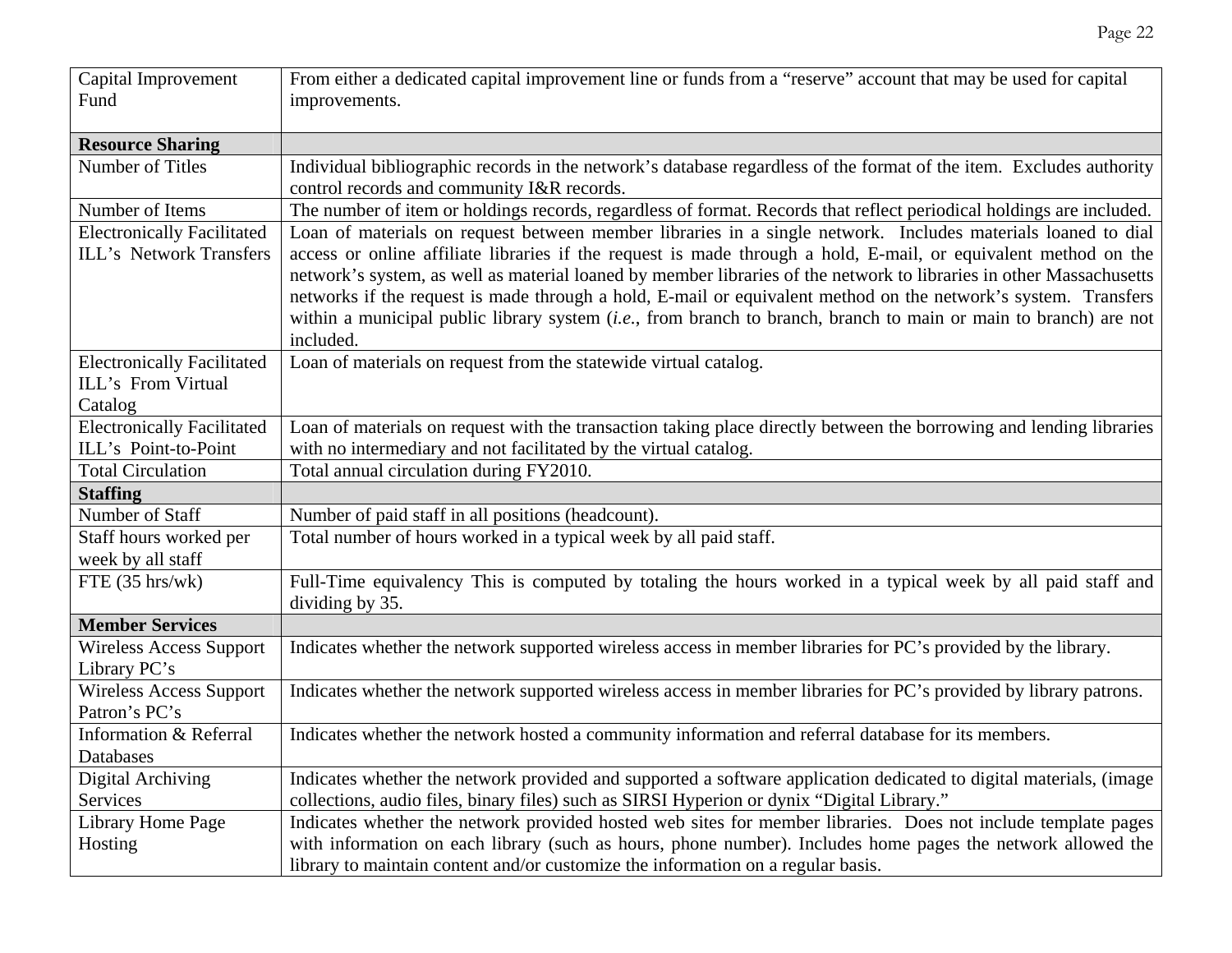| Centralized PC Mgmt.        | Indicates whether the network used systems management server software or similar applications to monitor or         |
|-----------------------------|---------------------------------------------------------------------------------------------------------------------|
|                             | inventory connected workstations in member libraries and/or distribute new versions of client software applications |
|                             | to member libraries.                                                                                                |
| On-site PC support          | Indicates whether the network sent out staff or contractual personnel to support connected PC's in member           |
|                             | libraries.                                                                                                          |
| $On-site$                   | Indicates whether the network sent out staff or contractual personnel to provide advisory or consulting services in |
| Advising/Consulting         | the member library.                                                                                                 |
| <b>Continuing Education</b> | Number of sessions held.                                                                                            |
| # Sessions                  |                                                                                                                     |
| Continuing Education        | Number of people attending the continuing education sessions.                                                       |
| # Attendees                 |                                                                                                                     |
| Time & Print                | Indicates whether the network provides time or print management for member libraries. (Y/N)                         |
| Management                  |                                                                                                                     |
| <b>Member Services</b>      |                                                                                                                     |
| Database Licenses:          | Indicates whether the network licensed databases as part of the basic membership fee Databases are available both   |
| Total # of Databases        | remotely and in-library                                                                                             |
| Network-wide                |                                                                                                                     |
| <b>Database Licenses:</b>   | Indicates whether the network licensed some databases only for groups of members or individual libraries for an     |
| Total # Databases -         | added fee. Databases are available both remotely and in-library                                                     |
| <b>Individual Libraries</b> |                                                                                                                     |
| Database Licenses:          | The number of databases licensed with in-library only access as part of the basic membership.                       |
| In-library Only             |                                                                                                                     |
| <b>Database Licenses:</b>   | The number of databases licensed with in library only access for groups of members or individual libraries for an   |
| In-Library Only -           | added fee                                                                                                           |
| <b>Individual Libraries</b> |                                                                                                                     |
| eBooks: Shared eBook        | Indicates whether the network supported shared eBook collections for members (Y/N)                                  |
| Collections                 |                                                                                                                     |
| eBooks: Shared eBook -      | The number of shared eBook titles in the network as of June 30.                                                     |
| <b>Total Titles</b>         |                                                                                                                     |
| eBooks: Shared eBook -      | The number of shared eBook copies in the network as of June 30.                                                     |
| <b>Total Copies</b>         |                                                                                                                     |
| eBooks: Added in FY10 -     | The number of new shared titles added during the fiscal year.                                                       |
| - Title Added               |                                                                                                                     |
| eBooks: Added in FY10 -     | The number of new shared eBook copies added during the fiscal year.                                                 |
| <b>Copies Added</b>         |                                                                                                                     |
| eBooks: Member              | Indicates whether individual members may add eBooks that are not be shared network-wide (e.g., Overdrive            |
| <b>Exclusive Purchases</b>  | Advantage)                                                                                                          |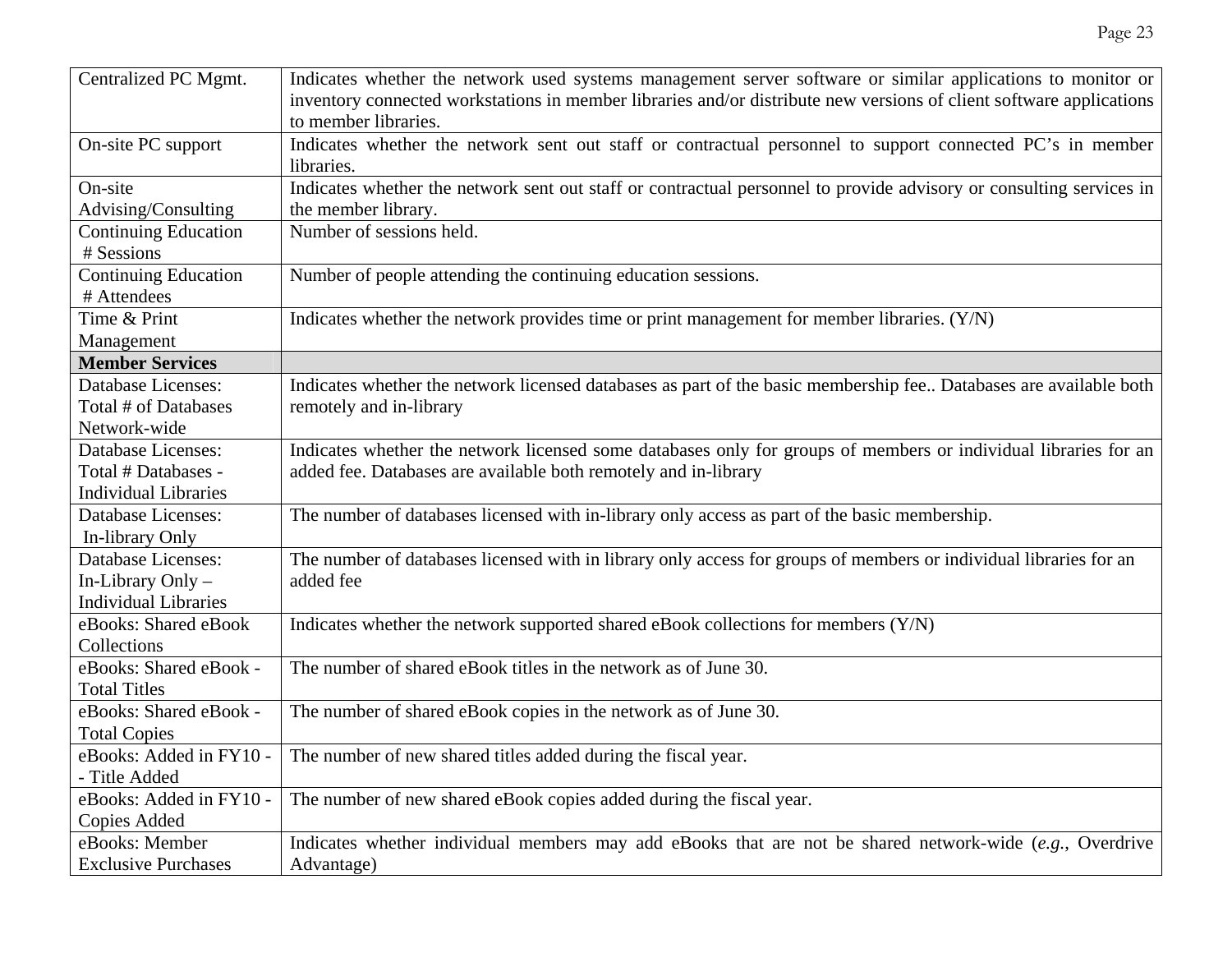| eBooks: Member                 | The number of libraries that added exclusive titles during the fiscal year.                                        |
|--------------------------------|--------------------------------------------------------------------------------------------------------------------|
| Exclusive Purchases –          |                                                                                                                    |
| Number of Libraries            |                                                                                                                    |
| Links from:                    | Links from OPAC to online journals and databases with full text                                                    |
| <b>OPAC</b> to Online Journals | Indicates whether the network had links from serials OPAC records to online periodical content such as Infotrac.   |
| Links from: Online             | Indicates whether the network had links from online periodical content in separately subscribed online journals or |
| databases to OPAC              | full text database to its OPAC.                                                                                    |
| Cataloging                     | Indicates whether the network provides cataloging for member libraries. (Y/N)                                      |
| <b>Customized Reports</b>      | Indicates whether the network provides customized reports for member libraries. $(Y/N)$                            |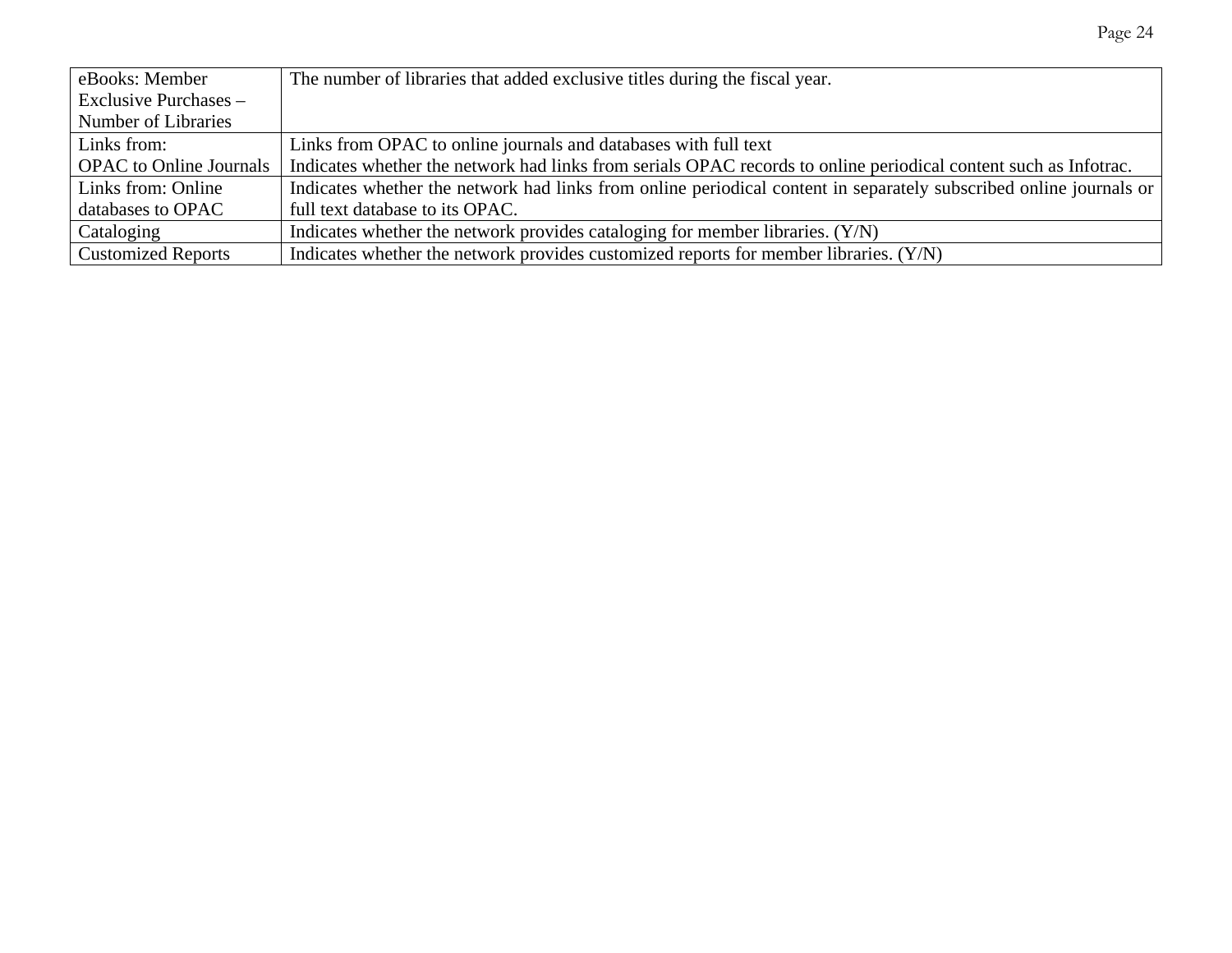| <b>Network</b> | Type        | <b>Member Name</b>                                | Network | Type        | Member Name                                         |
|----------------|-------------|---------------------------------------------------|---------|-------------|-----------------------------------------------------|
| C/WMARS        | <b>OLA</b>  | Adams Free Library                                | C/WMARS | Full        | <b>Grafton Public Library</b>                       |
| C/WMARS        | Full        | Agawam Public Library                             | C/WMARS | Mini-net    | Granby Free Public Library                          |
| C/WMARS        | Full        | American International College, Shea Mem. Library | C/WMARS | OLA         | Granville Public Library                            |
| C/WMARS        | <b>Full</b> | Amherst, Jones Library Inc                        | C/WMARS | Full        | Great Barrington, Mason Library                     |
| C/WMARS        | <b>Full</b> | Anna Maria College, Mondor-Eagen Library          | C/WMARS | Full        | Greenfield Community College, Library               |
| C/WMARS        | Mini-net    | Ashby Free Public Library                         | C/WMARS | <b>Full</b> | Greenfield Public Library                           |
| C/WMARS        | <b>OLA</b>  | <b>Athol Public Library</b>                       | C/WMARS | OLA         | Groton Public Library                               |
| C/WMARS        | <b>Full</b> | Atlantic Union College, G. Eric Jones Library     | C/WMARS | Mini-net    | Hadley, Goodwin Memorial Library                    |
| C/WMARS        | Full        | Auburn Public Library                             | C/WMARS | Mini-net    | Hampden Free Public Library                         |
| C/WMARS        | Full        | Ayer Library                                      | C/WMARS | Full        | Harvard Public Library                              |
| C/WMARS        | <b>OLA</b>  | Barre, Woods Memorial Library                     | C/WMARS | <b>OLA</b>  | Hatfield Public Library                             |
| C/WMARS        | Full        | Belchertown, Clapp Memorial Library               | C/WMARS | Mini-net    | Heath Free Public Library                           |
| C/WMARS        | <b>Full</b> | Bellingham Public Library                         | C/WMARS | Full        | Holden, Gale Free Library                           |
| C/WMARS        | Full        | Berkshire Community College, Library              | C/WMARS | Mini-net    | Holland Public Library                              |
| C/WMARS        | Mini-net    | Berlin Public Library                             | C/WMARS | <b>Full</b> | Holyoke Community College Library                   |
| C/WMARS        | Mini-net    | Bernardston, Cushman Library                      | C/WMARS | Full        | Holyoke Public Library                              |
| C/WMARS        | Full        | <b>Blackstone Public Library</b>                  | C/WMARS | Mini-net    | Hopedale, Bancroft Memorial Library                 |
| C/WMARS        | Mini-net    | <b>Bolton Public Library</b>                      | C/WMARS | Full        | Hopkinton Public Library                            |
| C/WMARS        | Mini-net    | Boxborough, Sargent Memorial Library              | C/WMARS | Mini-net    | Hubbardston Public Library                          |
| C/WMARS        | <b>OLA</b>  | <b>Boylston Public Library</b>                    | C/WMARS | Full        | Hudson Public Library                               |
| C/WMARS        | <b>OLA</b>  | Brookfield, Merrick Public Library                | C/WMARS | Mini-net    | Lancaster, Thayer Memorial Library                  |
| C/WMARS        | Mini-net    | <b>Buckland Public Library</b>                    | C/WMARS | Mini-net    | Lee Library Association                             |
| C/WMARS        | Full        | Central Massachusetts Regional Library System     | C/WMARS | OLA         | Leicester Public Library                            |
| C/WMARS        | Full        | Charlton Public Library                           | C/WMARS | Full        | Lenox Library Association                           |
| C/WMARS        | Mini-net    | Cheshire Public Library                           | C/WMARS | Full        | Leominster Public Library                           |
| C/WMARS        | Mini-net    | Chesterfield Public Library                       | C/WMARS | Mini-net    | Leverett Library                                    |
| C/WMARS        | Full        | Chicopee Public Library                           | C/WMARS | Full        | Longmeadow, Richard Salter Storrs Library           |
| C/WMARS        | Mini-net    | Clarksburg Town Library                           | C/WMARS | Full        | Ludlow, Hubbard Memorial Library                    |
| C/WMARS        | <b>OLA</b>  | Clinton, Bigelow Free Public Library              | C/WMARS | Mini-net    | Lunenburg Public Library                            |
| C/WMARS        | Mini-net    | Colrain, Griswold Memorial Library                | C/WMARS | Full        | Marlborough Public Library                          |
| C/WMARS        | <b>OLA</b>  | Cooley Dickinson Hospital, Medical Library        | C/WMARS | Full        | MA College of Liberal Arts, Eugene L. Freel Library |
| C/WMARS        | Mini-net    | Dalton Free Public Library                        | C/WMARS | Mini-net    | Mendon, Taft Public Library                         |
| C/WMARS        | Mini-net    | Deerfield, Tilton Library                         | C/WMARS | Full        | Milford Town Library                                |
| C/WMARS        | Mini-net    | Douglas, Simon Fairfield Public Library           | C/WMARS | Full        | Millbury Public Library                             |
| C/WMARS        | Mini-net    | Dudley, Pearle L. Crawford Memorial Library       | C/WMARS | Mini-net    | Millville Free Public Library                       |
| C/WMARS        | <b>OLA</b>  | East Brookfield Public Library                    | C/WMARS | Mini-net    | Monson Free Library and Reading Room Ass.           |
| C/WMARS        | <b>Full</b> | East Longmeadow Public Library                    | C/WMARS | Mini-net    | Montague Public Libraries, Carnegie Public Library  |
| C/WMARS        | Full        | Easthampton, Emily Williston Memorial Library     | C/WMARS | Mini-net    | <b>Monterey Library</b>                             |
| C/WMARS        | Full        | Elms College, Alumnae Library                     | C/WMARS | Full        | Mount Wachusett Community College                   |
| C/WMARS        | Mini-net    | Erving Public Library                             | C/WMARS | Mini-net    | New Marlborough Town Library                        |
| C/WMARS        | <b>Full</b> | Fitchburg Public Library                          | C/WMARS | Mini-net    | New Salem Public Library                            |
| C/WMARS        | <b>OLA</b>  | Florida Free Library                              | C/WMARS | Full        | North Adams Public Library                          |
| C/WMARS        | Mini-net    | Frontier Regional School Library                  | C/WMARS | Mini-net    | North Brookfield, Haston Free Public Library        |
| C/WMARS        | Full        | Gardner, Levi Heywood Memorial Library            | C/WMARS | Full        | Northampton, Forbes Library                         |
|                |             |                                                   |         |             |                                                     |

|   | Type        | <b>Member Name</b>                                | <b>Network</b> | Type        | <b>Member Name</b>                                  |
|---|-------------|---------------------------------------------------|----------------|-------------|-----------------------------------------------------|
| S | <b>OLA</b>  | <b>Adams Free Library</b>                         | C/WMARS        | Full        | <b>Grafton Public Library</b>                       |
| S | Full        | Agawam Public Library                             | C/WMARS        | Mini-net    | Granby Free Public Library                          |
| S | <b>Full</b> | American International College, Shea Mem. Library | C/WMARS        | <b>OLA</b>  | Granville Public Library                            |
| S | <b>Full</b> | Amherst, Jones Library Inc                        | C/WMARS        | Full        | Great Barrington, Mason Library                     |
| S | Full        | Anna Maria College, Mondor-Eagen Library          | C/WMARS        | <b>Full</b> | Greenfield Community College, Library               |
| S | Mini-net    | Ashby Free Public Library                         | C/WMARS        | <b>Full</b> | Greenfield Public Library                           |
| S | <b>OLA</b>  | <b>Athol Public Library</b>                       | C/WMARS        | <b>OLA</b>  | <b>Groton Public Library</b>                        |
| S | Full        | Atlantic Union College, G. Eric Jones Library     | C/WMARS        | Mini-net    | Hadley, Goodwin Memorial Library                    |
| S | Full        | Auburn Public Library                             | C/WMARS        | Mini-net    | Hampden Free Public Library                         |
| S | Full        | <b>Ayer Library</b>                               | C/WMARS        | Full        | Harvard Public Library                              |
| S | <b>OLA</b>  | Barre, Woods Memorial Library                     | C/WMARS        | <b>OLA</b>  | Hatfield Public Library                             |
| S | <b>Full</b> | Belchertown, Clapp Memorial Library               | C/WMARS        | Mini-net    | Heath Free Public Library                           |
| S | Full        | Bellingham Public Library                         | C/WMARS        | Full        | Holden, Gale Free Library                           |
| S | <b>Full</b> | Berkshire Community College, Library              | C/WMARS        | Mini-net    | <b>Holland Public Library</b>                       |
| S | Mini-net    | Berlin Public Library                             | C/WMARS        | Full        | Holyoke Community College Library                   |
| S | Mini-net    | Bernardston, Cushman Library                      | C/WMARS        | Full        | Holyoke Public Library                              |
| S | Full        | <b>Blackstone Public Library</b>                  | C/WMARS        | Mini-net    | Hopedale, Bancroft Memorial Library                 |
| S | Mini-net    | <b>Bolton Public Library</b>                      | C/WMARS        | Full        | <b>Hopkinton Public Library</b>                     |
| S | Mini-net    | Boxborough, Sargent Memorial Library              | C/WMARS        | Mini-net    | Hubbardston Public Library                          |
| S | <b>OLA</b>  | <b>Boylston Public Library</b>                    | C/WMARS        | Full        | Hudson Public Library                               |
| S | <b>OLA</b>  | Brookfield, Merrick Public Library                | C/WMARS        | Mini-net    | Lancaster, Thayer Memorial Library                  |
| S | Mini-net    | <b>Buckland Public Library</b>                    | C/WMARS        | Mini-net    | Lee Library Association                             |
| S | <b>Full</b> | Central Massachusetts Regional Library System     | C/WMARS        | <b>OLA</b>  | Leicester Public Library                            |
| S | Full        | <b>Charlton Public Library</b>                    | C/WMARS        | Full        | Lenox Library Association                           |
| S | Mini-net    | Cheshire Public Library                           | C/WMARS        | Full        | Leominster Public Library                           |
| S | Mini-net    | Chesterfield Public Library                       | C/WMARS        | Mini-net    | Leverett Library                                    |
| S | Full        | Chicopee Public Library                           | C/WMARS        | Full        | Longmeadow, Richard Salter Storrs Library           |
| S | Mini-net    | Clarksburg Town Library                           | C/WMARS        | Full        | Ludlow, Hubbard Memorial Library                    |
| S | <b>OLA</b>  | Clinton, Bigelow Free Public Library              | C/WMARS        | Mini-net    | Lunenburg Public Library                            |
| S | Mini-net    | Colrain, Griswold Memorial Library                | C/WMARS        | Full        | Marlborough Public Library                          |
| S | <b>OLA</b>  | Cooley Dickinson Hospital, Medical Library        | C/WMARS        | Full        | MA College of Liberal Arts, Eugene L. Freel Library |
| S | Mini-net    | Dalton Free Public Library                        | C/WMARS        | Mini-net    | Mendon, Taft Public Library                         |
| S | Mini-net    | Deerfield, Tilton Library                         | C/WMARS        | Full        | Milford Town Library                                |
| S | Mini-net    | Douglas, Simon Fairfield Public Library           | C/WMARS        | <b>Full</b> | Millbury Public Library                             |
| S | Mini-net    | Dudley, Pearle L. Crawford Memorial Library       | C/WMARS        | Mini-net    | Millville Free Public Library                       |
| S | <b>OLA</b>  | East Brookfield Public Library                    | C/WMARS        | Mini-net    | Monson Free Library and Reading Room Ass.           |
| S | Full        | East Longmeadow Public Library                    | C/WMARS        | Mini-net    | Montague Public Libraries, Carnegie Public Library  |
| S | Full        | Easthampton, Emily Williston Memorial Library     | C/WMARS        | Mini-net    | <b>Monterey Library</b>                             |
| S | Full        | Elms College, Alumnae Library                     | C/WMARS        | Full        | Mount Wachusett Community College                   |
| S | Mini-net    | Erving Public Library                             | C/WMARS        | Mini-net    | New Marlborough Town Library                        |
| S | Full        | Fitchburg Public Library                          | C/WMARS        | Mini-net    | New Salem Public Library                            |
| S | <b>OLA</b>  | Florida Free Library                              | C/WMARS        | Full        | North Adams Public Library                          |
| S | Mini-net    | Frontier Regional School Library                  | C/WMARS        | Mini-net    | North Brookfield, Haston Free Public Library        |
| S | Full        | Gardner, Levi Heywood Memorial Library            | C/WMARS        | Full        | Northampton, Forbes Library                         |
|   |             |                                                   |                |             |                                                     |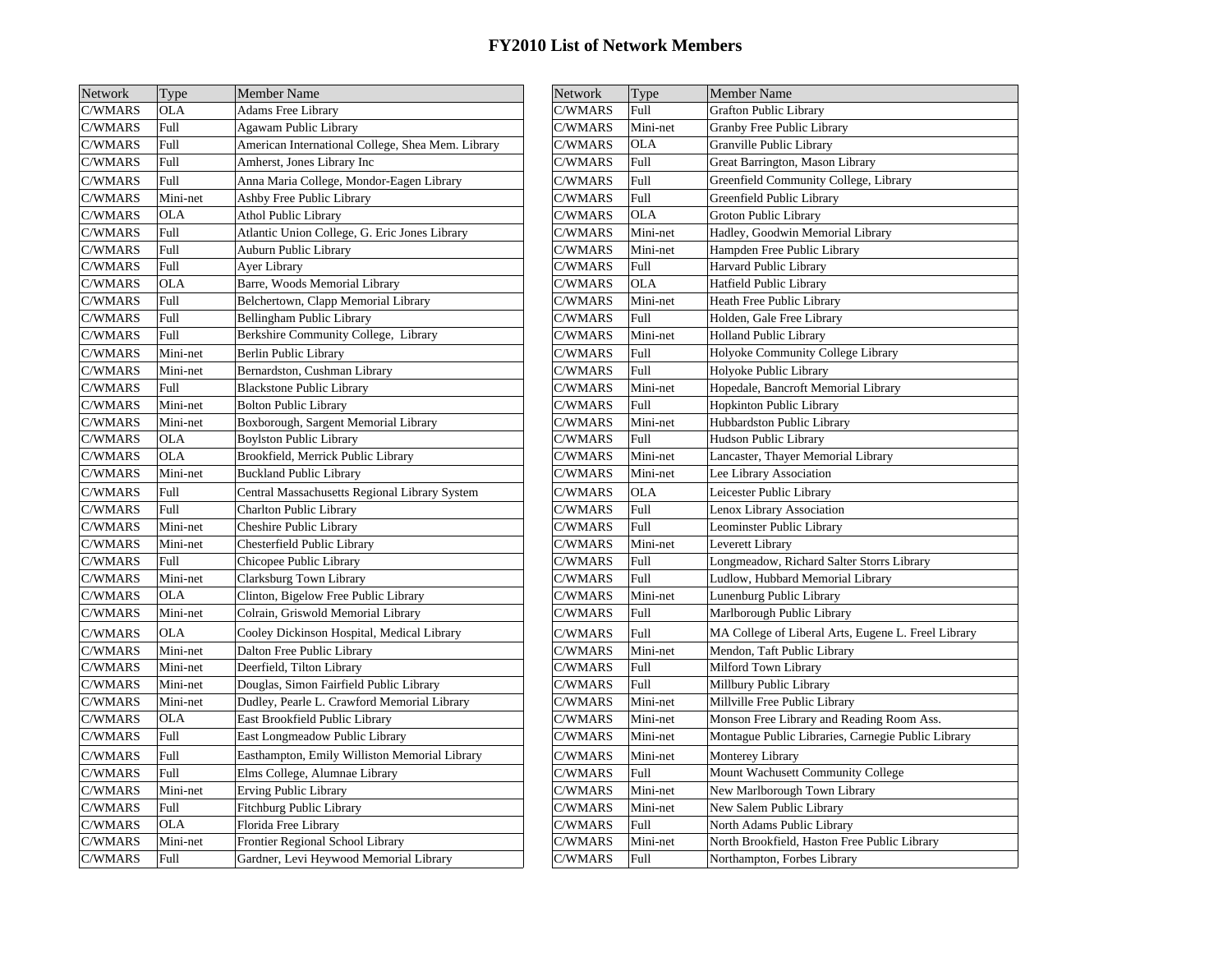| Network | <b>Type</b> | <b>Member Name</b>                                    | <b>Network</b> | Type        | <b>Member Name</b>                               |
|---------|-------------|-------------------------------------------------------|----------------|-------------|--------------------------------------------------|
| C/WMARS | Full        | Northampton, Lilly Library                            | C/WMARS        | <b>OLA</b>  | West Boylston, Beaman Memorial Public Library    |
| C/WMARS | Full        | Northborough Free Library                             | C/WMARS        | Mini-net    | West Brookfield, Merriam-Gilbert Public Library  |
| C/WMARS | Mini-net    | Northfield, Dickinson Memorial Library                | C/WMARS        | Full        | West Springfield Public Library                  |
| C/WMARS | Mini-net    | Orange, Wheeler Memorial Library                      | C/WMARS        | <b>OLA</b>  | West Stockbridge Public Library                  |
| C/WMARS | Full        | Oxford Free Public Library                            | C/WMARS        | Mini-net    | West Warren Library Association                  |
| C/WMARS | Full        | Palmer Public Library                                 | C/WMARS        | Full        | Westborough Public Library                       |
|         |             | Pathfinder Regional Vocational Technical High School, |                |             |                                                  |
| C/WMARS | <b>OLA</b>  | Palmer                                                | C/WMARS        | Full        | Western Massachusetts Regional Library System    |
| C/WMARS | <b>OLA</b>  | Paxton, Richards Memorial Library                     | C/WMARS        | Full        | Westfield Athenaeum                              |
| C/WMARS | Full        | Pepperell, Lawrence Library                           | C/WMARS        | Mini-net    | Westhampton Public Library                       |
| C/WMARS | Mini-net    | Petersham Memorial Library                            | C/WMARS        | Mini-net    | Westminster, Forbush Memorial Library            |
| C/WMARS | Full        | Pittsfield, Berkshire Athenaeum                       | C/WMARS        | Full        | Whitinsville Social Library                      |
| C/WMARS | Mini-net    | Princeton Public Library                              | C/WMARS        | Full        | Wilbraham Public Library                         |
| C/WMARS | <b>Full</b> | Quinsigamond Community College                        | C/WMARS        | Mini-net    | Williamsburg, Meekins Library                    |
| C/WMARS | Mini-net    | Richmond Free Public Library                          | C/WMARS        | Mini-net    | Williamstown, David & Joyce Milne Public Library |
| C/WMARS | <b>OLA</b>  | Rutland Free Public Library                           | C/WMARS        | Mini-net    | Winchendon, Beals Memorial Library               |
| C/WMARS | Mini-net    | Sheffield, Bushnell-Sage Library                      | C/WMARS        | Full        | Worcester Public Library                         |
| C/WMARS | Mini-net    | Shelburne Free Public Library                         | <b>CLAMS</b>   | Full        | Falmouth, Woods Hole Public Library              |
| C/WMARS | Mini-net    | Shirley, Hazen Memorial Library                       | <b>CLAMS</b>   | <b>Full</b> | Barnstable, Hyannis Public Library Association   |
| C/WMARS | Full        | Shrewsbury Free Public Library                        | <b>CLAMS</b>   | Full        | Barnstable, Sturgis Library                      |
| C/WMARS | Mini-net    | Shutesbury, M.N. Spear Memorial Library               | <b>CLAMS</b>   | Full        | Barnstable, Cotuit Library                       |
| C/WMARS | Full        | South Hadley Public Library                           | <b>CLAMS</b>   | Full        | Barnstable, Marstons Mills Public Library        |
| C/WMARS | Mini-net    | Southampton, Edwards Public Library                   | <b>CLAMS</b>   | Full        | Cape Cod Community College, Wilkens Library      |
| C/WMARS | Mini-net    | Southborough Public Library                           | <b>CLAMS</b>   | <b>Full</b> | Barnstable, Centerville Public Library           |
| C/WMARS | <b>Full</b> | Southbridge, Jacob Edwards Library                    | <b>CLAMS</b>   | Full        | Barnstable, Whelden Memorial Library             |
| C/WMARS | <b>OLA</b>  | Southwick Public Library                              | <b>CLAMS</b>   | Full        | Barnstable, Osterville Free Library              |
| C/WMARS | Full        | Spencer, Richard Sugden Public Library                | <b>CLAMS</b>   | Full        | Bourne, Jonathan Bourne Public Library           |
| C/WMARS | Full        | Springfield City Library                              | <b>CLAMS</b>   | Full        | <b>Brewster Ladies Library</b>                   |
| C/WMARS | <b>Full</b> | Springfield Technical Community College Library       | <b>CLAMS</b>   | <b>Full</b> | Chatham, Eldredge Public Library                 |
| C/WMARS | Full        | State Library of Massachusetts Library                | <b>CLAMS</b>   | Full        | Dennis, West Dennis Free Public Library          |
| C/WMARS | Mini-net    | Sterling, Conant Public Library                       | <b>CLAMS</b>   | Full        | Dennis, South Dennis Public Library              |
| C/WMARS | Mini-net    | <b>Stockbridge Library Association</b>                | <b>CLAMS</b>   | Full        | Dennis, Dennis Public Library                    |
| C/WMARS | Mini-net    | Sturbridge, Joshua Hyde Public Library                | <b>CLAMS</b>   | Full        | Dennis, Jacob Sears Memorial Library             |
| C/WMARS | Mini-net    | Sunderland Public Library                             | <b>CLAMS</b>   | <b>Full</b> | Dennis, Dennis Memorial Library Association      |
| C/WMARS | Mini-net    | <b>Sutton Free Public Library</b>                     | <b>CLAMS</b>   | Full        | Eastham Public Library                           |
| C/WMARS | <b>OLA</b>  | Templeton, Boynton Public Library                     | <b>CLAMS</b>   | Full        | <b>Edgartown Free Public Library</b>             |
| C/WMARS | Mini-net    | <b>Townsend Public Library</b>                        | <b>CLAMS</b>   | Full        | <b>Falmouth Public Library</b>                   |
| C/WMARS | Mini-net    | <b>Upton Town Library</b>                             | <b>CLAMS</b>   | Full        | Falmouth, West Falmouth Library, Inc.            |
| C/WMARS | <b>Full</b> | Uxbridge Free Public Library                          | <b>CLAMS</b>   | <b>Full</b> | Harwich, Brooks Free Library                     |
| C/WMARS | Mini-net    | <b>Wales Public Library</b>                           | <b>CLAMS</b>   | Full        | Mashpee Public Library                           |
| C/WMARS | Mini-net    | Ware, Young Men's Library Assoication                 | <b>CLAMS</b>   | Full        | Nantucket Atheneum                               |
| C/WMARS | <b>OLA</b>  | Warren Public Library                                 | <b>CLAMS</b>   | Full        | Oak Bluffs Public Library                        |
| C/WMARS | <b>OLA</b>  | Warwick Free Public Library                           | <b>CLAMS</b>   | <b>Full</b> | Orleans, Snow Library                            |
| C/WMARS | <b>Full</b> | Webster, Chester C. Corbin Public Library             | <b>CLAMS</b>   | <b>Full</b> | Provincetown Public Library                      |
| C/WMARS | <b>OLA</b>  | Wendell Free Library                                  | <b>CLAMS</b>   | Full        | Tisbury, Vineyard Haven Public Library           |
| Network | Type        | <b>Member Name</b>                                    | Network        | Type        | <b>Member Name</b>                               |
|         |             |                                                       |                |             |                                                  |

| ber Name                                        | Network      | Type        | <b>Member Name</b>                               |
|-------------------------------------------------|--------------|-------------|--------------------------------------------------|
| ampton, Lilly Library                           | C/WMARS      | <b>OLA</b>  | West Boylston, Beaman Memorial Public Library    |
| borough Free Library                            | C/WMARS      | Mini-net    | West Brookfield, Merriam-Gilbert Public Library  |
| field, Dickinson Memorial Library               | C/WMARS      | Full        | West Springfield Public Library                  |
| e, Wheeler Memorial Library                     | C/WMARS      | <b>OLA</b>  | West Stockbridge Public Library                  |
| d Free Public Library                           | C/WMARS      | Mini-net    | West Warren Library Association                  |
| r Public Library                                | C/WMARS      | Full        | Westborough Public Library                       |
| nder Regional Vocational Technical High School, |              |             |                                                  |
|                                                 | C/WMARS      | Full        | Western Massachusetts Regional Library System    |
| n, Richards Memorial Library                    | C/WMARS      | Full        | Westfield Athenaeum                              |
| rell, Lawrence Library                          | C/WMARS      | Mini-net    | <b>Westhampton Public Library</b>                |
| ham Memorial Library                            | C/WMARS      | Mini-net    | Westminster, Forbush Memorial Library            |
| eld, Berkshire Athenaeum                        | C/WMARS      | Full        | Whitinsville Social Library                      |
| ton Public Library                              | C/WMARS      | Full        | Wilbraham Public Library                         |
| igamond Community College                       | C/WMARS      | Mini-net    | Williamsburg, Meekins Library                    |
| ond Free Public Library                         | C/WMARS      | Mini-net    | Williamstown, David & Joyce Milne Public Library |
| d Free Public Library                           | C/WMARS      | Mini-net    | Winchendon, Beals Memorial Library               |
| eld, Bushnell-Sage Library                      | C/WMARS      | Full        | Worcester Public Library                         |
| irne Free Public Library                        | <b>CLAMS</b> | Full        | Falmouth, Woods Hole Public Library              |
| y, Hazen Memorial Library                       | <b>CLAMS</b> | Full        | Barnstable, Hyannis Public Library Association   |
| sbury Free Public Library                       | <b>CLAMS</b> | Full        | Barnstable, Sturgis Library                      |
| sbury, M.N. Spear Memorial Library              | CLAMS        | Full        | Barnstable, Cotuit Library                       |
| <b>Hadley Public Library</b>                    | <b>CLAMS</b> | Full        | Barnstable, Marstons Mills Public Library        |
| ampton, Edwards Public Library                  | CLAMS        | Full        | Cape Cod Community College, Wilkens Library      |
| borough Public Library                          | <b>CLAMS</b> | Full        | Barnstable, Centerville Public Library           |
| bridge, Jacob Edwards Library                   | <b>CLAMS</b> | Full        | Barnstable, Whelden Memorial Library             |
| wick Public Library                             | <b>CLAMS</b> | Full        | Barnstable, Osterville Free Library              |
| er, Richard Sugden Public Library               | <b>CLAMS</b> | Full        | Bourne, Jonathan Bourne Public Library           |
| field City Library;                             | <b>CLAMS</b> | Full        | <b>Brewster Ladies Library</b>                   |
| field Technical Community College Library       | <b>CLAMS</b> | <b>Full</b> | Chatham, Eldredge Public Library                 |
| Library of Massachusetts Library                | <b>CLAMS</b> | Full        | Dennis, West Dennis Free Public Library          |
| ig, Conant Public Library                       | <b>CLAMS</b> | Full        | Dennis, South Dennis Public Library              |
| pridge Library Association                      | <b>CLAMS</b> | Full        | Dennis, Dennis Public Library                    |
| idge, Joshua Hyde Public Library                | <b>CLAMS</b> | Full        | Dennis, Jacob Sears Memorial Library             |
| rland Public Library                            | <b>CLAMS</b> | Full        | Dennis, Dennis Memorial Library Association      |
| Free Public Library                             | <b>CLAMS</b> | Full        | Eastham Public Library                           |
| leton, Boynton Public Library                   | CLAMS        | Full        | Edgartown Free Public Library                    |
| send Public Library                             | <b>CLAMS</b> | Full        | Falmouth Public Library                          |
| Town Library                                    | <b>CLAMS</b> | Full        | Falmouth, West Falmouth Library, Inc.            |
| dge Free Public Library                         | <b>CLAMS</b> | Full        | Harwich, Brooks Free Library                     |
| Public Library                                  | <b>CLAMS</b> | Full        | Mashpee Public Library                           |
| Young Men's Library Assoication                 | <b>CLAMS</b> | Full        | Nantucket Atheneum                               |
| n Public Library                                | <b>CLAMS</b> | Full        | Oak Bluffs Public Library                        |
| ick Free Public Library                         | <b>CLAMS</b> | Full        | Orleans, Snow Library                            |
| er, Chester C. Corbin Public Library            | <b>CLAMS</b> | Full        | Provincetown Public Library                      |
| ell Free Library                                | <b>CLAMS</b> | Full        | Tisbury, Vineyard Haven Public Library           |
| ber Name                                        | Network      | Type        | Member Name                                      |
|                                                 |              |             |                                                  |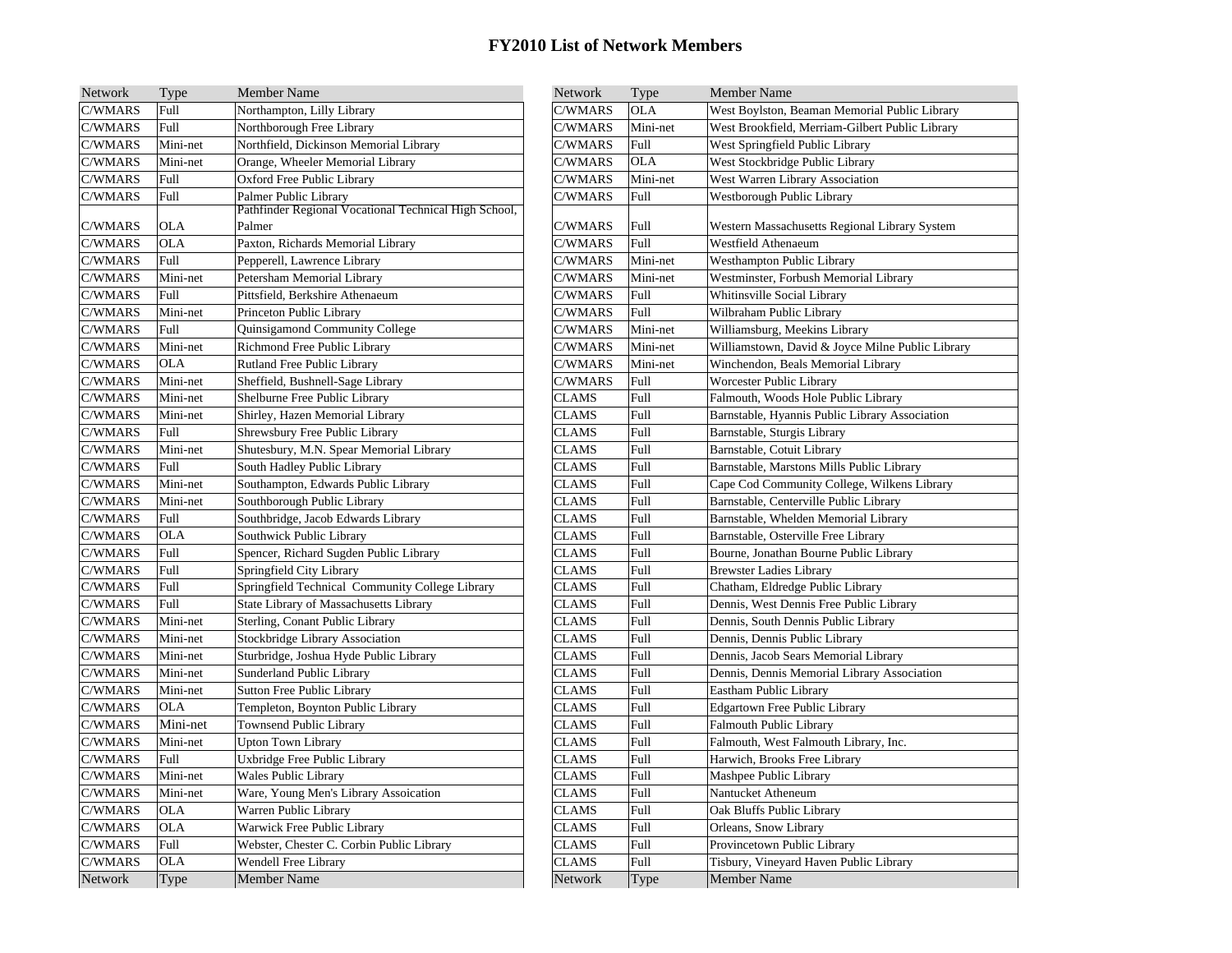| <b>CLAMS</b> | Full       | Truro Public Library                                                                       | <b>MLN</b>  | Full          | Millis Public Library                                |
|--------------|------------|--------------------------------------------------------------------------------------------|-------------|---------------|------------------------------------------------------|
| <b>CLAMS</b> | Full       | Wellfleet Public Library                                                                   | <b>MLN</b>  | Full          | Natick, Morse Institute Library                      |
| <b>CLAMS</b> | Full       | Yarmouth Port Library                                                                      | MLN         | <b>Branch</b> | Natick, Bacon Free Library                           |
| <b>CLAMS</b> | Full       | <b>Yarmouth Town Libraries</b>                                                             | MLN         | Full          | Needham Free Public Library                          |
| <b>FLO</b>   | Full       | Massachusetts College of Pharmacy and Health<br>Sciences, Sheppard Library                 | <b>MLN</b>  | Full          | Newton Free Library                                  |
| <b>FLO</b>   | Full       | Wentworth Institute of Technology, Alumni Library                                          | <b>MLN</b>  | Full          | Lasell College, Brennan Library                      |
|              |            | Massachusetts College of Art, Morton R. Godine                                             |             |               |                                                      |
| <b>FLO</b>   | Full       | Library                                                                                    | <b>MLN</b>  | Full          | Mt. Ida College                                      |
|              |            | Museum of Fine Arts, William Morris Hunt Memorial                                          |             |               |                                                      |
| <b>FLO</b>   | Full       | Library<br>New England Conservatory of Music, Harriet M.                                   | <b>MLN</b>  | Full          | Norwood, Morrill Memorial Library                    |
| <b>FLO</b>   | Full       | Spaulding Library                                                                          | <b>MLN</b>  | Full          | Somerville Public Library                            |
| <b>FLO</b>   | Full       | <b>Emerson College</b>                                                                     | <b>MLN</b>  | Full          | Stow, Randall Library                                |
| <b>FLO</b>   | Full       | <b>Wheelock College</b>                                                                    | <b>MLN</b>  | Full          | Sudbury, Goodnow Public Library                      |
| <b>FLO</b>   | Full       | Emmanuel College, Cardinal Cushing Library                                                 | <b>MLN</b>  | Full          |                                                      |
|              | Full       |                                                                                            | <b>MLN</b>  | Full          | Waltham Public Library                               |
| <b>FLO</b>   |            | Lesley University, Ludcke Library<br>School of the Museum of Fine Arts, W. Van Alan Clark, |             |               | Watertown Free Public Library                        |
| <b>FLO</b>   | <b>OLA</b> | Jr. Library                                                                                | <b>MLN</b>  | Full          | Wayland Free Public Library                          |
| <b>MBLN</b>  | Full       | <b>Boston Public Library</b>                                                               | MLN         | Full          | Massachusetts Bay Community College, Perkins Library |
| <b>MBLN</b>  | Full       | Boston Massachusetts Regional Library System                                               | <b>MLN</b>  | Full          | <b>Wellesley Free Library</b>                        |
| <b>MBLN</b>  | Full       | <b>State Transportation Library</b>                                                        | <b>MLN</b>  | Full          | <b>Weston Public Library</b>                         |
| <b>MBLN</b>  | Full       | Chelsea Public Library                                                                     | <b>MLN</b>  | Full          | Regis College                                        |
| <b>MBLN</b>  | Full       | Malden Public Library                                                                      | <b>MLN</b>  | Full          | Westwood Public Library                              |
| $\text{MLN}$ | Full       | <b>Acton Memorial Library</b>                                                              | <b>MLN</b>  | Full          | Winchester Public Library                            |
| MLN          | Full       | Arlington, Robbins Library                                                                 | <b>MLN</b>  | Full          | Woburn Public Library                                |
| <b>MLN</b>   | Full       | <b>Ashland Public Library</b>                                                              | <b>MVLC</b> | Full          | Amesbury Public Library                              |
| <b>MLN</b>   | Full       | <b>Bedford Free Public Library</b>                                                         | <b>MVLC</b> | Full          | Andover, Memorial Hall Library                       |
| <b>MLN</b>   | Full       | <b>Belmont Public Library</b>                                                              | <b>MVLC</b> | Full          | <b>Billerica Public Library</b>                      |
| <b>MLN</b>   | Full       | Newbury College                                                                            | <b>MVLC</b> | Full          | <b>Boxford Town Library</b>                          |
| <b>MLN</b>   | Full       | <b>Brookline Public Library</b>                                                            | <b>MVLC</b> | Full          | <b>Burlington Public Library</b>                     |
| MLN          | Full       | Cambridge Public Library                                                                   | <b>MVLC</b> | Full          | Carlisle, Gleason Public Library                     |
| <b>MLN</b>   | Full       | Concord Free Public Library                                                                | <b>MVLC</b> | Full          | Chelmsford Public Library                            |
| <b>MLN</b>   | Full       | Dedham Public Library                                                                      | <b>MVLC</b> | Full          | Dracut, Moses Greeley Parker Memorial Library        |
| <b>MLN</b>   | Full       | Dover Town Library                                                                         | <b>MVLC</b> | Full          | Dunstable Free Public Library                        |
| <b>MLN</b>   | Full       | Framingham Public Library                                                                  | <b>MVLC</b> | Full          | Essex, T.O.H.P. Burnham Free Library                 |
|              |            | Framingham State University, Henry Whittemore                                              |             |               |                                                      |
| <b>MLN</b>   | Full       | Library                                                                                    | <b>MVLC</b> | Full          | Georgetown, Peabody Library                          |
| <b>MLN</b>   | Full       | Franklin Public Library                                                                    | <b>MVLC</b> | <b>Full</b>   | Groveland, Langley Adams Library                     |
| <b>MLN</b>   | Full       | Dean College, E. Ross Anderson Library                                                     | <b>MVLC</b> | Full          | Hamilton-Wenham Public Library                       |
| <b>MLN</b>   | Full       | <b>Holliston Public Library</b>                                                            | <b>MVLC</b> | Full          | Haverhill Public Library                             |
| <b>MLN</b>   | Full       | Lexington, Cary Memorial Library                                                           | <b>MVLC</b> | Full          | Ipswich Public Library                               |
| <b>MLN</b>   | Full       | Lincoln Public Library                                                                     | <b>MVLC</b> | Full          | Lawrence Public Library                              |
| <b>MLN</b>   | Full       | Maynard Public Library                                                                     | <b>MVLC</b> | <b>Full</b>   | Littleton, Reuben Hoar Library                       |
| <b>MLN</b>   | Full       | Medfield Memorial Library                                                                  | <b>MVLC</b> | Full          | Lowell, Samuel S. Pollard Memorial Library           |
| <b>MLN</b>   | Full       | Medway Public Library System                                                               | <b>MVLC</b> | <b>Full</b>   | Manchester-by-the-Sea Public Library                 |
| Network      | Type       | <b>Member Name</b>                                                                         | Network     | Type          | <b>Member Name</b>                                   |
| <b>MVLC</b>  | Full       | Merrimac Public Library                                                                    | <b>OCLN</b> | Full          | Abington Public Library                              |

| Truro Public Library                                         | MLN         | Full          | Millis Public Library                                |
|--------------------------------------------------------------|-------------|---------------|------------------------------------------------------|
| Wellfleet Public Library                                     | MLN         | Full          | Natick, Morse Institute Library                      |
| <b>Yarmouth Port Library</b>                                 | MLN         | <b>Branch</b> | Natick, Bacon Free Library                           |
| <b>Yarmouth Town Libraries</b>                               | MLN         | Full          | Needham Free Public Library                          |
| Massachusetts College of Pharmacy and Health                 |             |               |                                                      |
| Sciences, Sheppard Library                                   | MLN         | Full          | Newton Free Library                                  |
| Wentworth Institute of Technology, Alumni Library            | MLN         | Full          | Lasell College, Brennan Library                      |
| Massachusetts College of Art, Morton R. Godine               |             |               |                                                      |
| Library<br>Museum of Fine Arts, William Morris Hunt Memorial | MLN         | Full          | Mt. Ida College                                      |
| Library                                                      | MLN         | Full          | Norwood, Morrill Memorial Library                    |
| New England Conservatory of Music, Harriet M.                |             |               |                                                      |
| <b>Spaulding Library</b>                                     | MLN         | Full          | Somerville Public Library                            |
| <b>Emerson College</b>                                       | MLN         | Full          | Stow, Randall Library                                |
| <b>Wheelock College</b>                                      | MLN         | Full          | Sudbury, Goodnow Public Library                      |
| Emmanuel College, Cardinal Cushing Library                   | MLN         | Full          | Waltham Public Library                               |
| Lesley University, Ludcke Library                            | MLN         | Full          | Watertown Free Public Library                        |
| School of the Museum of Fine Arts, W. Van Alan Clark,        |             |               |                                                      |
| Jr. Library                                                  | MLN         | Full          | Wayland Free Public Library                          |
| <b>Boston Public Library</b>                                 | MLN         | Full          | Massachusetts Bay Community College, Perkins Library |
| <b>Boston Massachusetts Regional Library System</b>          | MLN         | Full          | Wellesley Free Library                               |
| <b>State Transportation Library</b>                          | MLN         | Full          | <b>Weston Public Library</b>                         |
| Chelsea Public Library                                       | MLN         | Full          | Regis College                                        |
| Malden Public Library                                        | MLN         | Full          | Westwood Public Library                              |
| <b>Acton Memorial Library</b>                                | MLN         | Full          | Winchester Public Library                            |
| Arlington, Robbins Library                                   | MLN         | Full          | Woburn Public Library                                |
| <b>Ashland Public Library</b>                                | MVLC        | Full          | Amesbury Public Library                              |
| Bedford Free Public Library                                  | MVLC        | Full          | Andover, Memorial Hall Library                       |
| <b>Belmont Public Library</b>                                | MVLC        | Full          | <b>Billerica Public Library</b>                      |
| Newbury College                                              | MVLC        | Full          | <b>Boxford Town Library</b>                          |
| <b>Brookline Public Library</b>                              | MVLC        | Full          | Burlington Public Library                            |
| Cambridge Public Library                                     | MVLC        | Full          | Carlisle, Gleason Public Library                     |
| Concord Free Public Library                                  | MVLC        | Full          | Chelmsford Public Library                            |
| Dedham Public Library                                        | MVLC        | Full          | Dracut, Moses Greeley Parker Memorial Library        |
| Dover Town Library                                           | MVLC        | Full          | Dunstable Free Public Library                        |
| Framingham Public Library                                    | MVLC        | Full          | Essex, T.O.H.P. Burnham Free Library                 |
| Framingham State University, Henry Whittemore                |             |               |                                                      |
| Library                                                      | MVLC        | Full          | Georgetown, Peabody Library                          |
| Franklin Public Library                                      | MVLC        | Full          | Groveland, Langley Adams Library                     |
| Dean College, E. Ross Anderson Library                       | MVLC        | Full          | Hamilton-Wenham Public Library                       |
| Holliston Public Library                                     | MVLC        | Full          | Haverhill Public Library                             |
| Lexington, Cary Memorial Library                             | MVLC        | Full          | Ipswich Public Library                               |
| Lincoln Public Library                                       | <b>MVLC</b> | Full          | Lawrence Public Library                              |
| Maynard Public Library                                       | MVLC        | Full          | Littleton, Reuben Hoar Library                       |
| Medfield Memorial Library                                    | MVLC        | Full          | Lowell, Samuel S. Pollard Memorial Library           |
| Medway Public Library System                                 | <b>MVLC</b> | Full          | Manchester-by-the-Sea Public Library                 |
| Member Name                                                  | Network     | Type          | <b>Member Name</b>                                   |
| Merrimac Public Library                                      | OCLN        | Full          | Abington Public Library                              |
|                                                              |             |               |                                                      |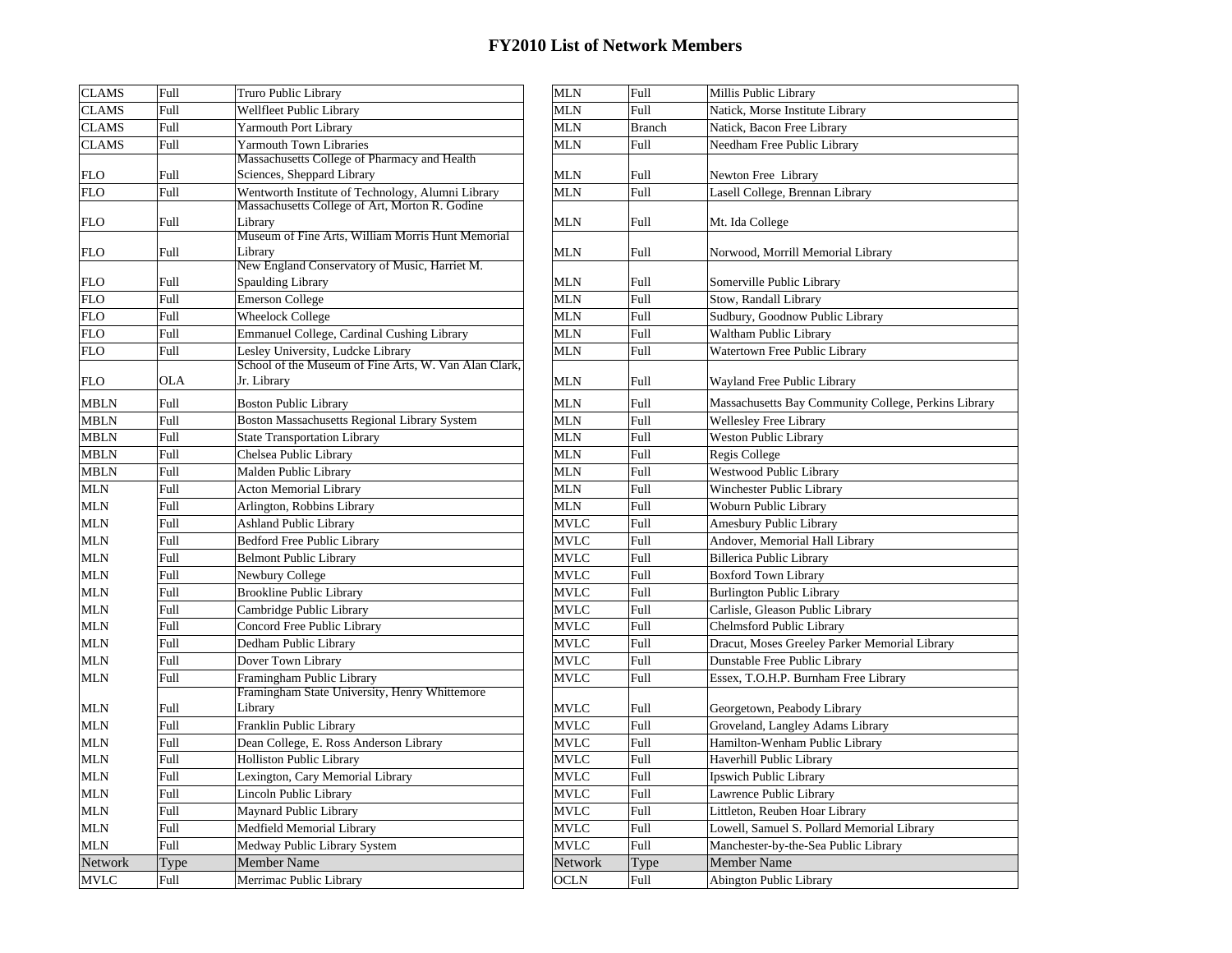| <b>MVLC</b>  | <b>Full</b> | Methuen, Nevins Memorial Library                 | <b>OCLN</b>  | Full        | Avon Public Library                               |
|--------------|-------------|--------------------------------------------------|--------------|-------------|---------------------------------------------------|
| <b>MVLC</b>  | Full        | Middleton, Flint Public Library                  | <b>OCLN</b>  | Full        | Braintree, Thayer Public Library                  |
| <b>MVLC</b>  | <b>Full</b> | Newbury Town Library                             | <b>OCLN</b>  | Full        | <b>Brockton Public Library System</b>             |
| <b>MVLC</b>  | Full        | Newburyport Public Library                       | <b>OCLN</b>  | Full        | Canton Public Library                             |
| <b>MVLC</b>  | Full        | North Andover, Stevens Memorial Library          | <b>OCLN</b>  | Full        | Cohasset, Paul Pratt Memorial Library             |
| <b>MVLC</b>  | Full        | North Reading, Flint Memorial Library            | <b>OCLN</b>  | Full        | Duxbury Free Library                              |
| <b>MVLC</b>  | Full        | Rockport Public Library                          | <b>OCLN</b>  | Full        | Eastern Nazarene College, Nease Library           |
| <b>MVLC</b>  | Full        | Rowley Public Library                            | <b>OCLN</b>  | Full        | Hanover, John Curtis Free Library                 |
| <b>MVLC</b>  | Full        | Salisbury Public Library                         | <b>OCLN</b>  | Full        | Hingham Public Library                            |
| <b>MVLC</b>  | Full        | Tewksbury Public Library                         | <b>OCLN</b>  | Full        | Holbrook Public Library                           |
| <b>MVLC</b>  | Full        | <b>Topsfield Town Library</b>                    | <b>OCLN</b>  | <b>Full</b> | Hull Public Library                               |
| <b>MVLC</b>  | Full        | Tyngsborough Public Library                      | <b>OCLN</b>  | <b>Full</b> | Kingston Public Library                           |
| <b>MVLC</b>  | Full        | West Newbury, G. A. R. Memorial Library          | <b>OCLN</b>  | Full        | Marshfield, Ventress Memorial Library             |
| <b>MVLC</b>  | <b>Full</b> | Westford, J. V. Fletcher Library                 | <b>OCLN</b>  | <b>Full</b> | <b>Massasoit Community College</b>                |
| <b>MVLC</b>  | Full        | Wilmington Memorial Library                      | <b>OCLN</b>  | Full        | Milton Public Library                             |
| <b>NOBLE</b> | Full        | Beverly Public Library                           | <b>OCLN</b>  | <b>Full</b> | Norwell Public Library                            |
| <b>NOBLE</b> | Full        | <b>Bunker Hill Community College</b>             | <b>OCLN</b>  | Full        | Plymouth Public Library                           |
| <b>NOBLE</b> | Full        | Danvers, Peabody Institute Library               | <b>OCLN</b>  | Full        | Quincy, Thomas Crane Public Library               |
| <b>NOBLE</b> | Full        | Endicott College, Diane M. Halle Library         | <b>OCLN</b>  | Full        | Randolph, Turner Free Library                     |
| <b>NOBLE</b> | Full        | Everett, Parlin Memorial Library                 | <b>OCLN</b>  | Full        | Rockland Memorial Library                         |
| <b>NOBLE</b> | Full        | Gloucester Lyceum & Sawyer Free Library          | <b>OCLN</b>  | Full        | Sandwich Free Public Library                      |
| <b>NOBLE</b> | Full        | Gordon College, Jenks Library                    | <b>OCLN</b>  | Full        | <b>Scituate Town Library</b>                      |
| <b>NOBLE</b> | Full        | Lynn Public Library                              | <b>OCLN</b>  | Full        | Sharon Public Library                             |
| <b>NOBLE</b> | Full        | Lynnfield Public Library                         | <b>OCLN</b>  | Full        | <b>Stoughton Public Library</b>                   |
| <b>NOBLE</b> | Full        | Marblehead, Abbot Public Library                 | <b>OCLN</b>  | Full        | Walpole Public Library                            |
| <b>NOBLE</b> | Associate   | Massachusetts Board of Library Commissioners     | <b>OCLN</b>  | Full        | Weymouth Public Libraries                         |
| <b>NOBLE</b> | Full        | Melrose Public Library                           | <b>OCLN</b>  | Full        | Whitman Public Library                            |
| <b>NOBLE</b> | Full        | Merrimack College, McQuade Library               | <b>SAILS</b> | Full        | Acushnet, Russell Memorial Library                |
| <b>NOBLE</b> | Full        | Middlesex Community College                      | <b>SAILS</b> | Full        | Anna Ware Jackson Library Media Center            |
| <b>NOBLE</b> | Associate   | Montserrat College of Art, Paul M. Scott Library | <b>SAILS</b> | Full        | Attleboro High School                             |
| <b>NOBLE</b> | <b>Full</b> | North Shore Community College                    | <b>SAILS</b> | Full        | Attleboro Public Library                          |
| <b>NOBLE</b> | Full        | Northern Essex Community College, Bently Library | <b>SAILS</b> | Full        | B.M.C. Durfee High School, Ambrose Keeley Library |
| <b>NOBLE</b> | Full        | Peabody, Peabody Institute Library               | <b>SAILS</b> | Full        | Beatrice H. Wood Library, Plainville              |
| <b>NOBLE</b> | Full        | Phillips Academy, Oliver Wendell Holmes Library  | <b>SAILS</b> | Full        | Berkley Public Library                            |
| <b>NOBLE</b> | Full        | Reading Public Library                           | <b>SAILS</b> | <b>Full</b> | <b>Bridgewater Public Library</b>                 |
| <b>NOBLE</b> | <b>Full</b> | Revere Public Library                            | <b>SAILS</b> | <b>Full</b> | <b>Bristol Community College</b>                  |
| <b>NOBLE</b> | Full        | Salem Public Library                             | <b>SAILS</b> | <b>Full</b> | Carver Public Library                             |
| <b>NOBLE</b> | Full        | <b>Salem State University</b>                    | <b>SAILS</b> | Full        | Dartmouth Public Libraries                        |
| <b>NOBLE</b> | Full        | Saugus Public Library                            | <b>SAILS</b> | Full        | Delaney Elementary School                         |
| <b>NOBLE</b> | Full        | Stoneham Public Library                          | <b>SAILS</b> | Full        | Dighton Public Library                            |
| <b>NOBLE</b> | <b>Full</b> | <b>Swampscott Public Library</b>                 | <b>SAILS</b> | <b>Full</b> | Dr. Kevin M. Hurley Middle School Library         |
| <b>NOBLE</b> | <b>Full</b> | Wakefield, Lucius Beebe Memorial Library         | <b>SAILS</b> | Full        | East Bridgewater Central School                   |
| <b>NOBLE</b> | <b>Full</b> |                                                  |              |             |                                                   |

| <b>OCLN</b><br>Braintree, Thayer Public Library<br>Full<br><b>Brockton Public Library System</b><br>OCLN<br>Full<br>Full<br>Canton Public Library<br>OCLN<br>Cohasset, Paul Pratt Memorial Library<br>OCLN<br>Full<br><b>Full</b><br>Duxbury Free Library<br>OCLN<br>Eastern Nazarene College, Nease Library<br>OCLN<br>Full<br>Hanover, John Curtis Free Library<br>Full<br>OCLN<br><b>Full</b><br>Hingham Public Library<br>OCLN<br><b>Full</b><br>Holbrook Public Library<br>OCLN<br>OCLN<br>Full<br>Hull Public Library<br>OCLN<br>Full<br>Kingston Public Library<br>Marshfield, Ventress Memorial Library<br>OCLN<br>Full<br>OCLN<br>Full<br>Massasoit Community College<br>OCLN<br>Full<br>Milton Public Library<br>OCLN<br>Full<br>Norwell Public Library<br>OCLN<br>Full<br>Plymouth Public Library<br>OCLN<br>Full<br>Quincy, Thomas Crane Public Library<br>OCLN<br>Full<br>Randolph, Turner Free Library<br>OCLN<br>Full<br>Rockland Memorial Library<br>OCLN<br>Full<br>Sandwich Free Public Library<br>OCLN<br>Full<br>Scituate Town Library<br>OCLN<br>Full<br>Sharon Public Library<br>OCLN<br>Full<br><b>Stoughton Public Library</b><br>Walpole Public Library<br>OCLN<br>Full<br><b>Full</b><br><b>Weymouth Public Libraries</b><br>OCLN<br><b>OCLN</b><br><b>Full</b><br>Whitman Public Library<br>Acushnet, Russell Memorial Library<br>SAILS<br>Full<br>Anna Ware Jackson Library Media Center<br>SAILS<br>Full<br>SAILS<br>Full<br>Attleboro High School<br>SAILS<br>Full<br>Attleboro Public Library<br>B.M.C. Durfee High School, Ambrose Keeley Library<br>SAILS<br>Full<br>Beatrice H. Wood Library, Plainville<br>SAILS<br>Full<br>SAILS<br><b>Full</b><br><b>Berkley Public Library</b><br>SAILS<br>Full<br>Bridgewater Public Library<br>SAILS<br><b>Bristol Community College</b><br>Full<br>SAILS<br>Full<br>Carver Public Library<br>Dartmouth Public Libraries<br>SAILS<br>Full<br>SAILS<br>Full<br>Delaney Elementary School<br>SAILS<br>Full<br>Dighton Public Library<br>Dr. Kevin M. Hurley Middle School Library<br>SAILS<br>Full<br>SAILS<br>Full<br>East Bridgewater Central School | OCLN | Full | Avon Public Library |
|------------------------------------------------------------------------------------------------------------------------------------------------------------------------------------------------------------------------------------------------------------------------------------------------------------------------------------------------------------------------------------------------------------------------------------------------------------------------------------------------------------------------------------------------------------------------------------------------------------------------------------------------------------------------------------------------------------------------------------------------------------------------------------------------------------------------------------------------------------------------------------------------------------------------------------------------------------------------------------------------------------------------------------------------------------------------------------------------------------------------------------------------------------------------------------------------------------------------------------------------------------------------------------------------------------------------------------------------------------------------------------------------------------------------------------------------------------------------------------------------------------------------------------------------------------------------------------------------------------------------------------------------------------------------------------------------------------------------------------------------------------------------------------------------------------------------------------------------------------------------------------------------------------------------------------------------------------------------------------------------------------------------------------------------------------------------------------------------------------------------------|------|------|---------------------|
|                                                                                                                                                                                                                                                                                                                                                                                                                                                                                                                                                                                                                                                                                                                                                                                                                                                                                                                                                                                                                                                                                                                                                                                                                                                                                                                                                                                                                                                                                                                                                                                                                                                                                                                                                                                                                                                                                                                                                                                                                                                                                                                              |      |      |                     |
|                                                                                                                                                                                                                                                                                                                                                                                                                                                                                                                                                                                                                                                                                                                                                                                                                                                                                                                                                                                                                                                                                                                                                                                                                                                                                                                                                                                                                                                                                                                                                                                                                                                                                                                                                                                                                                                                                                                                                                                                                                                                                                                              |      |      |                     |
|                                                                                                                                                                                                                                                                                                                                                                                                                                                                                                                                                                                                                                                                                                                                                                                                                                                                                                                                                                                                                                                                                                                                                                                                                                                                                                                                                                                                                                                                                                                                                                                                                                                                                                                                                                                                                                                                                                                                                                                                                                                                                                                              |      |      |                     |
|                                                                                                                                                                                                                                                                                                                                                                                                                                                                                                                                                                                                                                                                                                                                                                                                                                                                                                                                                                                                                                                                                                                                                                                                                                                                                                                                                                                                                                                                                                                                                                                                                                                                                                                                                                                                                                                                                                                                                                                                                                                                                                                              |      |      |                     |
|                                                                                                                                                                                                                                                                                                                                                                                                                                                                                                                                                                                                                                                                                                                                                                                                                                                                                                                                                                                                                                                                                                                                                                                                                                                                                                                                                                                                                                                                                                                                                                                                                                                                                                                                                                                                                                                                                                                                                                                                                                                                                                                              |      |      |                     |
|                                                                                                                                                                                                                                                                                                                                                                                                                                                                                                                                                                                                                                                                                                                                                                                                                                                                                                                                                                                                                                                                                                                                                                                                                                                                                                                                                                                                                                                                                                                                                                                                                                                                                                                                                                                                                                                                                                                                                                                                                                                                                                                              |      |      |                     |
|                                                                                                                                                                                                                                                                                                                                                                                                                                                                                                                                                                                                                                                                                                                                                                                                                                                                                                                                                                                                                                                                                                                                                                                                                                                                                                                                                                                                                                                                                                                                                                                                                                                                                                                                                                                                                                                                                                                                                                                                                                                                                                                              |      |      |                     |
|                                                                                                                                                                                                                                                                                                                                                                                                                                                                                                                                                                                                                                                                                                                                                                                                                                                                                                                                                                                                                                                                                                                                                                                                                                                                                                                                                                                                                                                                                                                                                                                                                                                                                                                                                                                                                                                                                                                                                                                                                                                                                                                              |      |      |                     |
|                                                                                                                                                                                                                                                                                                                                                                                                                                                                                                                                                                                                                                                                                                                                                                                                                                                                                                                                                                                                                                                                                                                                                                                                                                                                                                                                                                                                                                                                                                                                                                                                                                                                                                                                                                                                                                                                                                                                                                                                                                                                                                                              |      |      |                     |
|                                                                                                                                                                                                                                                                                                                                                                                                                                                                                                                                                                                                                                                                                                                                                                                                                                                                                                                                                                                                                                                                                                                                                                                                                                                                                                                                                                                                                                                                                                                                                                                                                                                                                                                                                                                                                                                                                                                                                                                                                                                                                                                              |      |      |                     |
|                                                                                                                                                                                                                                                                                                                                                                                                                                                                                                                                                                                                                                                                                                                                                                                                                                                                                                                                                                                                                                                                                                                                                                                                                                                                                                                                                                                                                                                                                                                                                                                                                                                                                                                                                                                                                                                                                                                                                                                                                                                                                                                              |      |      |                     |
|                                                                                                                                                                                                                                                                                                                                                                                                                                                                                                                                                                                                                                                                                                                                                                                                                                                                                                                                                                                                                                                                                                                                                                                                                                                                                                                                                                                                                                                                                                                                                                                                                                                                                                                                                                                                                                                                                                                                                                                                                                                                                                                              |      |      |                     |
|                                                                                                                                                                                                                                                                                                                                                                                                                                                                                                                                                                                                                                                                                                                                                                                                                                                                                                                                                                                                                                                                                                                                                                                                                                                                                                                                                                                                                                                                                                                                                                                                                                                                                                                                                                                                                                                                                                                                                                                                                                                                                                                              |      |      |                     |
|                                                                                                                                                                                                                                                                                                                                                                                                                                                                                                                                                                                                                                                                                                                                                                                                                                                                                                                                                                                                                                                                                                                                                                                                                                                                                                                                                                                                                                                                                                                                                                                                                                                                                                                                                                                                                                                                                                                                                                                                                                                                                                                              |      |      |                     |
|                                                                                                                                                                                                                                                                                                                                                                                                                                                                                                                                                                                                                                                                                                                                                                                                                                                                                                                                                                                                                                                                                                                                                                                                                                                                                                                                                                                                                                                                                                                                                                                                                                                                                                                                                                                                                                                                                                                                                                                                                                                                                                                              |      |      |                     |
|                                                                                                                                                                                                                                                                                                                                                                                                                                                                                                                                                                                                                                                                                                                                                                                                                                                                                                                                                                                                                                                                                                                                                                                                                                                                                                                                                                                                                                                                                                                                                                                                                                                                                                                                                                                                                                                                                                                                                                                                                                                                                                                              |      |      |                     |
|                                                                                                                                                                                                                                                                                                                                                                                                                                                                                                                                                                                                                                                                                                                                                                                                                                                                                                                                                                                                                                                                                                                                                                                                                                                                                                                                                                                                                                                                                                                                                                                                                                                                                                                                                                                                                                                                                                                                                                                                                                                                                                                              |      |      |                     |
|                                                                                                                                                                                                                                                                                                                                                                                                                                                                                                                                                                                                                                                                                                                                                                                                                                                                                                                                                                                                                                                                                                                                                                                                                                                                                                                                                                                                                                                                                                                                                                                                                                                                                                                                                                                                                                                                                                                                                                                                                                                                                                                              |      |      |                     |
|                                                                                                                                                                                                                                                                                                                                                                                                                                                                                                                                                                                                                                                                                                                                                                                                                                                                                                                                                                                                                                                                                                                                                                                                                                                                                                                                                                                                                                                                                                                                                                                                                                                                                                                                                                                                                                                                                                                                                                                                                                                                                                                              |      |      |                     |
|                                                                                                                                                                                                                                                                                                                                                                                                                                                                                                                                                                                                                                                                                                                                                                                                                                                                                                                                                                                                                                                                                                                                                                                                                                                                                                                                                                                                                                                                                                                                                                                                                                                                                                                                                                                                                                                                                                                                                                                                                                                                                                                              |      |      |                     |
|                                                                                                                                                                                                                                                                                                                                                                                                                                                                                                                                                                                                                                                                                                                                                                                                                                                                                                                                                                                                                                                                                                                                                                                                                                                                                                                                                                                                                                                                                                                                                                                                                                                                                                                                                                                                                                                                                                                                                                                                                                                                                                                              |      |      |                     |
|                                                                                                                                                                                                                                                                                                                                                                                                                                                                                                                                                                                                                                                                                                                                                                                                                                                                                                                                                                                                                                                                                                                                                                                                                                                                                                                                                                                                                                                                                                                                                                                                                                                                                                                                                                                                                                                                                                                                                                                                                                                                                                                              |      |      |                     |
|                                                                                                                                                                                                                                                                                                                                                                                                                                                                                                                                                                                                                                                                                                                                                                                                                                                                                                                                                                                                                                                                                                                                                                                                                                                                                                                                                                                                                                                                                                                                                                                                                                                                                                                                                                                                                                                                                                                                                                                                                                                                                                                              |      |      |                     |
|                                                                                                                                                                                                                                                                                                                                                                                                                                                                                                                                                                                                                                                                                                                                                                                                                                                                                                                                                                                                                                                                                                                                                                                                                                                                                                                                                                                                                                                                                                                                                                                                                                                                                                                                                                                                                                                                                                                                                                                                                                                                                                                              |      |      |                     |
|                                                                                                                                                                                                                                                                                                                                                                                                                                                                                                                                                                                                                                                                                                                                                                                                                                                                                                                                                                                                                                                                                                                                                                                                                                                                                                                                                                                                                                                                                                                                                                                                                                                                                                                                                                                                                                                                                                                                                                                                                                                                                                                              |      |      |                     |
|                                                                                                                                                                                                                                                                                                                                                                                                                                                                                                                                                                                                                                                                                                                                                                                                                                                                                                                                                                                                                                                                                                                                                                                                                                                                                                                                                                                                                                                                                                                                                                                                                                                                                                                                                                                                                                                                                                                                                                                                                                                                                                                              |      |      |                     |
|                                                                                                                                                                                                                                                                                                                                                                                                                                                                                                                                                                                                                                                                                                                                                                                                                                                                                                                                                                                                                                                                                                                                                                                                                                                                                                                                                                                                                                                                                                                                                                                                                                                                                                                                                                                                                                                                                                                                                                                                                                                                                                                              |      |      |                     |
|                                                                                                                                                                                                                                                                                                                                                                                                                                                                                                                                                                                                                                                                                                                                                                                                                                                                                                                                                                                                                                                                                                                                                                                                                                                                                                                                                                                                                                                                                                                                                                                                                                                                                                                                                                                                                                                                                                                                                                                                                                                                                                                              |      |      |                     |
|                                                                                                                                                                                                                                                                                                                                                                                                                                                                                                                                                                                                                                                                                                                                                                                                                                                                                                                                                                                                                                                                                                                                                                                                                                                                                                                                                                                                                                                                                                                                                                                                                                                                                                                                                                                                                                                                                                                                                                                                                                                                                                                              |      |      |                     |
|                                                                                                                                                                                                                                                                                                                                                                                                                                                                                                                                                                                                                                                                                                                                                                                                                                                                                                                                                                                                                                                                                                                                                                                                                                                                                                                                                                                                                                                                                                                                                                                                                                                                                                                                                                                                                                                                                                                                                                                                                                                                                                                              |      |      |                     |
|                                                                                                                                                                                                                                                                                                                                                                                                                                                                                                                                                                                                                                                                                                                                                                                                                                                                                                                                                                                                                                                                                                                                                                                                                                                                                                                                                                                                                                                                                                                                                                                                                                                                                                                                                                                                                                                                                                                                                                                                                                                                                                                              |      |      |                     |
|                                                                                                                                                                                                                                                                                                                                                                                                                                                                                                                                                                                                                                                                                                                                                                                                                                                                                                                                                                                                                                                                                                                                                                                                                                                                                                                                                                                                                                                                                                                                                                                                                                                                                                                                                                                                                                                                                                                                                                                                                                                                                                                              |      |      |                     |
|                                                                                                                                                                                                                                                                                                                                                                                                                                                                                                                                                                                                                                                                                                                                                                                                                                                                                                                                                                                                                                                                                                                                                                                                                                                                                                                                                                                                                                                                                                                                                                                                                                                                                                                                                                                                                                                                                                                                                                                                                                                                                                                              |      |      |                     |
|                                                                                                                                                                                                                                                                                                                                                                                                                                                                                                                                                                                                                                                                                                                                                                                                                                                                                                                                                                                                                                                                                                                                                                                                                                                                                                                                                                                                                                                                                                                                                                                                                                                                                                                                                                                                                                                                                                                                                                                                                                                                                                                              |      |      |                     |
|                                                                                                                                                                                                                                                                                                                                                                                                                                                                                                                                                                                                                                                                                                                                                                                                                                                                                                                                                                                                                                                                                                                                                                                                                                                                                                                                                                                                                                                                                                                                                                                                                                                                                                                                                                                                                                                                                                                                                                                                                                                                                                                              |      |      |                     |
|                                                                                                                                                                                                                                                                                                                                                                                                                                                                                                                                                                                                                                                                                                                                                                                                                                                                                                                                                                                                                                                                                                                                                                                                                                                                                                                                                                                                                                                                                                                                                                                                                                                                                                                                                                                                                                                                                                                                                                                                                                                                                                                              |      |      |                     |
|                                                                                                                                                                                                                                                                                                                                                                                                                                                                                                                                                                                                                                                                                                                                                                                                                                                                                                                                                                                                                                                                                                                                                                                                                                                                                                                                                                                                                                                                                                                                                                                                                                                                                                                                                                                                                                                                                                                                                                                                                                                                                                                              |      |      |                     |
|                                                                                                                                                                                                                                                                                                                                                                                                                                                                                                                                                                                                                                                                                                                                                                                                                                                                                                                                                                                                                                                                                                                                                                                                                                                                                                                                                                                                                                                                                                                                                                                                                                                                                                                                                                                                                                                                                                                                                                                                                                                                                                                              |      |      |                     |
|                                                                                                                                                                                                                                                                                                                                                                                                                                                                                                                                                                                                                                                                                                                                                                                                                                                                                                                                                                                                                                                                                                                                                                                                                                                                                                                                                                                                                                                                                                                                                                                                                                                                                                                                                                                                                                                                                                                                                                                                                                                                                                                              |      |      |                     |
|                                                                                                                                                                                                                                                                                                                                                                                                                                                                                                                                                                                                                                                                                                                                                                                                                                                                                                                                                                                                                                                                                                                                                                                                                                                                                                                                                                                                                                                                                                                                                                                                                                                                                                                                                                                                                                                                                                                                                                                                                                                                                                                              |      |      |                     |
|                                                                                                                                                                                                                                                                                                                                                                                                                                                                                                                                                                                                                                                                                                                                                                                                                                                                                                                                                                                                                                                                                                                                                                                                                                                                                                                                                                                                                                                                                                                                                                                                                                                                                                                                                                                                                                                                                                                                                                                                                                                                                                                              |      |      |                     |

| Network      | $T$ $Vpe$ | Member Name                           | Network      | T <sub>Y</sub> | Member Name                     |
|--------------|-----------|---------------------------------------|--------------|----------------|---------------------------------|
| <b>SAILS</b> | Full      | East Bridgewater High School, Library | <b>SAILS</b> | Full           | Wareham Free Library            |
| <b>SAILS</b> | Full      | East Bridgewater Public Library       | <b>SAILS</b> | Full           | West Bridgewater Public Library |

| <b>Network</b> | Type | Member Name                     |
|----------------|------|---------------------------------|
| <b>SAILS</b>   | Full | Wareham Free Library            |
| <b>SAILS</b>   | Full | West Bridgewater Public Library |